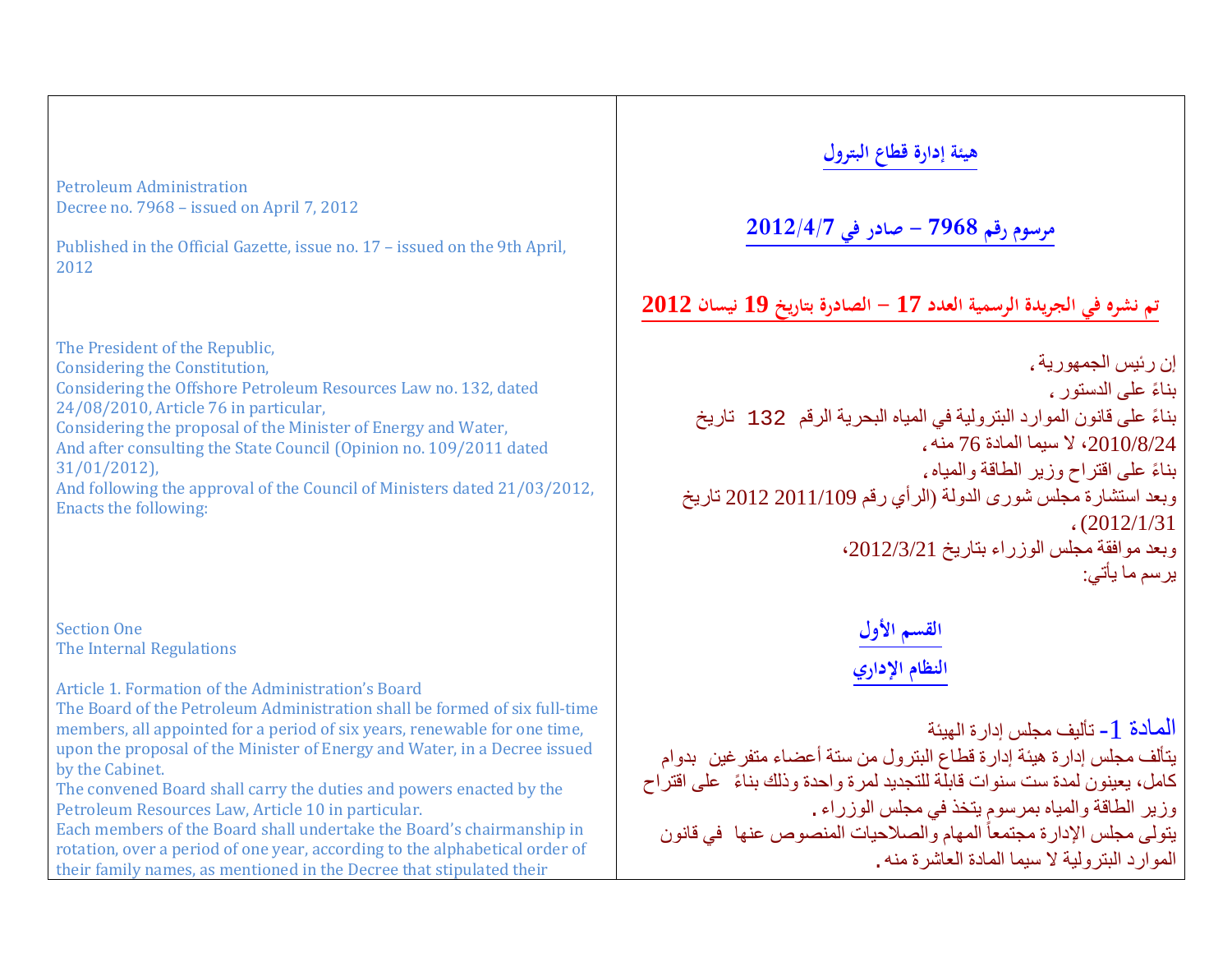appointment.

Article 2. Terms of appointment

2 – 1. The Chairman and the members of the Board shall comply with the following terms of appointment:

- a. Must be Lebanese since more than ten years and enjoying full civil rights, must have not been convicted of a felony or attempted felony, or a defamatory misdemeanor or attempt of defamatory misdemeanor, in accordance with the provisions of Article 4, clause 1, paragraph (e), of the legislative decree no. 112, dated 12/06/1956 and the relevant amendments (Staff Regulations)
- b. Must have completed thirty-five years of age and have not exceeded eighty-five years when appointed.
- c. Must be holding a recognized university degree in Law, Engineering, Economy, Business, Geology, Geophysics, or any other relevant major related to petroleum exploration or production, whereby the formation of the Board shall take into consideration a variety of disciplines.
- d. Must have a certain experience in one field of the petroleum industry, and must be distinguished when chosen, in terms of the years of experience, the scientific qualifications, and the specialties related to Petroleum exploration and production .
- e. Must be free of any disease or disability that may prevent him/her from doing the job, and thereby, must provide a health certificate from the Official Medical Commission to prove it.
- f. Must have not been previously dismissed from any public office or service at any public administration, institution, municipality or establishment, where most of the resources are provided by the State, upon a disciplinary decision, or must have not been subject to service termination pursuant to extraordinary legal provisions.
- Must have no personal interest, whether direct or indirect, for himself or his collateral relatives until the fourth degree, from the contracts and agreements undertaken by the Administration, or any relation, or direct or indirect benefit with the enterprises working in this field.
- h. The Chairman and each member of the Board must submit a declaration, upon their appointment, where each pledges on his own responsibility not to have any of the bars of appointment provided above.<br>2-2 In accord
	- In accordance with the provisions of Law no. 154, dated 27/12/1999 (law on illicit enrichment), and in their

يتولى كل من أعضاء مجلس إدارة رئاسة الهيئة مداورة لمدة سنة وفقاً للتسلسل الأبجدي لأسماء عائلاتھم الذي یرد في مرسوم تعیینھم.

المعادة 2- شروط التعبین

- 2-1 یجب أن یستوفي رئیس وأعضاء مجلس إدارة الھیئة شروط التعیین التالیة:
- أ أن يكون لبنانياً منذ عشر سنوات على الأقل ومتمتعاً بحقوقه المدنية وغير محكوم علیھ بجنایة أو محاولة جنایة أو جنحة شائنة أو محاولة جنحة شائنة وفقاً لأحكام المادة (4) فقرة (ه) من المرسوم الاشتراعي رقم 112تاریخ 1959/6/12 وتعدیلاتھ (نظام الموظفین).
	- ب. أن یكون قد أتم عند التعیین الخامسة والثلاثین من العمر ولم یتجاوز الثامنة والخمسین.
	- ج. أن يكون حائز أ إجازة جامعية معترفاً بها في الحقوق أو الهندسة أو الاقتصاد أو إدارة الأعمال أو الجیولوجیا أو الجیوفیزیاء أو أي اختصاص لھ علاقة بالتنقیب عن البترول أو إنتاجھ ویراعى في تشكیل الھیئة تنوع الاختصاصات.
	- د. أن یكون لدیھ خبرة في إحدى مجالات صناعة البترول، وتكون لسنوات الخبرة والمؤھلات العلمیة والاختصاصات المتعلقة بالتنقیب عن البترول وإنتاجھ عوامل تفاضلیة في عملیة الاختیار.
- ه ٍ أن یكون خالیاً من الأمراض والعاهات التي تحول دون قیامه ۖ بعمله وعلیه أن يبر ز شهادة من اللجنة الطبية الر سمية إثباتاً لذلك ـ
- و. أن یكون غیر معزول من وظیفة أو خدمة عامة في إحدى الإدارات العامة أو المؤسسات العامة أو البلدیات أو المؤسسات التي تؤمن الدولة معظم مواردها بقرار تأديبي أو أنهيت خدماته عملاً بأحكام قانونية استثنائية .
- ز. ألا تكون لھ ولا لأقاربھ حتى الدرجة الرابعة أیة منفعة شخصیة مباشرة أو غیر مباشرة في العقود والاتفاقیات التي تجریھا الھیئة، أو أي علاقة أو منفعة مباشرة أو غیر مباشرة مع شركات عاملة في ھذا المجال.
- ح. یتقدم كل من رئیس وأعضاء مجلس الإدارة عند تعیینھ بتصریح یتعھد فیھ على مسؤولیتھ بعدم وجود أي مانع من موانع التعیین المنصوص علیھا أعلاه.
- ً لأحكام القانون رقم 154 تاریخ 1999/12/27 (قانون  $2 - 2$ الإثراء غیر المشروع) وبصفتھم یتولون خدمة عامة یتوجب على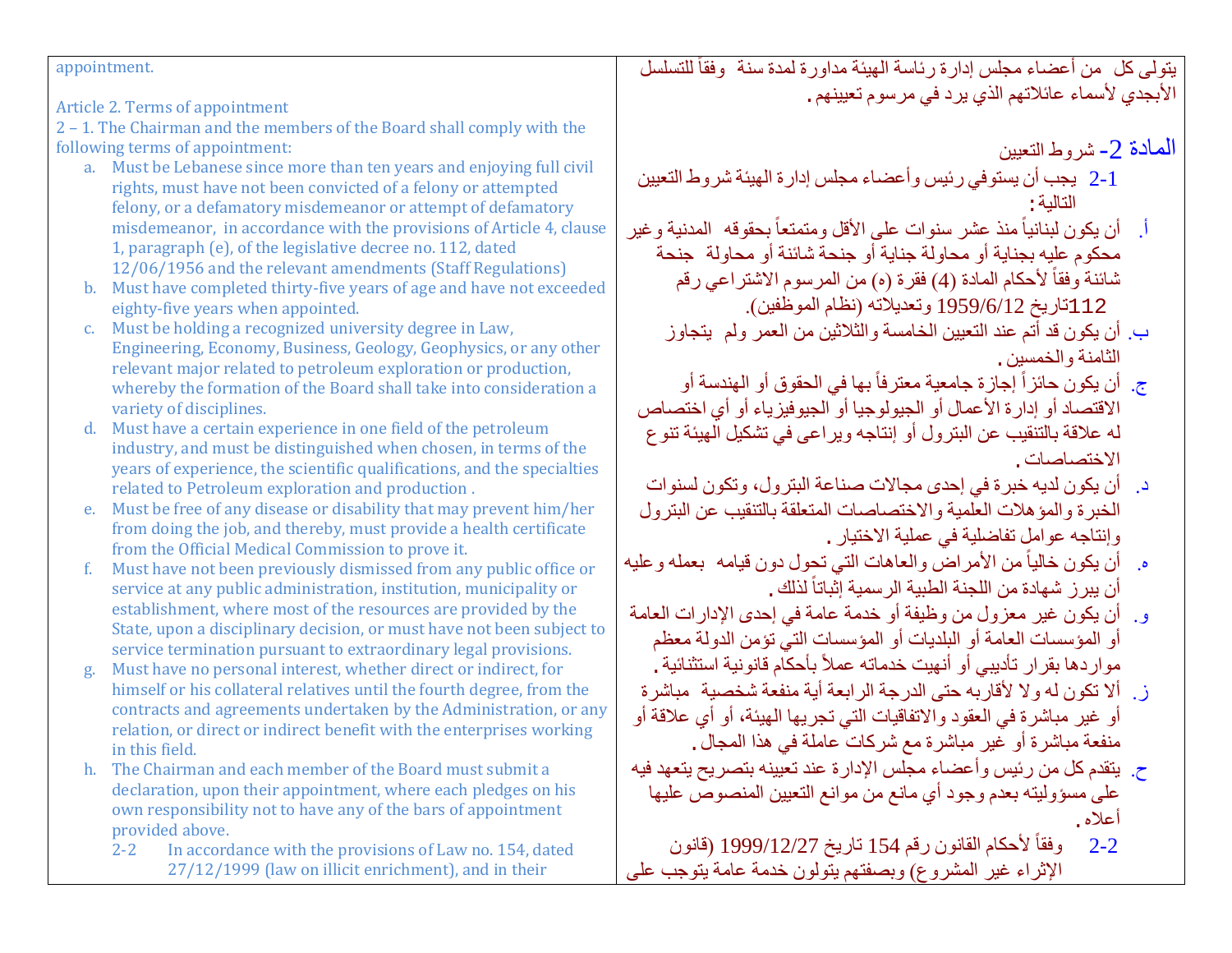capacity of undertaking a public service, the Chairman and the members of the Board shall submit a statement, signed by each one of them, and showing the movable and immovable properties owned by them, their spouses and their minor children, within a one-month time limit from the date of their appointment. The statement shall be submitted in sealed and signed confidential envelope, deposited in the Ministry of Energy and Water. If the Chairman, or any of the members, does not provide the abovementioned statement within the time limit, he/she shall be deemed to have resigned ex officio at the end of the period.

2-3 The Chairman and each member of the Board shall inform the Administration, in written form, of all the updates that could affect his membership according to the provisions of this Decree.

Article 3. Obligation of Omission to act

- 3 1. The Chairman and the members of the Board shall not, during their terms of service, and during no less than two years after the end of their mandate, undertake any position or responsibility, whether directly or indirectly, at any of the companies performing Petroleum Activities or at any of their spin-off or affiliated companies.
- 4 2. In case the member of the Board breaches this prohibition, the provisions in force shall be applicable, including Article 346 of the Criminal Code.

# Article 4 – Obligation of Confidentiality

The Chairman and the members of the Board shall apply, during their entire terms of office and even after their mandate, the professional confidentiality on all the information they have seen on the occasion of performing their tasks or due to it. This obligation includes the information deemed confidential by the Administration, in accordance with its regulations and ordinances. The Chairman and members of the Board shall sign a written Pledge of Confidentiality immediately when the decision of their appointment is issued, and this Pledge shall be deposited at the office of the Ministry of Energy and Water.

رئيس وأعضاء مجلس إدارة الهيئة أن يقدموا تصريحاً موقعاً من كل منھم ویبین فیھ الأموال المنقولة وغیر المنقولة التي یملكھا ھو وزوجتھ وأولاده القاصرون خلال مھلة شھر من تاریخ تعیینھم. یقدم التصریح ضمن غلاف سري مغلق وموقع یودع لدى وزارة الطاقة والمیاه. إذا لم یقدم الرئیس أو أي من الأعضاء التصریح المذكور خلال المهلة المحددة أعتبر مستقيلاً حكماً عند إنتهاء ً المھلة.

3-2 یتوجب على كل من الرئیس وأعضاء مجلس الإدارة إطلاع الھیئة خطياً على أي مستجدات من شأنها التأثير على عضويته وفقاً لأحكام ھذا المرسوم.

المادة 3- موجب الامتناع عن العمل 3-1 یُمنع على رئیس وأعضاء مجلس إدارة الھیئة خلال مدة ولایتھم وبعد مدة لا تقل عن السنتین من انتھائھا، أن یتولوا بشكل مباشر أو غیر مباشر أي موقع أو مسؤولیة في الشركات التي تقوم بأنشطة بترولیة في لبنان أو الشركات المنبثقة عنھا أو التابعة لھا. 3-2 في حال إخلال عضو مجلس إدارة الھیئة بھذا المنع تطبق بحقھ الأحكام المرعیة الإجراء لا سیما المادة 346 من قانون العقوبات.

المادة 4- موجب السرية يلتزم رئيس وأعضـاء مجلس إدارة الـهيئة، طيلة مدة ولايتـهم وحتى بـعد انتـهائـها،<br>بـالسر يـة المـهنيـة بـالنسبـة لكل المعلومـات التـي اطلعو ا عليـها بمنـاسبـة قيـامـهم بمـهـامـهم بالسرية المهنية بالنسبة لكل المعلومات التي اطلعوا عليها بمناسبة قيامهم بمهامهم<br>أو بسببها. يشمل هذا الموجب المعلومات التي تصنفها الهيئة على أنها سرية وفقاً لأنظمتھا وقراراتھا. یوقع رئیس وأعضاء الھیئة على تعھد خطي بالسریة المھنیة فور صدور قرار تعیینھم یودع لدى دیوان وزارة الطاقة والمیاه.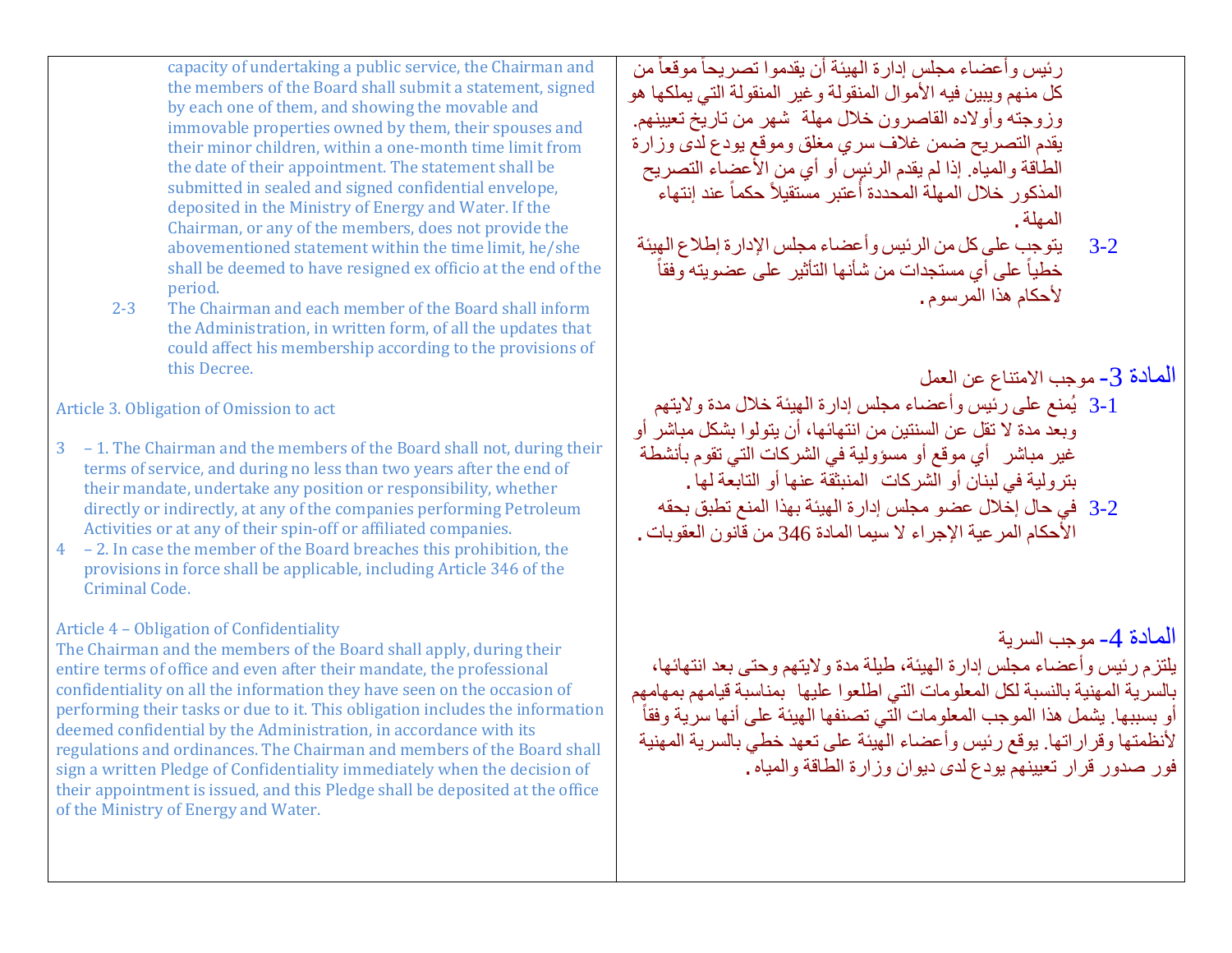Article 5. The Board members are prohibited from performing the following acts:

- 1- To communicate with companies operating in the sector, without having submitted a written notice to the Chairman of the Board.
- 2- To give statements to the media without prior permission from the Minister of Energy and Water.

Article 6 – The member of Administration shall be held responsible from a disciplinary standpoint, and may be subject to disciplinary sanctions from the Higher Disciplinary Council in case he/she breaches the duties stipulated by the laws and regulations in force, whether intentionally or recklessly. Such disciplinary action does not prevent the relevant member, where appropriate, to be prosecuted by the competent civil and criminal courts.

The Minister may issue a reasoned decision in the cases where a member violates his own job duties, referring the violating member to the Higher Disciplinary Council, so that he/she will receive a notice, followed by a warning, followed by a deduction of no less than five percent of his allocations, which applies if the member receives two warnings within a one-year period.

Article 7 – Expiration of membership, termination of service and dismissal 7 – 1. The mandate of the Chairman and each member of the Board shall expire on the death, resignation, termination of membership, or dismissal. 7 – 2. In case of uncertainty that enormous breach has occurred to the obligations of the financial duties, the Minister of Energy and Water shall refer the subject to the Public Audit Court for investigation, which will in turn submit a report back to the Minister of Energy and Water to act in accordance with the established procedures.

7 – 3. The acts that breach the provisions of Article 17 shall result in the member's termination of service.

7 – 4. The bribery and breach abovementioned in Article 4, as well as the frequent deduction from allocations, are all considered as enormous breach of job duties, which shall result in dismissal, upon a decree issued by the Council of Ministers, pursuant to a proposal from the Minister of Energy and Water, on the condition that the Administration keeps the right to prosecute the party in breach in accordance with the laws in force.

Article 8 –Structure of the Administration

8 – 1. The Administration shall establish six administrative units as follows: - The Unit of Strategic Planning

المادة 5- یحظر على أعضاء الهيئة القيام بالتالي:

- -1 التواصل مع الشركات العاملة في القطاع دون إعلام رئیس مجلس الإدارة خطیا. ً
	- -2 التصریحات الإعلامیة دون الحصول على إذن الوزیر.

الممادة 6- يعتبر عضو الهيئة مسؤولاً من الناحية المسلكية ويتعرض للعقوبات ّ التأدیبیة من قبل الھیئة العلیا للتأدیب في حال أخل عن قصد أو إھمال بالواجبات التي تفرضھا علیھ القوانین والأنظمة النافذة، ولا تحول الملاحقة التأدیبیة دون ملاحقة ھذا العضو عند الاقتضاء أمام المحاكم المدنیة أو الجزائیة المختصة. للوزیر الحق بقرار معلل في حالات مخالفة العضو لواجباتھ الوظیفیة إحالة العضو المخالف إلى للھیئة العلیا للتأدیب لیصار إلى توجیھ تنبیھ لھ ومن ثم تأنیب وحسم من المخصصات بما لا یزید عن الخمسة بالمایة من تلك المخصصات، وذلك في حال حصول العضو على تأنیبین خلال السنة الواحدة.

المادة -7 إنتھاء العضویة، إنھاء الخدمة والعزل

- 7-1 تنتھي ولایة كل من رئیس وأعضاء مجلس إدارة الھیئة بإنتھاء مدة ھذه الولایة أو بالوفاة أو بالإستقالة أو بإنھاء العضویة أو العزل.
	- 7-2 عند الشك في حصول الإخلال الفادح بواجبات الوظیفة المالیة، یحیل وزیر الطاقة والمیاه الموضوع إلى دیوان المحاسبة لإجراء التحقیق ورفع تقریر بنتیجتھ إلى وزیر الطاقة والمیاه لإجراء اللازم وفق الأصول المرعیة الإجراء.
	- 7-3 تعتبر مخالفة أحكام المادة 17 من الأفعال الموجبة لإنھاء خدمة العضو.
- ً 7-4 تعتبر الرشوة والإخلال بالموجب المذكور في المادة الرابعة أعلاه وتكرار الحصول على الحسم من المخصصات إخلالاً فادحاً بواجبات الوظیفة یوجب العزل، ویكرس العزل بمرسوم یتخذ في ً مجلس الوزراء بناء على اقتراح وزیر الطاقة والمیاه، على أن یبقى للھیئة حق ملاحقة المخل وفق القوانین المرعیة الإجراء.

الممادة R- هیكلیة الهیئة

8-1 تنشأ لدى الھیئة ست وحدات إداریة ھي: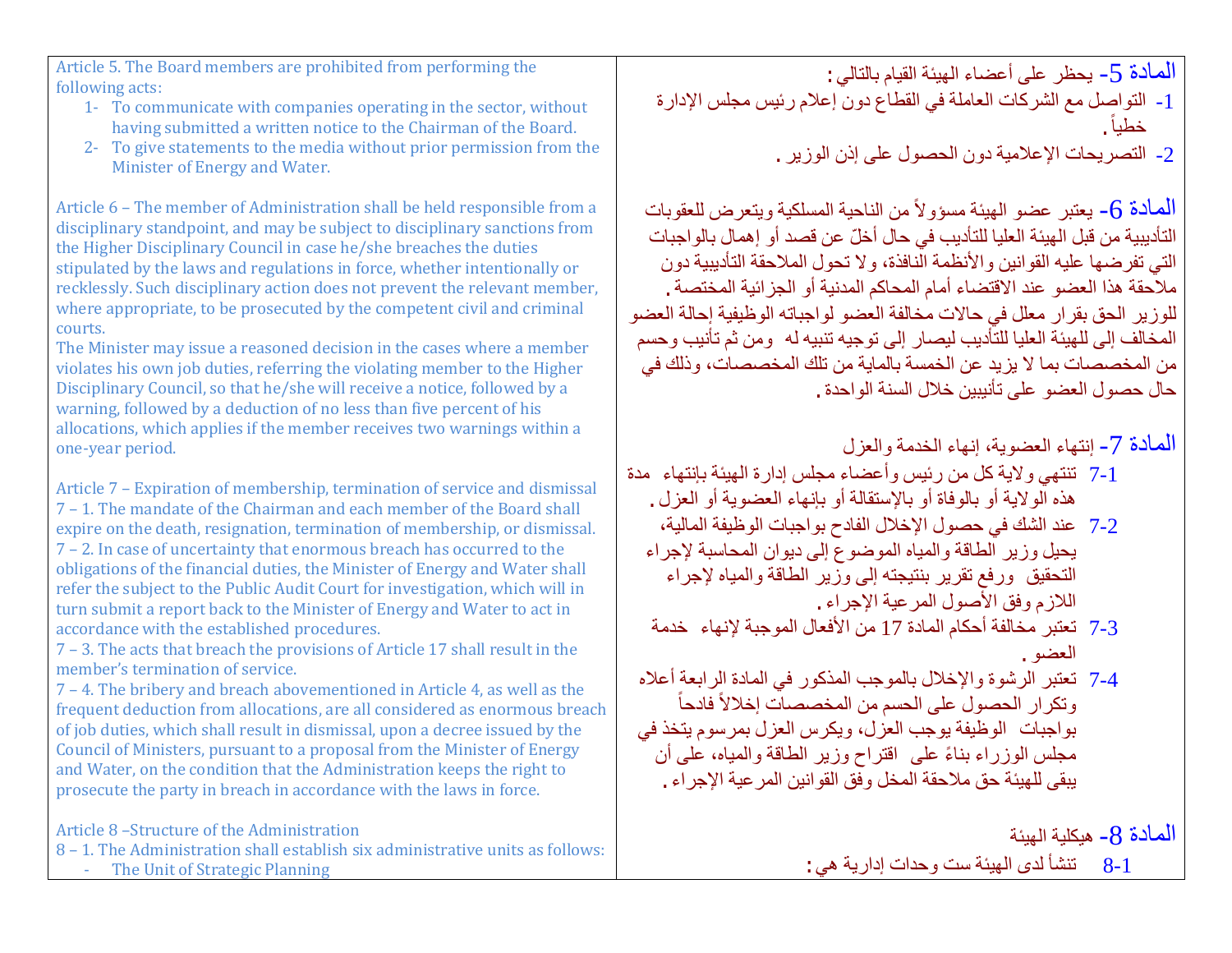- The Unit of Technical and Engineering Affairs
- The Unit of Geology and Geophysics
- The Unit of Legal Affairs
- The Unit of Economic and Financial Affairs
- The Unit of Quality, Health, Safety and Environment (QHSE)

8 – 2. These units shall perform the tasks and exercise the powers stipulated in the present Decree, whereby the coordination among the units shall be conducted by the Heads of Units, under the supervision of the Chairman of the Board.

## Article 9 – Tasks of the Units

Each Unit in the Administration would be responsible for the determined tasks as follows:

- The Unit of Strategic Planning: This Unit is responsible for:
- 1- Setting up the plans related to the exploration and areas where Petroleum Activities will be conducted.
- 2- Conducting economic and financial studies related to the sector of exploration, extraction and production, in addition to the relevant supplementary activities.
- 3- Preparing studies about the optimization of State benefits generated by Petroleum Activities, by setting up expectations on the entire Government Take as stipulated by the Exploration and Production Agreements, as well as the timing of the State Participation in Petroleum Activities.
- 4- Proposing draft provisions that stipulate updating and developing the work of the Unit.
- The Unit of Technical and Engineering Affairs: this Unit is responsible for all the technical issues related to the Petroleum Activities, such as:
- 1- Examining and assessing the applications submitted by the parties who wish to obtain licenses, from a technical and engineering standpoint.
- 2- Examining the Plans for Development and Production, as well as the Plans related to the placement and operation of facilities, submitted by Right Holders or Operators.
- 3- Tracking and monitoring the actions taken in Petroleum Activities. Following up on the technical and engineering issues related to the Reservoir management, including the enhancement of production
- − وحدة التخطیط الاستراتیجي.
- − وحدة الشؤون الفنیة والھندسیة.
- − وحدة الجیولوجیا والجیوفیزیاء.
	- − وحدة الشؤون القانونیة.
- − وحدة الشؤون الاقتصادیة والمالیة.
- − وحدة الجودة، الصحة، السلامة والبیئة .QHSE
- 8-2 تتولى ھذه الوحدات المھام والصلاحیات المحددة لھا في ھذا المرسوم، على أن یتم التنسیق في ما بینھا بواسطة رؤساء الوحدات، وتحت إشراف رئیس مجلس إدارة الھیئة.

# المادة 9- مهام الوحدات

ُناط بكل وحدة من وحدات الھیئة المھام المحددة كما یلي: ت

- وحدة التخطیط الاستراتیجي: تتولى ھذه الوحدة:
- 1- وضع الخطط المتعلقة بالإستكشاف والمناطق التي ستُجرى فيها أنشطة بترولیة.
	- -2 إجراء الدراسات الاقتصادیة والمالیة المتعلقة بقطاع التنقیب والإستخراج والإنتاج وما یتصل بھا من أنشطة متممة.
- -3 إعداد الدراسات حول تعظیم المنفعة العائدة للدولة بنتیجة الأنشطة البترولیة من خلال وضع تصورات حول حصة الدولة الكاملة في اتفاقیات الإستكشاف والإنتاج وتوقیت مساھمتھا في الأنشطة البتر ولية
	- -4 اقتراح النصوص الآیلة إلى تحدیث وتطویر عمل الوحدة.
- وحدة الشؤون الفنیة والھندسیة :تتولى ھذه الوحدة جمیع الشؤون الفنیة المتعلقة بالأنشطة البترولیة ، ومنها على سبیل المثال :<br>1- در اسة وتقبیم الطلبات التي بقدمها الر اغبون في
- -1 دراسة وتقییم الطلبات التي یقدمھا الراغبون في التراخیص من الناحیة الفنیة والھندسیة.
- -2 دراسة خطط التطویر والإنتاج والخطط المتعلقة بوضع وتشغیل المرافق المقدمة من أصحاب الحقوق أو المشغلین.
- -3 مواكبة العملیات المتعلقة بالأنشطة البترولیة ومراقبتھا. متابعة الشؤون الفنیة والھندسیة المتعلقة بإدارة المكمن بما فیھا تحسین الإنتاج والاستخراج وإطالة عمر المكمن.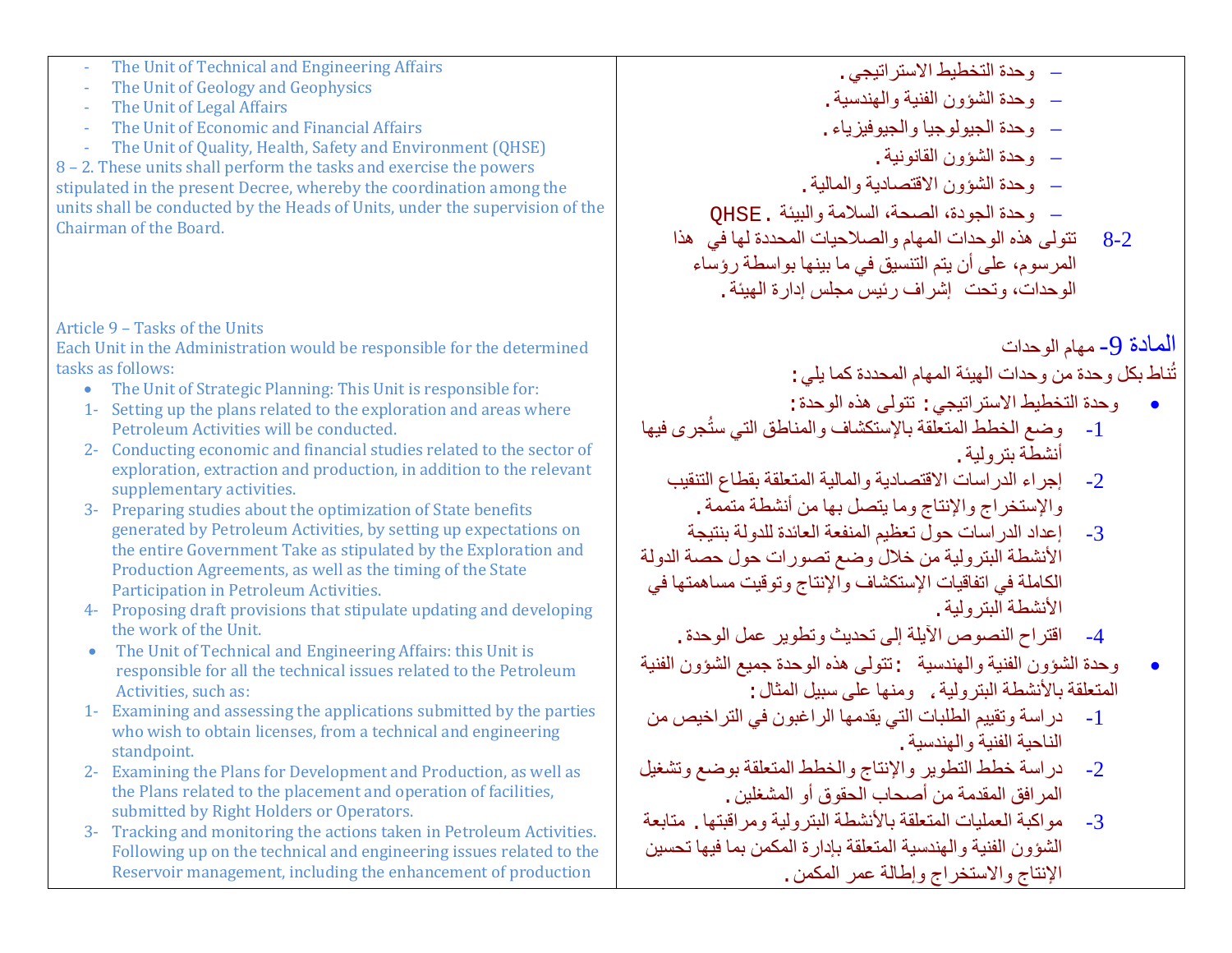and extraction, and the life extension of the Reservoir.

- 4- Conducting studies for the evaluation of Petroleum resources in general, and the stocks of Reservoirs in particular.
- 5- Verifying and tracking the applications and inquiries submitted by Operators or Right Holders, from a technical and engineering standpoint.
- 6- Ensuring the proper implementation of the Exploration and Production Agreements, from a technical standpoint.
- 7- Tracking the updates and successful international experiments related to modern technologies, conducting implementation studies on the introduction of the technology used in the Petroleum Activities, and monitoring the use of technologies by the Operators.
- 8- Designing, implementing and developing a digital database to store, extract and analyze the data related to development and production.
- 9- Proposing draft provisions that stipulate updating and developing the activity of the Unit.
- The Unit of Geology and Geophysics: this Unit is responsible for all the affairs related to geology and geophysics, including:
- 1- Managing the Data room, saving and archiving the data related to the Petroleum activities.
- 2- Presenting surveys and data, in addition to promoting the offshore areas.
- 3- Examining and assessing the applications submitted by the parties who wish to obtain licenses, from a geological and geophysical standpoint.
- 4- Contributing to the examination of applications and inquiries submitted by Operators or Right Holders, from a geological and geophysical standpoint.
- 5- Saving substantial and digital geological information, as well as samples collected from the Petroleum Activities.
- 6- Participating in the examination of the plans for Development and Production submitted by Right Holders.
- 7- Designing, implementing and developing a digital database to store, extract and analyze the data related to exploration and petroleum resources.

8- Proposing draft provisions that stipulate updating the Unit activity. The Unit of Legal Affairs: this Unit is responsible for all the legal affairs, and for affairs related to licensing and Exploration and Production Agreements, including for example:

1- Monitoring the compliance of Right Holders and Operators with the

- -4 إعداد دراسات تقویم الموارد البترولیة عامة واحتیاطیات المكامن خاصة.
	- -5 تدقیق ومتابعة الطلبات والاستفسارات المقدمة من المشغلین أو أصحاب الحقوق من الناحیة الفنیة والھندسیة.
		- -6 متابعة حسن تنفیذ اتفاقیات الاستكشاف والإنتاج من الناحیة الفنیة.
- 7- متابعة التطورات والتجارب الناجحة دولياً في التقنيات الحديثة وإعداد الدراسات التنفیذیة حول إدخال التكنولوجیا المستعملة في الأنشطة البتر ولیة ومراقبة مدى اعتماد المشغلین لتلك التقنیات .
	- -8 تصمیم وتنفیذ وتطویر قاعدة بیانات رقمیة لخزن واستخراج وتحلیل البیانات المتعلقة بالتطویر والإنتاج.
		- -9 اقتراح النصوص الآیلة إلى تحدیث وتطویر نشاط الوحدة.
- وحدة الجیولوجیا والجیوفیزیاء: تتولى ھذه الوحدة جمیع الشؤون المتعلقة بالجیولوجیا والجیوفیزیاء لا سیما:
	- -1 إدارة غرفة البیانات وحفظ أرشفة البیانات المتعلقة بالأنشطة البترولیة.
	- -2 عرض المسوحات والبیانات والترویج للمناطق الداخلة ضمن المیاه البحریة.
	- -3 دراسة وتقییم الطلبات التي یقدمھا الراغبون في التراخیص من الناحیة الجیولوجیة والجیوفیزیائیة.
		- -4 المساھمة في دراسة الطلبات والاستفسارات التي یقدمھا المشغلون أو أصحاب الحقوق من الناحیة الجیولوجیة والجیوفیزیائیة.
	- -5 حفظ المعلومات الجیولوجیة الحسیة والرقمیة والعینات الناتجة عن الأنشطة البترولیة.
- -6 المشاركة في دراسة خطط التطویر والإنتاج المقدمة من أصحاب الحقوق.
	- -7 تصمیم وتنفیذ وتطویر قاعدة بیانات رقمیة لخزن واستخراج وتحلیل البیانات المتعلقة بالتنقیب والموارد البترولیة.
		- -8 اقتراح النصوص الآیلة إلى تحدیث نشاط الوحدة.
- وحدة الشؤون القانونیة: تتولى ھذه الوحدة جمیع الشؤون القانونیة والمسائل المتعلقة بالتراخیص وباتفاقیات الاستكشاف والإنتاج، ومنھا على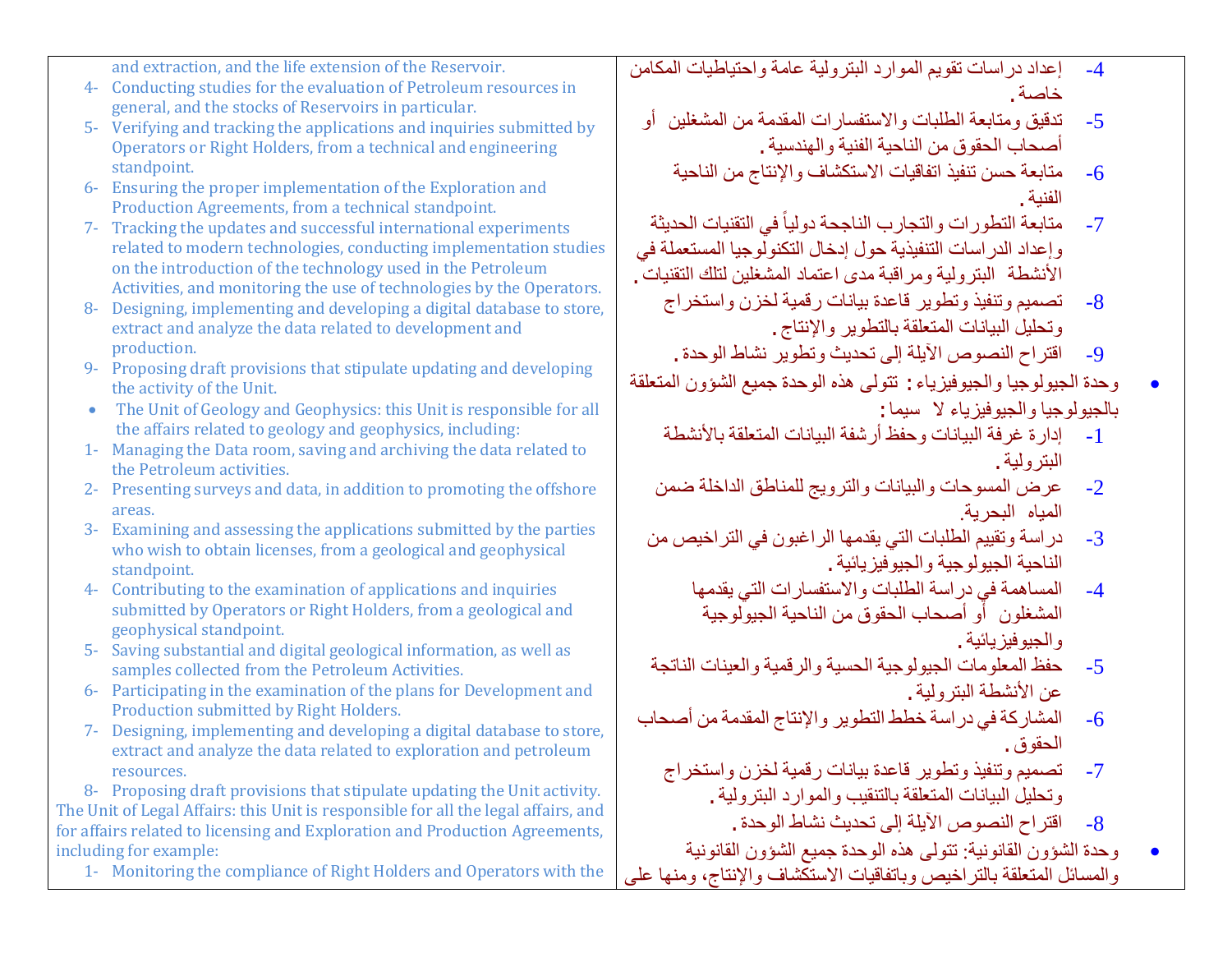provisions of the Offshore Petroleum Resources Law and the relevant applicable decrees, the Exploration and Production Agreements, and the organizational decisions issued by the Minister of Energy and Water. 2- Supervising the administration of the Petroleum Register. 3- Following up on licenses' awards, their issuance operations and their registration in the Petroleum Register. 4- Conducting legal studies, drafting project laws and decrees, in order to address the sector's needs and update its legal framework. 5- Verifying and tracking the applications and inquiries submitted by Operators or Right Holders, from a legal standpoint. 6- Filing all the conflicts or cases relevant to the Administration, and following-up on the settlement and arbitration procedures, in line with the provisions of Law no. 440, dated 01/08/2002 (amendment of some provisions of the Code of Civil Procedure relevant to arbitration). 7- Providing the Board and other units with the legal opinions on the powers of the Administration, in line with the applicable law. 8- Drafting the contracts and agreements used to negotiate with the corporate contractors, and reconsidering them accordingly. • The Unit of Economic and Financial Affairs: this Unit is responsible for all the economic affairs related to Petroleum Resources, including for example: 1- Examining the applications submitted by the parties who wish to obtain licenses, from an economic and financial standpoint. 2- Verifying and tracking the applications and inquiries submitted by Operators or Right Holders, from an economic and financial standpoint. 3- Conducting economic and financial researches and studies related to the petroleum sector and its potential development. 4- Drafting policies related to the entire Government Take, upon the launching of licensing rounds. 5- Managing the accounting and administrative systems, and simulating the different scenarios of Exploration and Production. 6- Evaluating the impact of the international market movement of petroleum products on the local Petroleum Activities. 7- Proposing sales or investment policies for the extracted Petroleum. سبیل المثال: -1 مراقبة إلتزام أصحاب الحقوق والمشغلین بأحكام قانون الموارد البترولیة في المیاه البحریة والمراسیم التطبیقیة العائدة لھ واتفاقیات الاستكشاف والإنتاج والقرارات التنظیمیة الصادرة عن الوزیر. -2 الاشراف على إدارة السجل البترولي. -3 متابعة منح التراخیص وعملیات إصدارھا وقیدھا في السجل البترولي. -4 إعداد الدراسات القانونیة وتحضیر مشاریع القوانین والمراسیم من أجل تلبیة حاجات القطاع وتحدیث إطاره القانوني. -5 تدقیق ومتابعة الطلبات والاستفسارات المقدمة من المشغلین أو أصحاب الحقوق من الناحیة القانونیة. -6 إعداد الملفات العائدة للنزاعات والقضایا المتعلقة بالھیئة ومتابعة عملیات التسویة والتحكیم، مع مراعاة أحكام القانون رقم 440 تاریخ 1/8/2002 (تعدیل بعض أحكام قانون أصول المحاكمات المدنیة المتعلقة بالتحكیم). -7 تزوید مجلس إدارة الھیئة وبقیة الوحدات بالآراء القانونیة حول صلاحیات الهیئة و فقاً للأحكام المر عیة الإجر اء . -8 إعداد صیغ العقود والاتفاقیات التي تستعمل في التفاوض مع الشركات المتعاقدة وإعادة النظر فیھا حسب الحاجة. • وحدة الشؤون الاقتصادیة والمالیة: تتولى ھذه الوحدة جمیع الشؤون الاقتصادیة المتعلقة بالموارد البترولیة ومنها على سبیل المثال :<br>1- در اسة الطلبات التي يقدمها الر اغبون في التر اخبص من -1 دراسة الطلبات التي یقدمھا الراغبون في التراخیص من الناحیة الاقتصادیة والمالیة. -2 تدقیق ومتابعة الطلبات والاستفسارات المقدمة من المشغلین أو أصحاب الحقوق من الناحیة الاقتصادیة والمالیة. -3 إجراء الأبحاث والدراسات الاقتصادیة والمالیة المتعلقة بالقطاع البترولي وإمكانیة تطویره. -4 اقتراح السیاسات المتعلقة بالحصة الكاملة للدولة لدى إطلاق دورات التراخیص. -5 إدارة الأنظمة المحاسبیة والإداریة ومحاكاة سیناریوھات

الإستكشاف والإنتاج المختلفة.

8- Monitoring the compliance of Right Holders and Contractors with the accounting rules in force relevant to Petroleum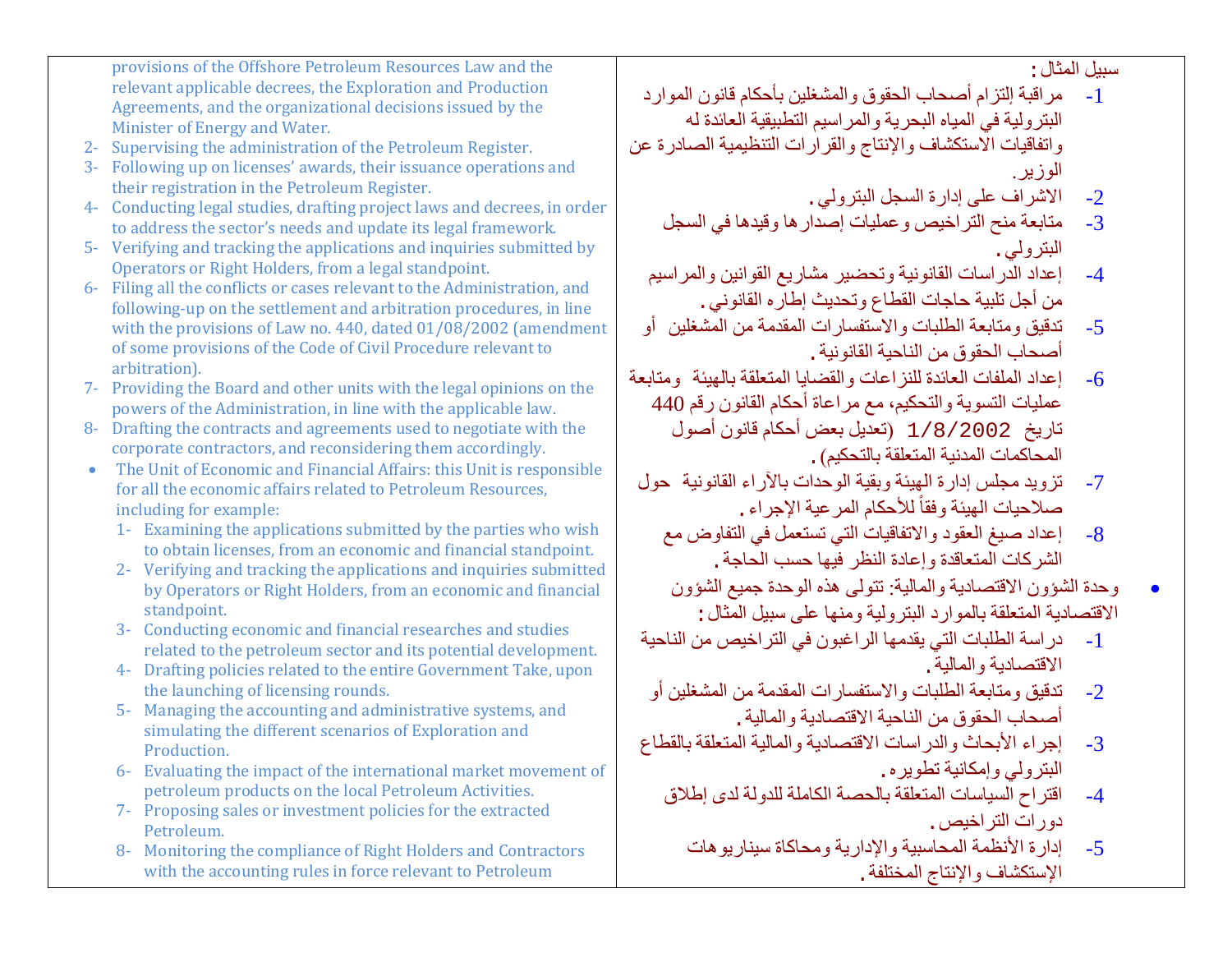Activities.

- 9- Monitoring and calculating the Cost Petroleum, the Profit Petroleum, and the cash flows of the Right Holders.
- 10- Auditing the accounts related to Royalty, in cooperation with the Unit of Technical and Engineering Affairs, in terms of production measurements.
- 11- Calculating the Area Fee and checking that correct payments are made by license holders. As well as reviewing the fee levels pursuant to the relevant decrees.
- 12- Approving the plans and monitoring the accumulated funds related to decommissioning a facility upon cessation of activities.
- 13- Coordinating with the relevant services at the Ministry of Finance, in line with the agreed mechanisms.
- 14- Proposing draft provisions that stipulate updating the Unit activity.

- The Unit of Quality, Health, Safety and Environment (QHSE Unit): this Unit is responsible for all the affairs related to the Quality Systems of Operators, as well as their compliance with health, safety and environment conditions, in particular:
- 1- Examining the applications submitted by applicants to obtain licenses, in terms of the performance quality of operation, health, safety and environment.
- 2- Verifying and tracking the applications and inquiries submitted by Operators or Right Holders, in terms of the performance quality of operation, health, safety and environment.
- 3- Examining the plans related to performance quality, health, environment, safety and emergency plans.
- 4- Monitoring the preparedness of Operators with a view to dealing with incidents, accidents or emergencies.
- 5- Receiving reports on incidents and accidents from Operators, and taking the appropriate decisions to prevent or deter them on the short term or long term.
- 6- Examining the safety areas and borders.
- 7- Coordinating with the competent authorities in aspects related to
- -6 تقویم تأثیر حركة الأسواق العالمیة للمنتجات البترولیة على الأنشطة البترولیة.
	- 7- اقتراح سياسات بيع أو استثمار البترول المستخرج .<br>8- مر اقبة مدى تقد أصحاب الحقوق و المتعاقدين بالقو اع
- -8 مراقبة مدى تقید أصحاب الحقوق والمتعاقدین بالقواعد المحاسبیة المرعیة الإجراء المتعلقة بالأنشطة البترولیة.
- -9 مراقبة واحتساب بترول الكلفة وبترول الربح والتدفقات النقدیة العائدة لأصحاب الحقوق.
	- -10 تدقیق الحسابات المتعلقة بالإتاوة بالتعاون مع وحدة الشؤون الفنیة والھندسیة فیما یخص قیاسات الإنتاج.
- -11 احتساب الرسوم المتعلقة بالمنطقة والتأكد من صحة المدفوعات من قبل أصحاب التراخیص. كذلك مراجعة مستوى ھذه الرسوم بموجب المراسیم المعنیة.
- -12 الموافقة على الخطط ومراقبة المؤونات المدخرة المتعلقة بتفكیك المنشآت عند وقف التشغیل.
	- 13- التنسيق مع الدوائر المختصة في وزارة المالية وفقاً للأليات المتفق علیھا.
		- -14 اقتراح النصوص الآیلة إلى تحدیث نشاط الوحدة.
- وحدة الجودة، الصحة، السلامة والبیئة QHSE: تتولى ھذه الوحدة جمیع الشؤون المتعلقة بجودة أنظمة المشغلین ومدى تقیدھم بالشروط الصحیة وشروط السلامة والبیئة وبالأخص:
- -1 دراسة الطلبات التي یقدمھا الراغبون في التراخیص لجھة جودة الأداء في التشغیل والصحة والسلامة والبیئة.
- -2 تدقیق ومتابعة الطلبات والاستفسارات المقدمة من المشغلین أو أصحاب الحقوق لجھة جودة الأداء في التشغیل والصحة والسلامة والبیئة.
	- -3 دراسة الخطط المتعلقة بجودة الأداء والصحة والسلامة والبیئة وخطط الطوارئ.
		- -4 مراقبة مدى جھوزیة المشغلین لمواجھة حالات الحوادث والطوارئ.
		- -5 استلام تقاریر الحوادث من قبل المشغلین واتخاذ الإجراءات اللازمة لمنعھا أو ردعھا في المدى القریب أو البعید.
			- -6 دراسة مدى وحدود مناطق الأمان.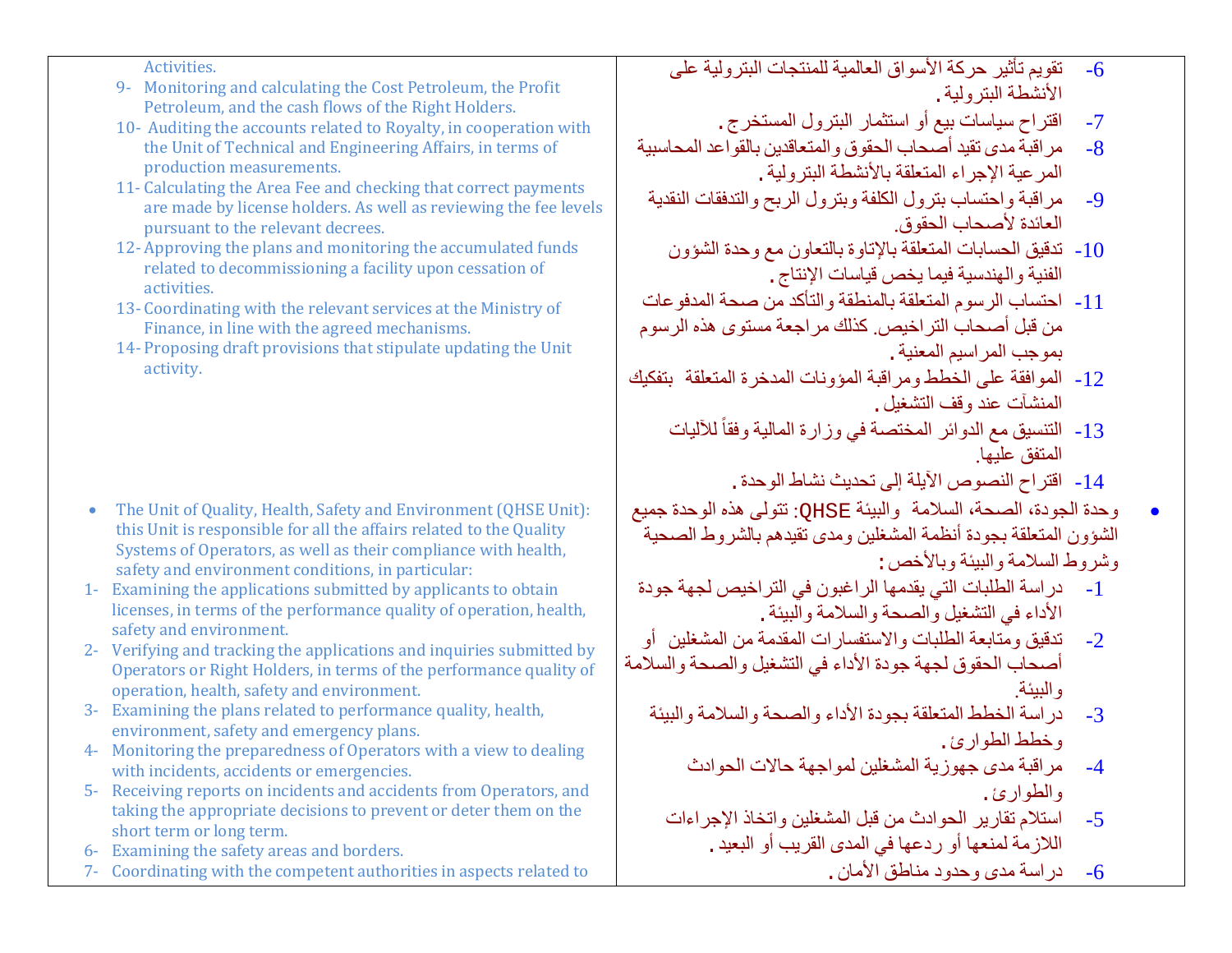environmental issues.

- 8- Monitoring the compliance of Operators with the safety and protection regulations for workers, health and environment.
- 9- Reviewing the studies relevant to the evaluation of the environmental impact, in coordination with the competent authorities.
- 10- Examining the effect of these activities on health and environment, occupational safety, local communities, and regional environmental communities.
- 11- Monitoring the facilities and ensuring their effectiveness, and the compliance of Petroleum Activities with the environmental criteria, as well as the health and safety criteria.
- 12- Proposing draft provisions that stipulate updating the activity of this Unit.

Article 10 – General functions of the Board

- a. The Board shall have the power to create task groups that gather specific members from the relevant Units, to execute some functions that require multiple experiences.
- b. The Board shall coordinate the work across the different Units, and make decisions, and approve the appropriate recommendations and feedback relevant to the following functions:
	- 1- Preparing for licensing rounds.
	- 2- Qualifying the companies to work in the Petroleum Activities.
	- 3- Evaluating the applications submitted to obtain licenses and providing the Minister of Energy and Water with the proper recommendations to negotiate with these companies.
	- 4- Communicating with the companies about the submission of applications and relevant reports to the Minister of Energy and Water.
	- 5- Negotiating with the applicant companies, with the consent of the Minister of Energy and Water and pursuant to the decision of the Board.
	- 6- Evaluating the negotiation results, and providing recommendations and opinions on awarding licenses.
	- 7- Discussing the principles of the plans for Development and Production or the plans for the development of facilities, while being set up, with the Right Holders and Operator.
	- 8- Providing recommendations on the plans for Development and Production and the plans for the development of facilities.
	- 9- Coordinating and organizing the operations conducted by the
- -7 التنسیق مع الإدارات المختصة في الجوانب المتعلقة بالشؤون البیئیة.
	- -8 مراقبة مدى تقید المشغلین بأنظمة السلامة والحمایة للعمال والصحة والبیئة.
	- -9 مراجعة الدراسات المتعلقة بتقییم الأثر البیئي بالتنسیق مع الإدارات المعنیة.
	- -10 دراسة تأثیر الأنشطة على البیئة والصحة والسلامة المھنیة والمجتمعات المحلیة والبیئة الإقلیمیة.
- -11 مراقبة المنشآت والتأكد من فعالیتھا ومن مدى انسجام الأنشطة البترولیة مع المعاییر البیئیة ومعاییر الصحة والسلامة.
	- -12 اقتراح النصوص الآیلة إلى تحدیث نشاط الوحدة.

المادة 10 - المهام العامة لمجلس إدارة الهيئة

- أ. للمجلس صلاحیة تشكیل فرق عمل تجمع بین أعضاء محددین من
- الوحدات المعنية لإنجاز بعض المهام التي تتطلب خبرات متعددة .
- ب. یقوم مجلس الإدارة بتنسیق العمل بین مختلف الوحدات، ویتخذ القرارات ویوافق على التوصیات والردود المناسبة بشأن المھام التالیة:
	- -1 التحضیرات المتعلقة بدورات التراخیص.
	- 2- تأهيل الشركات للعمل في الأنشطة البترولية .<br>3- تقويم الطلبات للحصول على التر اخيص و التو،
	- -3 تقویم الطلبات للحصول على التراخیص والتوصیات للوزیر بخصوص التفاوض معھا.
- -4 التواصل مع الشركات فیما یخص تقدیم الطلبات وتقدیم التقاریر بشأنھا للوزیر.
	- -5 ً التفاوض بموافقة الوزیر مع الشركات المتقدمة بالطلبات بناء على قرار من مجلس إدارة الھیئة.
		- -6 تقویم نتائج المفاوضات وتقدیم التوصیات والآراء لمنح التراخیص.
- -7 مناقشة مبادئ خطط التطویر والإنتاج أو خطط تطویر المنشآت، أثناء تحضیرھا، مع أصحاب الحقوق والمشغل.
- -8 تقدیم التوصیات المتعلقة بخطط التطویر والإنتاج وخطط تطویر المنشآت.
- -9 تنسیق وتنظیم عملیات مراقبة الأنشطة البترولیة من قبل السلطات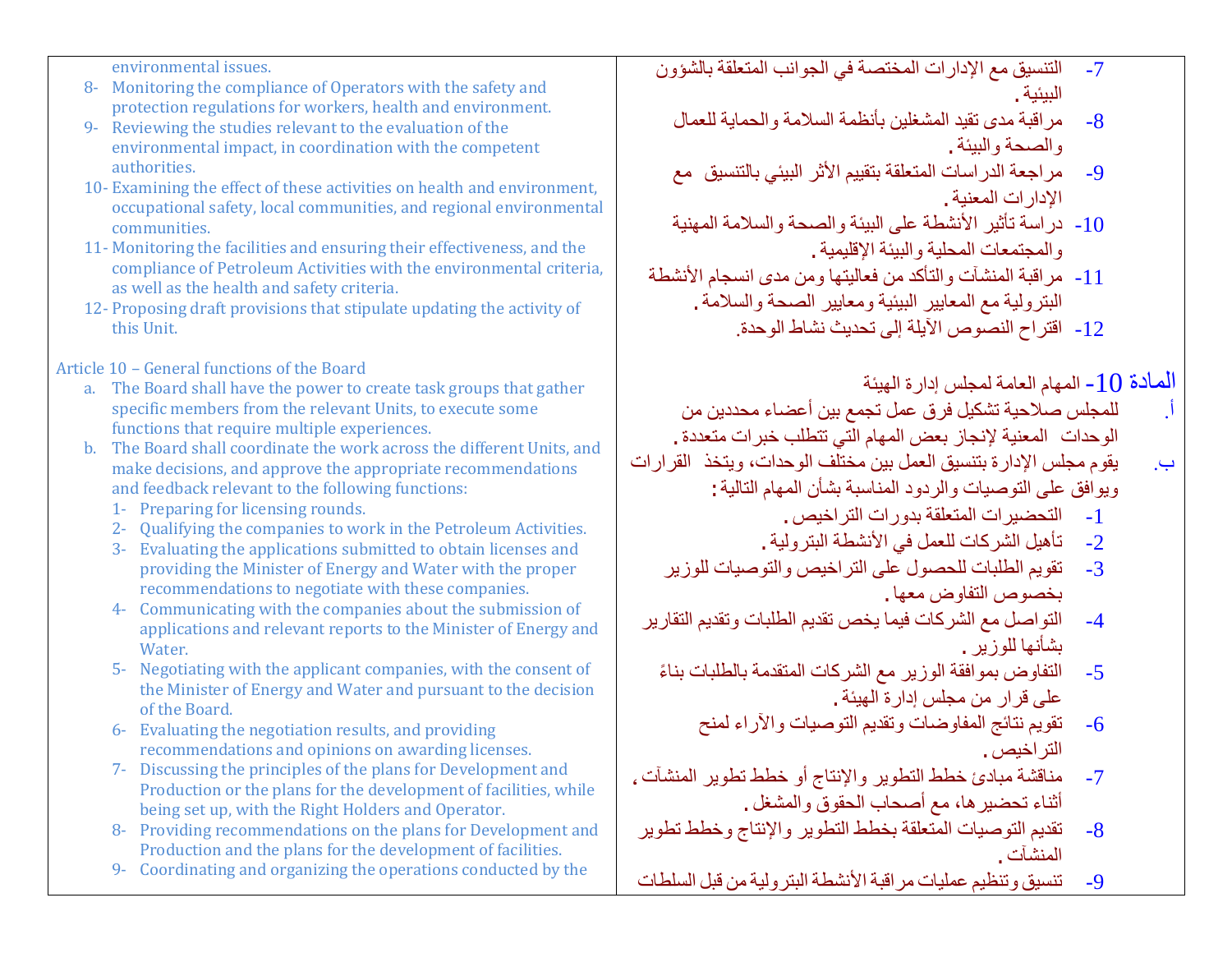competent authorities to monitor the Petroleum Activities.

- 10- Answering the claims and inquiries submitted by Right Holders and Operators.
- 11- Providing recommendations and opinions on the legislations, decrees and negotiation documents relevant to the Petroleum Activities.
- 12- Submitting periodic reports to the Minister concerning the Petroleum Activities and the relevant policies and plans, for validation in accordance with due procedures, and for submission to the Cabinet when necessary.
- 13- Coordinating with the scientific research centers.
- 14- Establishing and developing a common digital equipment to store data, cover the needs of Administration's Units, and facilitate the data reception, exchange, and promotion across the companies and academic centers, under the cooperation agreements, while taking into account the applicable provisions on data confidentiality.
- 15- Setting up programs to develop the competencies of the Administration's staff, including the cooperation with the Right Holders for this purpose.
- 16- Encouraging and developing the projects of research and technical development with Right Holders and Operators.
- c. The Board shall be responsible for implementing:
	- 1- Communication systems and equipment, internally and externally.
	- 2- Correspondence archiving systems.
	- 3- Exclusive digital databases for the Administration.
	- 4- Policies and plans to develop the competencies of Board members and contractors.

Article 11 – Powers and functions of the Board Chairman

11 – 1. The Chairman of the Board is responsible for tracking the proper implementation of the powers and functions entrusted to the Administration, three divisions fall under his authority:

- a. The Administrative Affairs Division, which is responsible for the registration tasks of the Administration, including the human resources and secretariat of the Board.
- b. The Financial Affairs Division, which is responsible for the accounting tasks, preparing budget and account cut-off, salary payment and employee wages, salaries or service fees for contractors, and remunerations for Board members.

صاحبة الصلاحیة.

- -10 الإجابة على الطلبات والاستفسارات المقدمة من أصحاب الحقوق والمشغلین.
- -11 تقدیم التوصیات والآراء بخصوص التشریعات والمراسیم ووثائق المفاوضات المتعلقة بالأنشطة البترولیة.
- -12 تقدیم التقاریر الدوریة للوزیر فیما یتعلق بالأنشطة البترولیة والسياسات أو الخطط المتعلقة بها للمصادقة عليها وفقاً للأصول ورفعھا إلى مجلس الوزراء عند اللزوم.
	- -13 التنسیق مع مراكز البحث العلمي.
- -14 إنشاء وتطویر جھاز رقمي مشترك للبیانات لتغطیة احتیاجات وحدات الھیئة وكذلك تسھیل استلام وتبادل وترویج ھذه البیانات مع الشركات والمراكز الاكادیمیة بموجب اتفاقیات التعاون مع مراعاة الأحكام المرعیة الإجراء لجھة سریة البیانات.
	- -15 وضع برامج لتطویر كفاءات العاملین في الھیئة ومن ضمنھا التعاون مع أصحاب الحقوق لھذا الغرض.
	- -16 تشجیع وتطویر مشاریع البحوث والتطویر التقني مع أصحاب الحقوق والمشغلین.
		- ج. یتولى المجلس تنفیذ:
		- 1- أنظمة وأجهزة التواصل داخل الهيئة ومع الخارج .<br>2- أنظمة أرشفة المر اسلات
			- -2 أنظمة أرشفة المراسلات.
			- -3 قواعد البیانات الرقمیة الخاصة بالھیئة.
		- -4 سیاسات وخطط تطویر كفاءات أعضاء مجلس الإدارة والمتعاقدین معھا.

المادة -11 صلاحیات رئیس مجلس إدارة الھیئة ومھامھ

11-1یتولى رئیس مجلس إدارة الھیئة السھر على حسن تنفیذ المھام والصلاحیات المناطة بالھیئة، وتتبع لھ ثلاثة أقسام ھي:

- أ. قسم الشؤون الإداریة، ویتولى المھام القلمیة للھیئة والموارد البشریة وأمانة سر مجلس إدارة الھیئة.
- ب. قسم الشؤون المالیة، ویتولى المھام المحاسبیة وإعداد مشروعي الموازنة وقطع الحساب، ودفع رواتب المستخدمین وأجور الأجراء، وأجور أو ثمن خدمات المتعاقدین وتعویضات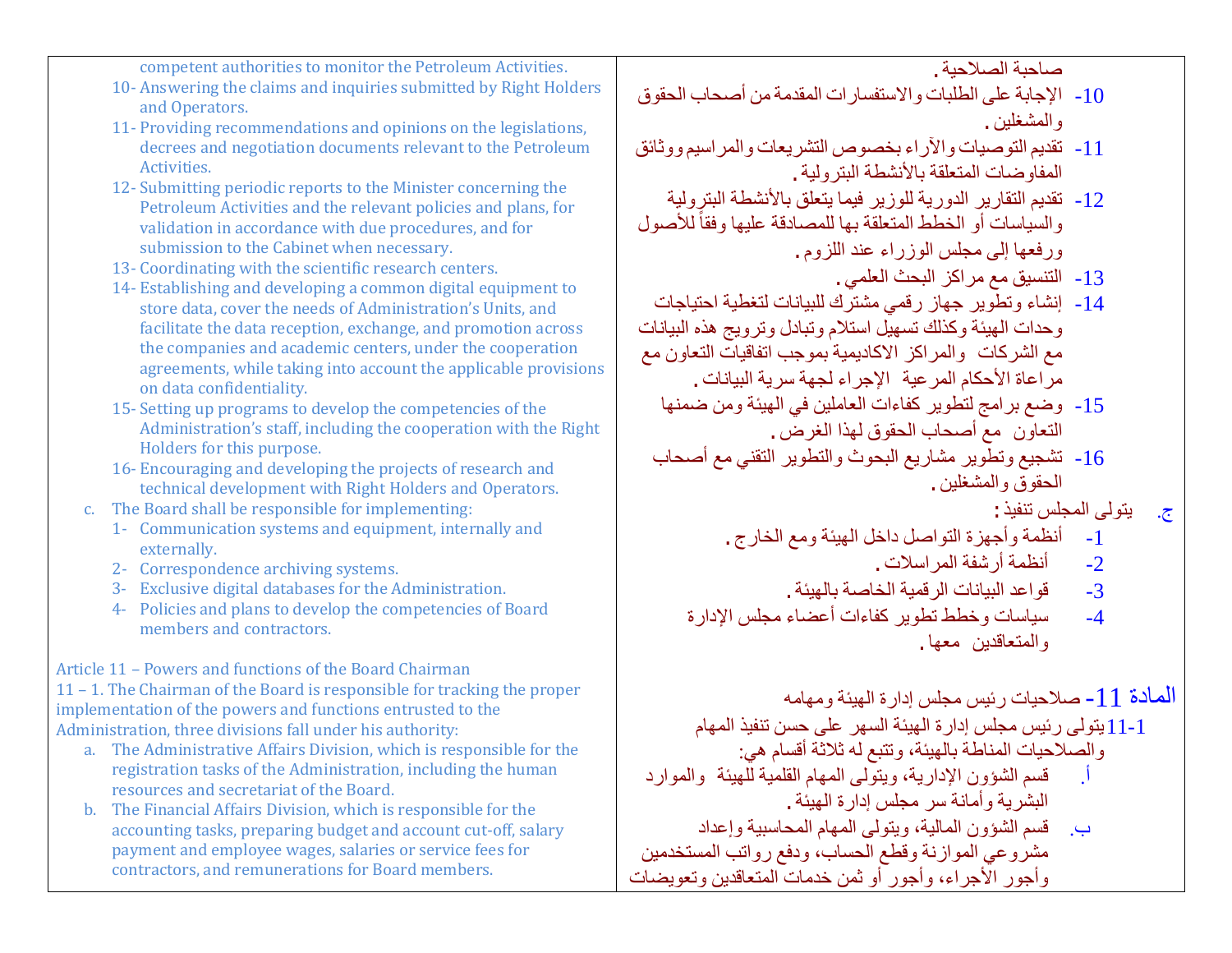| c. The Internal Auditing Division, which is responsible for auditing the                                                                                  | أعضاء مجلس الإدارة .                                                             |
|-----------------------------------------------------------------------------------------------------------------------------------------------------------|----------------------------------------------------------------------------------|
| mechanisms and the accuracy of the adopted internal procedures.                                                                                           | قسم التدقيق الداخلي، ويتولى التدقيق في الأليات وفي صحة<br>$\cdot$ $\overline{C}$ |
| 11 - 2. The Chairman of the Board shall act as a liaison between the<br>Minister of Energy and Water and the Administration.                              | الإجراءات الداخلية المتبعة .                                                     |
| 11 - 3. The member of the Board, while being appointed as a Chairman of                                                                                   | 1-2 [يعتبر رئيس مجلس الإدارة صلة الوصل ما بين الوزير والهيئة.                    |
| the Board, shall combine between chairing his own Unit and leading the                                                                                    | 3-11يجمع عضو مجلس الإدارة عند رئاسته مجلس إدارة الهيئة بين رئاسة                 |
| administrative body of the Chairman Unit.                                                                                                                 | الوحدة العائدة له والجهاز الإداري العائد لرئاسة الهيئة .                         |
| 11 - 4. The Chairman of the Board shall carry out the following powers:<br>Chairing the administrative body as chairman of the Administration             | 4-11 تُناط برئيس مجلس إدارة الهيئة الصلاحيات التالية :                           |
| a.<br>board and as hierarchical president of the Administration                                                                                           | ترؤس الجهاز الإداري بصفته رئيسأ لمجلس إدارة الهيئة                               |
| personnel.                                                                                                                                                |                                                                                  |
| b. Representing the Administration towards third-parties and before                                                                                       | والرئيس التسلسلي للعاملين فيها .                                                 |
| the judiciary, and signing on the Administration's behalf.                                                                                                | تمثيل الهيئة تجاه الغير وأمام القضاء والتوقيع عنها .<br>ب.                       |
| c. Calling for Board meetings, setting agendas, planning and managing<br>Board meetings.                                                                  | الدعوة إلى اجتماعات مجلس إدارة الهيئة وإعداد جدول أعماله<br>$\overline{c}$       |
| Conducting operations in the Administration's account at the<br>$d_{-}$                                                                                   | والتحضير له وإدارته.                                                             |
| Central Bank of Lebanon, in no more than ten million Lebanese                                                                                             | تحريك حساب الهيئة لدى مصر ف لبنان بما لا يتجاوز العشرة<br>در                     |
| Pounds.                                                                                                                                                   | ملايين ليرة لبنانية .                                                            |
| 11 - 5. The Chairman of the Board shall carry out the following functions:<br>Monitoring the execution of decisions, the application of the<br>a.         | 5-11 يتولى رئيس مجلس إدارة الهيئة المهام التالية :                               |
| relevant provisions in force, and the management of the                                                                                                   | السهر على تنفيذ القرارات وتطبيق الأحكام المرعية الإجراء                          |
| Administration and day-to-day business.                                                                                                                   | ذات الصلة وإدارة الهيئة وتسيير أعمالها اليومية .                                 |
| Coordinating across the Units to ensure their proper functioning.<br>$\mathbf{b}$ .                                                                       | التنسيق بين الوحدات لتأمين حسن سير العمل .<br><u>ب</u> .                         |
| Transferring the Administration's budget draft and account cut-off<br>C <sub>1</sub><br>of the preceding fiscal year to the Minister of Energy and Water. | إحالة مشروع موازنة الهيئة وقطع حساب السنة المالية<br>$\overline{\mathcal{C}}$    |
| d. Transferring the proposals, opinions, and recommendations                                                                                              | المنصرمة إلى الوزير .                                                            |
| stipulated by the law and issued by the Board, to the Minister of                                                                                         | إحالة المشاريع والأراء والتوصيات التي ينص عليها القانون<br>در                    |
| <b>Energy and Water.</b>                                                                                                                                  | والتي يقرر ها مجلس إدارة الـهيئة إلى الوزير .                                    |
| e. Managing the divisions that fall directly under his authority.<br>In the event of absence or disability of the Chairman, the eldest<br>f.              | إدارة الأقسام المرتبطة مباشرة به .<br>$\cdot$                                    |
| member shall replace him.                                                                                                                                 | في حال غياب الرئيس أو تعذر قيامه بمهامه أو شغور مركزه<br><b>و.</b>               |
|                                                                                                                                                           | يقوم مقامه أكبر الأعضاء سناً .                                                   |
| Article 12 - Functions and allowances of Board members                                                                                                    |                                                                                  |
| 12 - 1. The decree appointing Board members determines the due lump-<br>sum compensations, due regard shall be given to the obligation of omission        |                                                                                  |
| to act and the annual leaves to which they are entitled. The Board members                                                                                | المادة 12- مهام وتعويضات أعضاء مجلس إدارة الهيئة                                 |
| and their families benefit from comprehensive health coverage and                                                                                         | ِ تحدد في مرسوم تعيين أعضاء مجلس الإدار ة<br>$12 - 1$                            |
| occupational risk coverage at a recognized insurance company.                                                                                             | التعويضات المقطوعة المستحقة لهم على أن يراعى في تحديدها                          |
| 12 - 2. Each member of the Board shall undertake the management of one                                                                                    | موجب الإمتناع عن العمل وكذلك الإجازات السنوية المستحقة                           |
| Unit, taking into account the specified knowledge and expertise as per the<br>decree of appointment. Each member of the Board shall lead the              | لمهم يستفيد أعضاء ً مجلس الإدارة وعائلاتهم من التغطية                            |
|                                                                                                                                                           | الصحية الشاملة ومخاطر العمل لدى إحدى شر كات التأمين                              |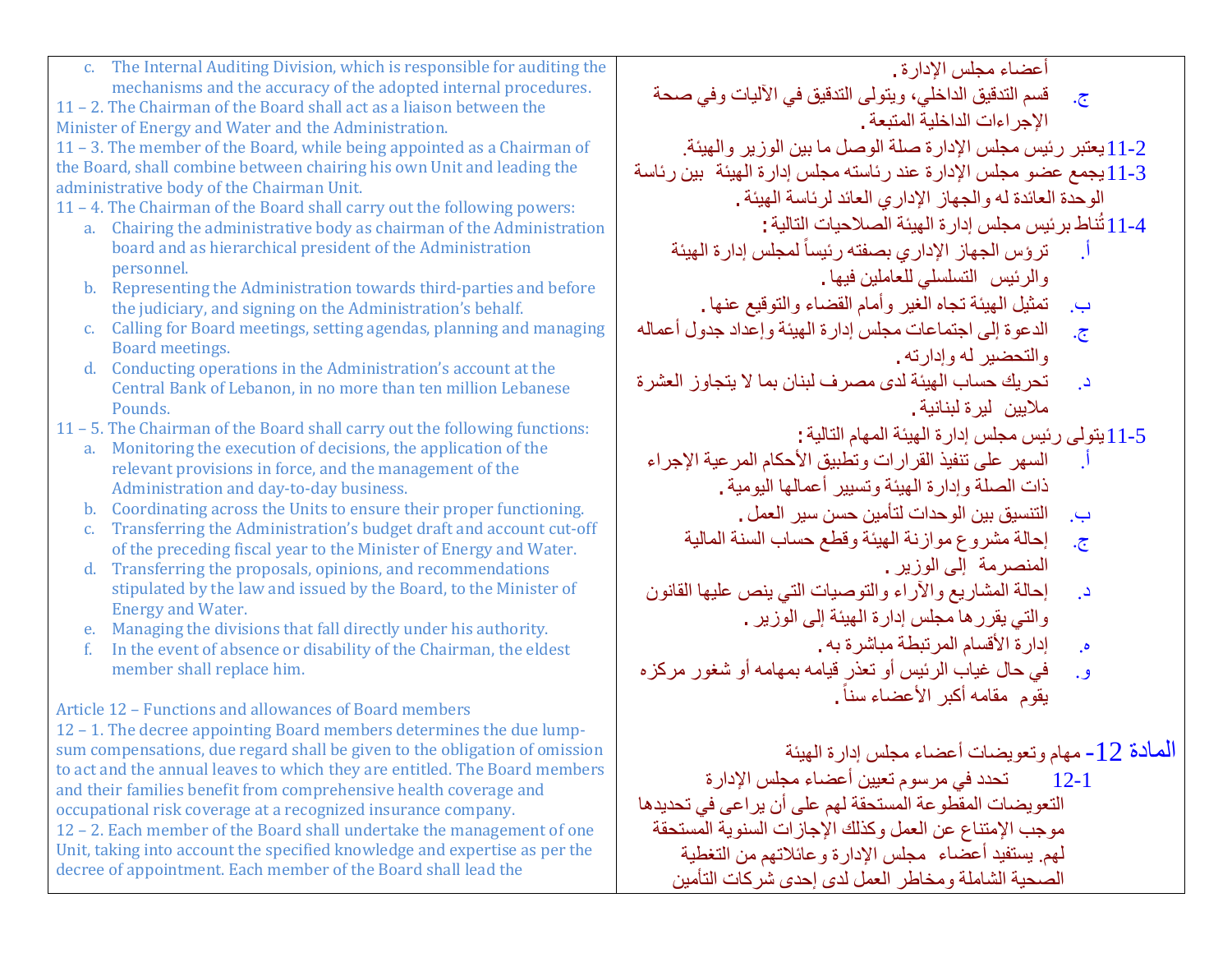contractors under his own Unit, and proceed with the distribution of functions among them.

12 – 3. Each member, in the event of travel or sickness, may appoint another member to perform his duties while being absent for less than a one-week period. However, in the event of travel or sickness of the member for more than one week, the Minister of Energy and Water may appoint another member to perform the duties of the absent member.

### Article 13 – Periodic meetings

13 – 1. The Board shall hold periodic meetings at least once every two weeks, with no need to send invitations from the Chairman. The date of the meeting shall be set on the first session of the Board, and if the meeting could not be held for whatever reason, the Board shall convene on the following day.

13 – 2. The abovementioned periodic sessions shall adopt an agenda that focuses on debating over the work of the Administration, and over any issues that may be raised by the Chairman or members.

13 – 3. The Chairman of the Board shall set the agenda, which in turn must be communicated to all members at least two days before to the meeting date.

13 – 4. The agenda shall be communicated to the Board members by any appropriate means, including e-mail.

### Article 14 – Additional meetings

15 – 1. The Board may hold additional meetings. The Chairman of the Board shall set the dates of any additional meetings to be held. 15 – 2. The Board may also hold a meeting, at the invitation of the Chairman and at the request of two members at least, for the purpose of examining specific issues, on the condition of communicating the meeting agenda and date to the Chairman and other members, in a written form of via e-mail, at least twenty-four hours before the time of the meeting. 15 – 3. The Board may disregard the legal formalities stated in paragraphs المعترف بھا.

12-2 یتولى كل عضو من أعضاء مجلس إدارة الھیئة، إدارة وحدة من الوحدات مع مراعاة الاختصاص والخبرة وفقاً لمرسوم التعیین. كما یرأس كل منھم في وحدتھ المتعاقدین التابعین للوحدة، ویتولى توزیع المھام في ما بینھم. 12-3 للعضو في حال السفر أو المرض لمدة تقل عن أسبوع تفویض أحد الأعضاء للقیام بمھامھ أثناء السفر، وللوزیر وفي حال سفر العضو أو مرضھ لما یزید عن أسبوع تكلیف أحد الأعضاء للقیام بمھام العضو المسافر.

المادة -13 الاجتماعات الدوریة

13-1 یجتمع مجلس إدارة الھیئة بشكل دوري، مرة واحدة على الأقل كل أسبوعین دون الحاجة إلى توجیھ دعوة من رئیسھ. یحدد موعد الاجتماع في الجلسة الأولى التي یعقدھا مجلس الإدارة، وفي حال عدم انعقاد الاجتماع لأي سبب كان ینعقد الاجتماع في الیوم الذي یلیھ.

- 13-2 یخصص جدول أعمال الجلسات الدوریة المذكورة للبحث في شؤون أعمال الھیئة وبأي مواضیع تطرح من قبل الرئیس أو أي من الأعضاء.
	- 13-3 یعد رئیس مجلس الإدارة جدول الأعمال ویبلغھ إلى الأعضاء قبل موعد الاجتماع بیومین على الأقل.
	- 13-4 یبلغ جدول الأعمال إلى أعضاء مجلس إدارة الھیئة بأي وسیلة مناسبة بما فیھ البرید الإلكتروني.

المادة 14- الاجتماعات الإضافية<br>15-1 المجلس إدار ة الهيئة أن يعقد إجتماعات إضافية -1 یحدد رئیس مجلس إدارة الھیئة موعد الجلسات الإضافیة. ً بدعوة من رئیسھ بناء لطلب 15-2 یجتمع مجلس الإدارة أیضا مقدم من عضوین على الأقل لدراسة مسائل محددة على أن یصار إلى إبلاغ موعد الجلسة وجدول أعمالها خطياً أو الكترونياً إلى الرئیس والأعضاء الآخرین قبل أربع وعشرین ساعة على الأقل من موعد الاجتماع.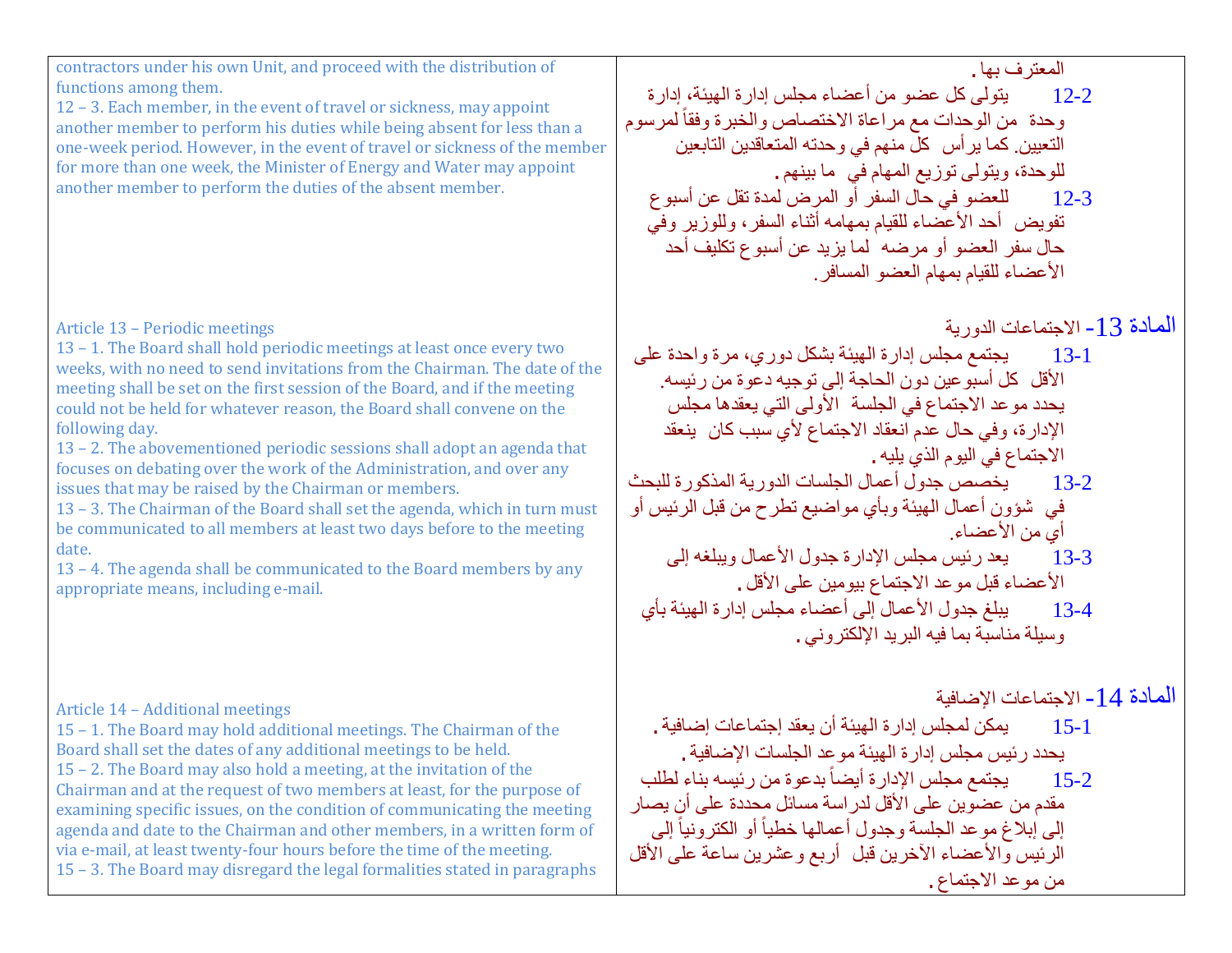1 and 2 of the present article if the meeting is attended by all the members. 15 – 4. Any member of the Board may request the examination of a subject that is not listed on the agenda, on the condition of communicating it to the Chairman and the other members, in a written form or via e-mail, at least one day before the date of the meeting. The Chairman may choose whether to list the subject or not on the agenda, provided that he lists it on the agenda of the next meeting.

As for the urgent subjects, any member of the Board may request the Chairman to raise them up from outside the agenda.

15 – 5. When necessary, Board meetings may be held during official holidays, provided that the relevant decision is taken unanimously by all members.

Article 15 – Quorum and majority

15 – 1. At the Board meetings, the quorum consists of the presence or the representation of the absolute majority of the members.

15 – 2. Decisions of the Board shall be taken by the absolute majority of its members. The vote of the Chairman is deemed a casting vote when a decision must be taken. As for the recommendations and opinions issued by the Administration, the Administration shall make decision unanimously, however, if unanimity has not been achieved, each member may include his written objection in the recommendation or the opinion. 15 – 3. When strictly necessary, the Board member may delegate another member to represent him in the meetings under a written letter, provided that the absent member has justified his absence and provided his written comments on all the subjects listed on the agenda, and on the condition of distributing these comments to all members. The absent member shall show the reasons of his absence in the next meeting held by the Administration. A member shall not represent more than one other member.

15 – 4. If the Chairman, or any member of Board fails to attend three consecutive meetings or six meetings in one year, without any legitimate excuse, then he is deemed to have resigned ex officio in accordance with the law, his resignation shall be confirmed by a decree issued by the Cabinet, based on the proposal of the Minister of Energy and Water. In

15-3 بإمكان مجلس إدارة الھیئة تجاوز الأصول الشكلیة المذكورة في الفقرات 1 و2 من ھذه المادة في حال حضور جمیع الأعضاء الاجتماع. 15-4 یمكن لأي عضو من أعضاء مجلس إدارة الھیئة أن یطلب بحث موضوع غیر مدرج على جدول الأعمال شرط أن يتم<br>إبلاغه خطياً أو إلكترونياً إلى الرئيس وباقي الأعضاء قبل يوم واحد على الأقل من تاریخ انعقاد الاجتماع. ویبقى من حق الرئیس عدم إدراج ھذا الموضوع على جدول الأعمال على أن یقوم بإدراجھ على جدول أعمال الجلسة التالیة. أما المواضیع التي لدیھا طابع العجلة فیمكن لأي عضو من أعضاء مجلس الإدارة الطلب إلى رئیس المجلس طرحھا من خارج جدول الأعمال. 15-5 یمكن عند الضرورة عقد اجتماعات لمجلس إدارة الھیئة خلال أیام العطل الرسمیة على أن یتخذ القرار بذلك بإجماع الأعضاء.

- المادة 15- النصاب والأكثرية<br>15-1 يعتبر النصاب لعقد اجتماعات مجلس إدارة الهيئة متوفراً بحضور أو تمثيل الغالبية المطلقة .<br>15-2 تتخذ قر ار ات محلس ادار ة ا
- 15-2 تتخذ قرارات مجلس إدارة الھیئة بالغالبیة المطلقة من أعضاء الهيئة. ويعتبر صوت الرئيس مرجحاً وذلك في الحالات التي یتطلب فیھا إصدار قرار. أما فیما یتعلق بتوصیات الھیئة وآرائھا فإنھ ینبغي على الھیئة إصدار قرارھا بالإجماع وفي حال عدم التوصل لإجماع فلكل عضو من الأعضاء الحق في تضمین التوصیة أو الرأي مخالفتھ الخطیة.

15-3 عند الضرورة القصوى، یحق لعضو مجلس إدارة الھیئة تفویض عضو آخر لتمثیلھ في الإجتماعات بموجب كتاب خطي شرط أن یكون العضو المتغیب قد برر غیابھ وأبدى ملاحظاتھ خطياً على جميع المواضيع المدرجة على جدول الأعمال وشرط أن یتم توزیع ھذه الملاحظات على كافة الأعضاء. ویتوجب على العضو المتغیب أن یبین في أول اجتماع تالي تعقده الھیئة الأسباب التي حملتھ على التغیب ولا یحق لأي عضو تمثیل أكثر من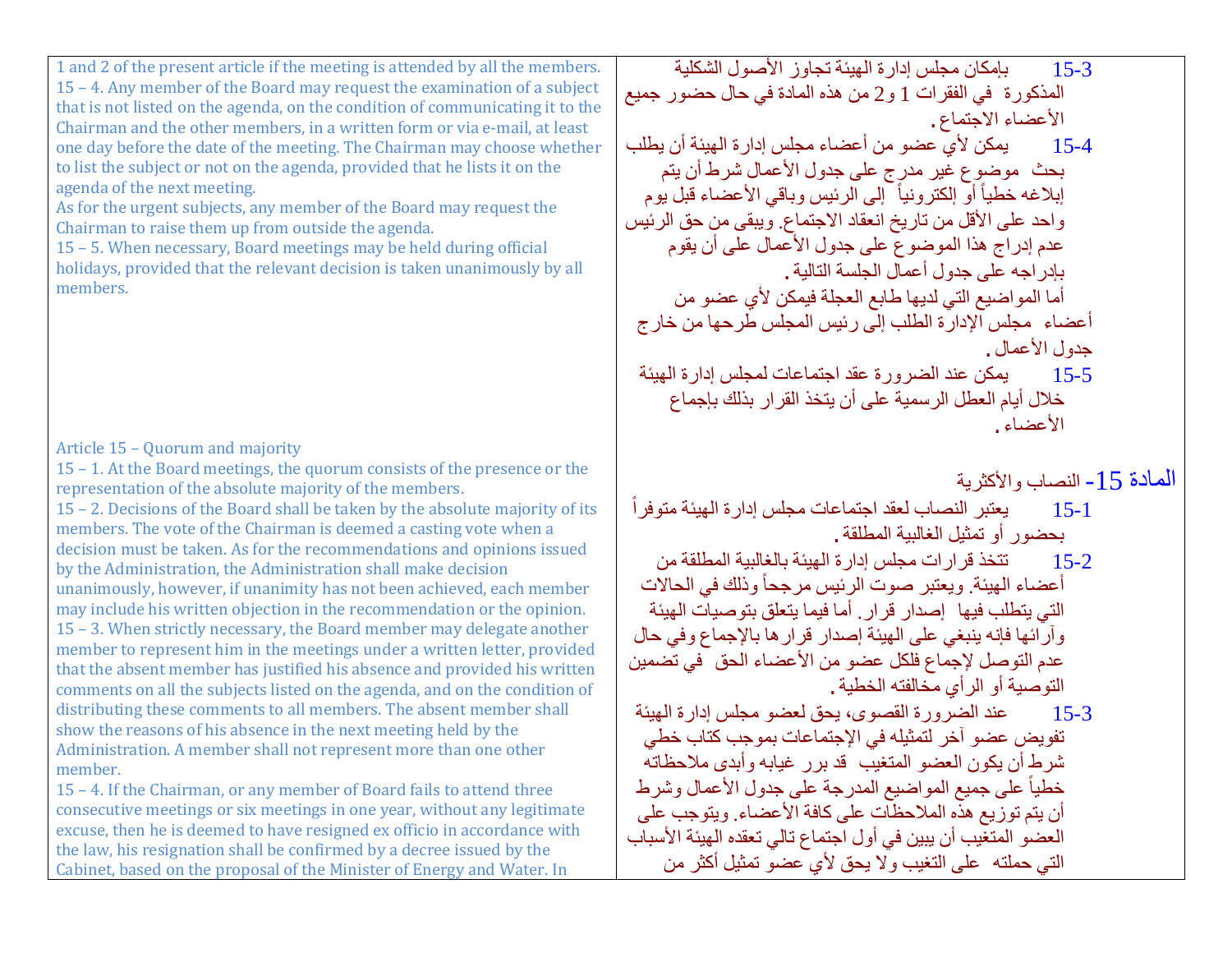| عضو واحد.<br>إذا تغيب رئيس مجلس إدارة الهيئة أو أي من الأعضاء<br>$15-4$<br>دون عذر مشروع عن حضور ثلاثة اجتماعات متتالية أو عن<br>حضور ستة اجتماعات خلال السنة، يعتبر مستقيلاً حكماً وتكرس<br>استقالته بمرسوم يتخذ فى مجلس الوزراء , بناءً على اقتراح<br>وزير الطاقة والمياه من أجل تطبيق أحكام هذه الفقرة ، تحتسب                                                                              | order to apply the provisions of this paragraph, a one-year period shall be<br>counted after the first absence of the member without legitimate excuse.                                                                                                                                                                                                                                                                                                                                                                  |
|------------------------------------------------------------------------------------------------------------------------------------------------------------------------------------------------------------------------------------------------------------------------------------------------------------------------------------------------------------------------------------------------|--------------------------------------------------------------------------------------------------------------------------------------------------------------------------------------------------------------------------------------------------------------------------------------------------------------------------------------------------------------------------------------------------------------------------------------------------------------------------------------------------------------------------|
| مدة السنة اعتباراً من تاريخ تغيبه عن أول اجتماع من دون عذر .                                                                                                                                                                                                                                                                                                                                   |                                                                                                                                                                                                                                                                                                                                                                                                                                                                                                                          |
| المادة 16 - التصويت وإجراءات الاجتماعات<br>يجرى التصويت خلال الاجتماعات برفع اليد .<br>$16-1$<br>يتولى رئيس قسم الشؤون الإدارية مهام أمانة السر .<br>$16-2$<br>تتضمن محاضر الجلسات المناقشات والمقررات والأراء<br>$16-3$<br>المخالفة أن وجدت، وتوقع من الرئيس والأعضاء الحاضرين<br>يمكن لأي عضو من أعضاء مجلس إدارة الهيئة الاطلاع<br>$16-4$<br>على محاضر الجلسات في مركز الهيئة .             | Article 16 - Voting and meeting procedures<br>16 - 1. Voting during the meetings shall be made by raising hands.<br>16 - 2. The Head of Administrative Affairs Division is responsible for the<br>secretariat functions.<br>16 - 3. The session minutes must include the deliberations, decisions and<br>dissenting views if any, and shall be signed by the Chairman and the<br>attending members.<br>16 - 4. Any member of the Board may have access to the minutes of<br>sessions at the Administration headquarters. |
| الْمَادة 17 - تخضع القرارات التالية لمصادقة الوزير :<br>السفر إلى الخار ج .<br>$-1$<br>القرارات المالية المتعلقة بإدارة أموال الهيئة الواردة ضمن الباب الثاني<br>$-2$<br>من موازنتها والتي تزيد قيمتها عن الثلاثين مليون ليرة لبنانية .<br>القرارات المتعلقة بالتعاقد أو إنهاء خدمة المتعاقد .<br>$-3$<br>القرارات المتعلقة بالظهور الإعلامي والتصريحات لوسائل الإعلام<br>$-4$<br>والمؤتمرات . | Article 17 - The following decisions shall be subject to the validation of the<br>Minister:<br>1- Traveling abroad.<br>2- Financial decisions related to the management of the<br>Administration Funds, as stipulated in the Section Two of the<br>Budget, and which value exceeds thirty million Lebanese Pounds.<br>3- Decisions related to contracting and service termination for the<br>contractor.<br>4- Decisions related to media appearance, statements and<br>conferences.                                     |
| الممادة 18 - سريان قرارات الهيئة<br>تعتبر قرارات مجلس إدارة الهيئة نافذة من تاريخ صدور ها إذا كانت تتعلق<br>بشؤون داخلية خارجة عن نطاق وصاية الوزير ومن تاريخ المصادقة عليها إذا<br>كانت خاضعة لمصادقة الوزير ، ومن تاريخ إبلاغها إلى الأشخاص المعنيين ۖ إذا<br>كانت تتعلق بهم .                                                                                                               | Article 18 - The entry into force of the Administration's decisions<br>The decisions of the Board would take effect starting the date of their<br>issuance, if they were related to internal issues that are out of the scope of<br>the Minister's mandate, and starting the date of their validation, if they<br>were subject to the validation of the Minister, and starting the date of their<br>communication to the relevant persons if they were relevant to them.                                                 |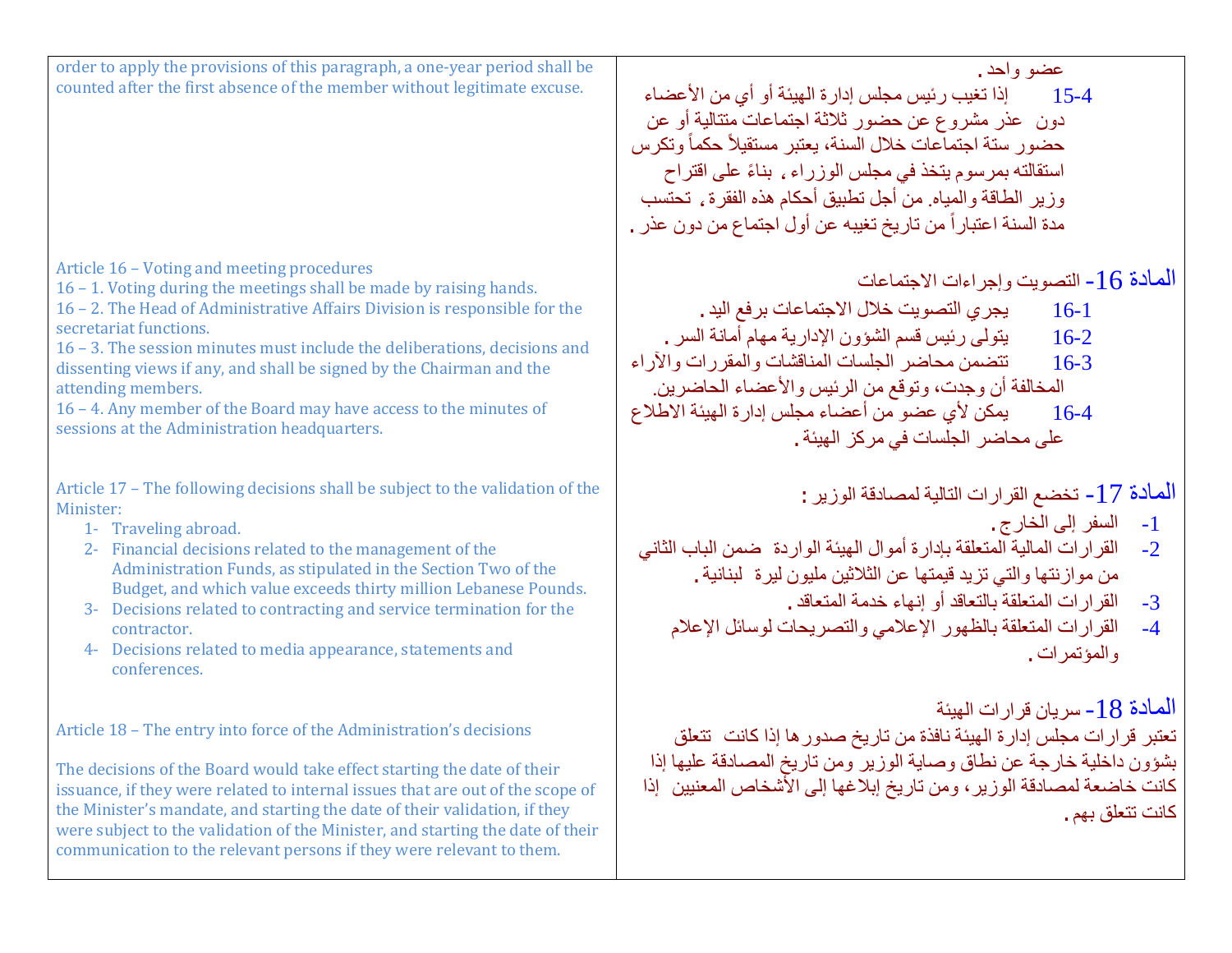#### Section two The Financial System

Article 19 – The fiscal year The fiscal year begins on the first of January and ends on the thirty-one of December of each year.

#### Article 20 – The budgeting

20 – 1. The Chairman, assisted by the Division of Financial Affairs, shall prepare the yearly draft budget and account cut-off corresponding to the precedent year, and submit it to the Board for issuance.

20 – 2. The Board shall finalize the budget of the following year and submit it to the Minister of Energy and Water before the first of March of each year; the Minister shall validate the budget before the first of April.

20 – 3. After submitting the budget to the Minister of Energy and Water, the latter may reject it with a justified decision, and the Board shall set another draft budget and submit it to the Minister of Energy and Water within a one-week time limit after rejection. If the Minister of Energy and Water does not agree on the draft budget, then the draft shall be submitted to the Cabinet to take a decision on it.

20 – 4. The Minister of Energy and Water shall list the contribution of the Administration in the draft budget that he will submit to the Ministry of Finance, this share must be equal to the total of the estimated expenditures of this Administration.

20 – 5. The budget of the Administration shall take into account the compensations and salaries to pay, in accordance with the salary scale adopted in a decree issued by the Cabinet, pursuant to a proposal from the Minister of Energy and Water.

Article 21 – Rules of budgeting

21 – 1. While preparing the draft budget, the Chairman of the Board shall take into consideration the suggestions submitted by each member related to the Unit he leads.

# **القسم الثاني النظام المالي**

المادة 19 ـ السنة المالية تحتسب السنة المالیة من الأول من كانون الثاني إلى الواحد والثلاثین من كانون الأول من كل سنة.

المادة 20- وضع الموازنة 20-1 ّ یعد الرئیس، بمساعدة قسم الشؤون المالیة، مشروع الموازنة السنویة وقطع الحساب العائد للسنة السابقة ویعرضھا على مجلس إدارة الھیئة لإقرارھا. 20-2 على إدارة الھیئة انجاز موازنتھا للسنة التالیة وعرضھا على وزیر الطاقة والمیاه قبل أول آذار من كل سنة؛ وعلى وزیر الطاقة والمیاه تصدیق موازنة الھیئة قبل أول نیسان. 20-3 للوزیر الحق في رد الموازنة بعد عرضھا علیھ بقرار معلل وعلى الھیئة إعداد مشروع موازنة آخر وعرضھ على الوزیر خلال مھلة أسبوع من قرار الرد. في حال عدم موافقة الوزیر على المشروع للمرة الثانیة یرفع المشروع لمجلس الوزراء للبت بھ. 20-4 على وزیر الطاقة والمیاه إدراج مساھمة الھیئة ضمن مشروع موازنتھ المقدمة إلى وزارة المالیة تعادل مجموع النفقات السنویة المقدرة لھذه الھیئة.

20-5 تلحظ موازنة الھیئة التعویضات والرواتب وفق سلسلة الرتب والرواتب الصادرة بمرسوم متخذ في مجلس الوزراء بناء على اقتراح وزیر الطاقة والمیاه.

المادة -21 أصول وضع الموازنة 21-1 عند إعداده لمشروع الموازنة، یأخذ رئیس مجلس إدارة الھیئة بعین الاعتبار الاقتراحات التي یقدمھا كل عضو من أعضاء مجلس إدارة الھیئة في ما یتعلق بالوحدة التي یرأسھا.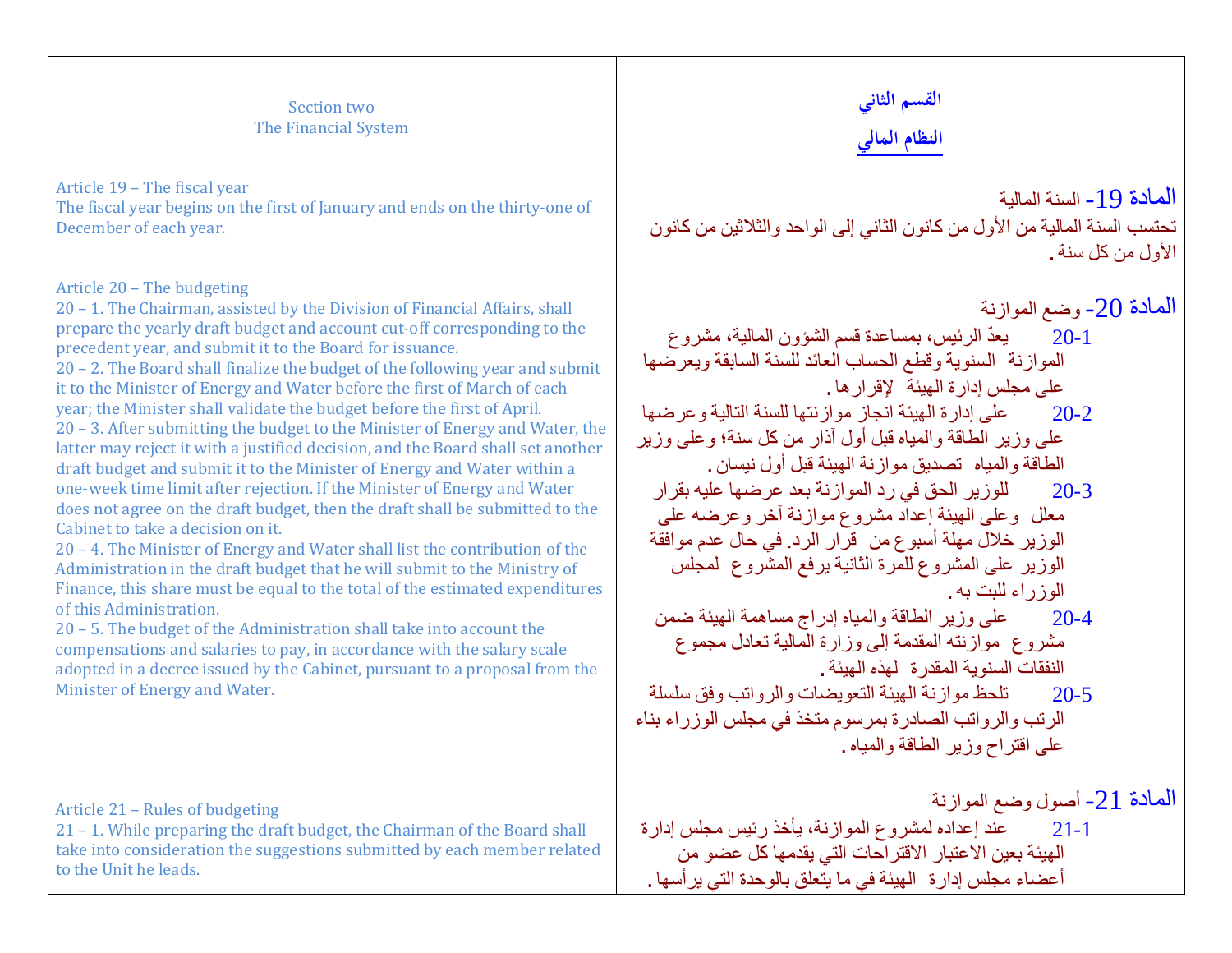| 21 - 2. The expenditures of the following year shall be estimated based on                                                                                                                                                                                                                                                                                                                                                                                                                                                                                                                                                                                                                                                                                                                                                                                                                                                                                                                                                                                                                                                                                                                                                                                                                                                                                                                                                                                                                                                    | تقدر نفقات السنة التالية استناداً إلى العنصرين التاليين :<br>$21 - 2$                                                                                                                                                                                                                                                                                                                                                                                                                                                                                                                                                                                                                                                                                                                                                                                                                                                                                                                                      |
|-------------------------------------------------------------------------------------------------------------------------------------------------------------------------------------------------------------------------------------------------------------------------------------------------------------------------------------------------------------------------------------------------------------------------------------------------------------------------------------------------------------------------------------------------------------------------------------------------------------------------------------------------------------------------------------------------------------------------------------------------------------------------------------------------------------------------------------------------------------------------------------------------------------------------------------------------------------------------------------------------------------------------------------------------------------------------------------------------------------------------------------------------------------------------------------------------------------------------------------------------------------------------------------------------------------------------------------------------------------------------------------------------------------------------------------------------------------------------------------------------------------------------------|------------------------------------------------------------------------------------------------------------------------------------------------------------------------------------------------------------------------------------------------------------------------------------------------------------------------------------------------------------------------------------------------------------------------------------------------------------------------------------------------------------------------------------------------------------------------------------------------------------------------------------------------------------------------------------------------------------------------------------------------------------------------------------------------------------------------------------------------------------------------------------------------------------------------------------------------------------------------------------------------------------|
| the following two elements:                                                                                                                                                                                                                                                                                                                                                                                                                                                                                                                                                                                                                                                                                                                                                                                                                                                                                                                                                                                                                                                                                                                                                                                                                                                                                                                                                                                                                                                                                                   | __ نفقات السنة الأخيرة التي أنجز مشروع قطع حسابها .                                                                                                                                                                                                                                                                                                                                                                                                                                                                                                                                                                                                                                                                                                                                                                                                                                                                                                                                                        |
| • The expenditures of the last year when the account was cut.<br>• The expenditures of the last few months of the current year.                                                                                                                                                                                                                                                                                                                                                                                                                                                                                                                                                                                                                                                                                                                                                                                                                                                                                                                                                                                                                                                                                                                                                                                                                                                                                                                                                                                               | –   نفقات الأشهر  المنصر مة من السنة الجارية.                                                                                                                                                                                                                                                                                                                                                                                                                                                                                                                                                                                                                                                                                                                                                                                                                                                                                                                                                              |
| The expected developments for the following year shall also be taken into                                                                                                                                                                                                                                                                                                                                                                                                                                                                                                                                                                                                                                                                                                                                                                                                                                                                                                                                                                                                                                                                                                                                                                                                                                                                                                                                                                                                                                                     | كما تؤخذ بعين الاعتبار التطورات المرتقبة في السنة التالية .                                                                                                                                                                                                                                                                                                                                                                                                                                                                                                                                                                                                                                                                                                                                                                                                                                                                                                                                                |
| consideration.                                                                                                                                                                                                                                                                                                                                                                                                                                                                                                                                                                                                                                                                                                                                                                                                                                                                                                                                                                                                                                                                                                                                                                                                                                                                                                                                                                                                                                                                                                                |                                                                                                                                                                                                                                                                                                                                                                                                                                                                                                                                                                                                                                                                                                                                                                                                                                                                                                                                                                                                            |
| Article 22 - Management of the Administration's Fund<br>22 - 1. Management of the Administration account:<br>The funds of the Administration shall be deposited into the account<br>$\bullet$<br>opened at the Central Bank of Lebanon, in the name of the Public<br>Treasury.<br>The Administration is prohibited from opening any account at a<br>$\bullet$<br>private bank, or any special account for itself at the Central Bank of<br>Lebanon.<br>The operations of the Administration's account at the Central Bank<br>of Lebanon shall be conducted upon the signature of the Chairman<br>or upon the signature of his representative, jointly with the<br>signature of an authorized member of the Board.<br>The ceiling of ordinary expenditures (first section), which the<br>Chairman may use without going back to the Board, shall be limited<br>to ten million Lebanese Pounds, and thirty million Lebanese Pounds<br>for the Board.<br>The ceiling of expenditures related to processing and establishing<br>the budget (second section), which the Board may use without<br>validation from the Minister, is thirty million Lebanese Pounds.<br>22 - 2. Provisions related to the Administration's budget:<br>The Administration may transfer funds from one clause to another<br>$\bullet$<br>upon a decision issued by the Board, after the approval of the<br>Minister of Energy and Water.<br>The Administration may transfer funds from one paragraph to<br>another upon a decision issued by the Board. | المعادة 22- إدارة أموال المهيئة<br>22-1 إدارة حساب المهيئة:<br>__ تودع الأموال العائدة للهيئة في حساب مفتوح لدى مصرف لبنان<br>بإسم الخزينة العامة .<br>__ يحظر على الهيئة فتح حسابات في المصارف الخاصة أو فتح<br>حساب خاص بها في مصرف لبنان .<br>__ يتم تحريك حساب الهيئة لدى مصرف لبنان بتوقيع رئيس مجلس<br>إدارة الهيئة أو من ينوب عنه بالاتحاد مع عضو مفوض من قبل<br>مجلس إدار ة الـهيئة .<br>– يحدد سقف النفقات العادية (الجزء الأول) التي يحق للرئيس<br>التصرف بها دون الرجوع إلى مجلس إدارة الهيئة بمبلغ قدره<br>عشرة ملايين ليرة لبنانية ومجلس الإدارة بحدود الثلاثين<br>مليون .<br>__ يحدد سقف النفقات المتعلقة بالتجهيز والإنشاء (الجزء الثاني) من<br>الموازنة التي يحق لمجلس إدارة الهيئة التصرف بها دون مصادقة<br>الوزير بثلاثين مليون ليرة .<br>أحكام متعلقة بموازنة المهيئة:<br>$22 - 2$<br>. يحق للهيئة نقل اعتمادات من بند إلى بند بقرار صادر عن<br>مجلس إدارة الهيئة بعد موافقة وزير الطاقة والمياه .<br>. يحق للهيئة نقل اعتمادات من فقرة إلى فقرة بقرار صادر<br>عن مجلس إدار ة الـهيئة . |
| Article 23 – Special provisions for the first fiscal year<br>23 - 1. The first fiscal year shall begin at the issuance date of the first<br>decree appointing the Chairman and Board members, and ends on<br>the 31 <sup>st</sup> of December of that same year.                                                                                                                                                                                                                                                                                                                                                                                                                                                                                                                                                                                                                                                                                                                                                                                                                                                                                                                                                                                                                                                                                                                                                                                                                                                              | المعادة 23- أحكام خاصة بالسنة المالية الأولى<br>الأول من السنة ذاتها .                                                                                                                                                                                                                                                                                                                                                                                                                                                                                                                                                                                                                                                                                                                                                                                                                                                                                                                                     |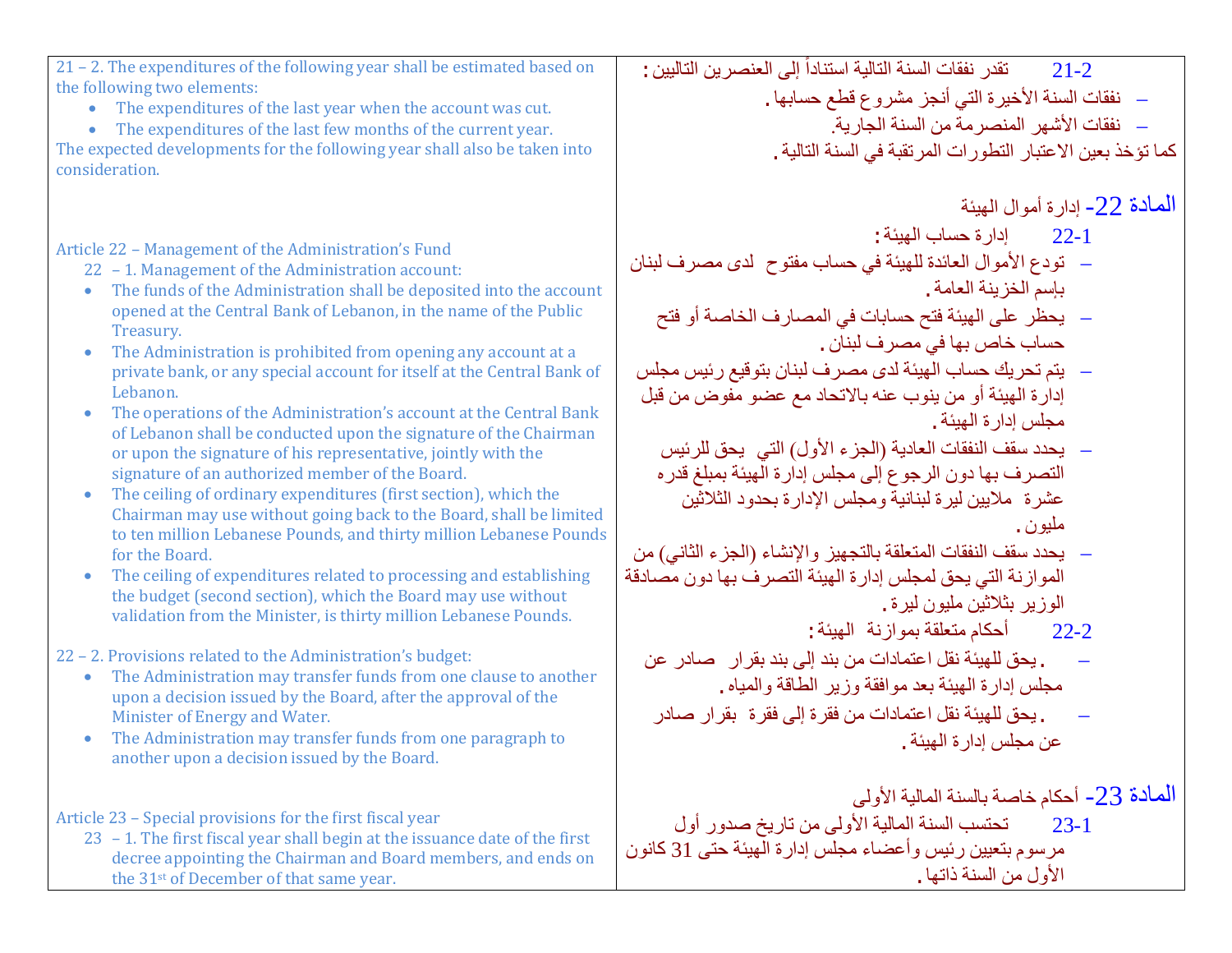| 23 – 2. The Administration shall be given a treasury advance in order to<br>cover the estimated expenditures of the first fiscal year, provided that<br>the draft budget of the following year, prepared by the Ministry of<br>Energy and Water, takes it into account in addition to the yearly<br>contribution, which must be part of the clause on contributions.                                                                                                                                                                                                                                                                                                                                                                                                                                                                                                                                                                                                                                                                                                                                                                                                                                                               | تعطي الهيئة سلفة خزينة لتغطية نفقاتها المقدرة للسنة<br>$23 - 2$<br>المالية الأولى، على أن يلحظ اعتماد في مشروع موازنة وزارة<br>الطاقة للسنة التالية لتسديد هذه السلفة بالإضافة إلى المساهمة<br>السنوية وذلك ضمن بند المساهمات .                                                                                                                                                                                                                                                                                                                                                                                                                                                                                                                                                                                                                          |
|------------------------------------------------------------------------------------------------------------------------------------------------------------------------------------------------------------------------------------------------------------------------------------------------------------------------------------------------------------------------------------------------------------------------------------------------------------------------------------------------------------------------------------------------------------------------------------------------------------------------------------------------------------------------------------------------------------------------------------------------------------------------------------------------------------------------------------------------------------------------------------------------------------------------------------------------------------------------------------------------------------------------------------------------------------------------------------------------------------------------------------------------------------------------------------------------------------------------------------|----------------------------------------------------------------------------------------------------------------------------------------------------------------------------------------------------------------------------------------------------------------------------------------------------------------------------------------------------------------------------------------------------------------------------------------------------------------------------------------------------------------------------------------------------------------------------------------------------------------------------------------------------------------------------------------------------------------------------------------------------------------------------------------------------------------------------------------------------------|
| Article 24 - Regular reports drafted by the Administration<br>24 - 1. The Division of Financial Affairs shall submit quarterly reports<br>to the Chairman, who in turn shall bring it to the attention of the<br>members. A copy of this report shall be sent to the Ministry of<br>Energy and Water, which in turn shall communicate it to the<br>Ministry of Finance and the Court of Accounts.<br>This report shall include:<br>a. The chart of accounts owned by the Administration during the past<br>period of the current fiscal year, against the accounts of the<br>corresponding period of the preceding fiscal year.<br>The table of expenditures made by the Administration during the<br>$\mathbf{b}$ .<br>current quarter, and the explanation for any extraordinary items<br>listed in this table.<br>24 - 2. The Division of Financial Affairs shall draft the annual financial<br>report, which is then submitted by the Chairman to the Minister of Energy<br>and Water, after the validation of the Board; copies of this report shall be<br>sent to the Ministry of Finance and to the Court of Accounts.<br>24 - 3. The content of these reports shall be published on the web page of<br>the Administration. | المادة 24- التقارير الدورية التي تعدها الهيئة<br>24-1 ٪ يضع قسم الشؤون المالية تقريراً فصلياً يرفعه إلى رئيس<br>الهيئة الذي يطلع أعضاء مجلس إدارة الهيئة عليه ترسل نسخة<br>عن هذا النقرير إلى وزارة الطاقة والمياه والتي بدورها ترسله إلى<br>وزارة المالية وديوان المحاسبة.<br>يشمل هذا التقرير :<br>أ. جدولاً بحسابات الهيئة للفترة المنصرمة من السنة المالية<br>الحالية، بالمقارنة مع حسابات الفترة المقابلة من السنة<br>المالية السابقة .<br>بِ. جدو لاَ بنفقات الهيئة خلال الفصل الجاري وتفسيراً لأي<br>مندرجات غير اعتيادية وردت في هذا الجدول .<br>يعد قسم الشؤون المالية التقرير المالي السنوي الذي<br>$24 - 2$<br>يرفعه رئيس الهيئة إلى وزير الطاقة والمياه بعد مصادقة مجلس<br>إدارة الهيئة عليه؛ ترسل نسخاً من هذا التقرير إلى كل من وزارة<br>المالية وديوان المحاسبة<br>ينشر مضمون هذه التقارير على الصفحة الالكترونية<br>$24 - 3$<br>للهيئة . |
| Article 25 - Auditing the Administration's accounts<br>25-1. The provisions of Article 73 of the Budget Law of year 2001 shall be<br>applied, related to the appointment of an Audit and Accounts Office that<br>performs the independent auditing functions of the Administration.<br>Contracts with the same Audit and Accounts Office shall not be renewed for<br>more than five consecutive years.<br>25 - 2. The Audit and Accounts Office shall submit its report to the relevant<br>authorities, in accordance with the fifth paragraph of Article 73 of the<br>Budget Law of year 2001, before 31/03 of each year, in terms of the<br>accounts of the preceding fiscal year.                                                                                                                                                                                                                                                                                                                                                                                                                                                                                                                                               | المادة 25- تدقيق حسابات الهيئة<br>تطبق أحكام المادة 73 من قانون موازنة عام 2001 في<br>$25 - 1$<br>ما خص تعيين مكتب التدقيق والمحاسبة للقيام بمهام التدقيق<br>المستقل لحسابات الهيئة . على أنه لا يمكن تجديد العقود مع<br>مكتب التدقيق والمحاسبة ذاته   لأكثر  من خمس سنوات متتالية .<br>يرفع مكتب المحاسبة والتدقيق تقريره إلى الجهات المعنية<br>$25 - 2$<br>وفقاً للفقرة الخامسة من المادة 73 من قانون موازنة عام 2001<br>وذلك قبل 3/31 من كل سنة فيما خص حسابات السنة المالية<br>السابقة.                                                                                                                                                                                                                                                                                                                                                              |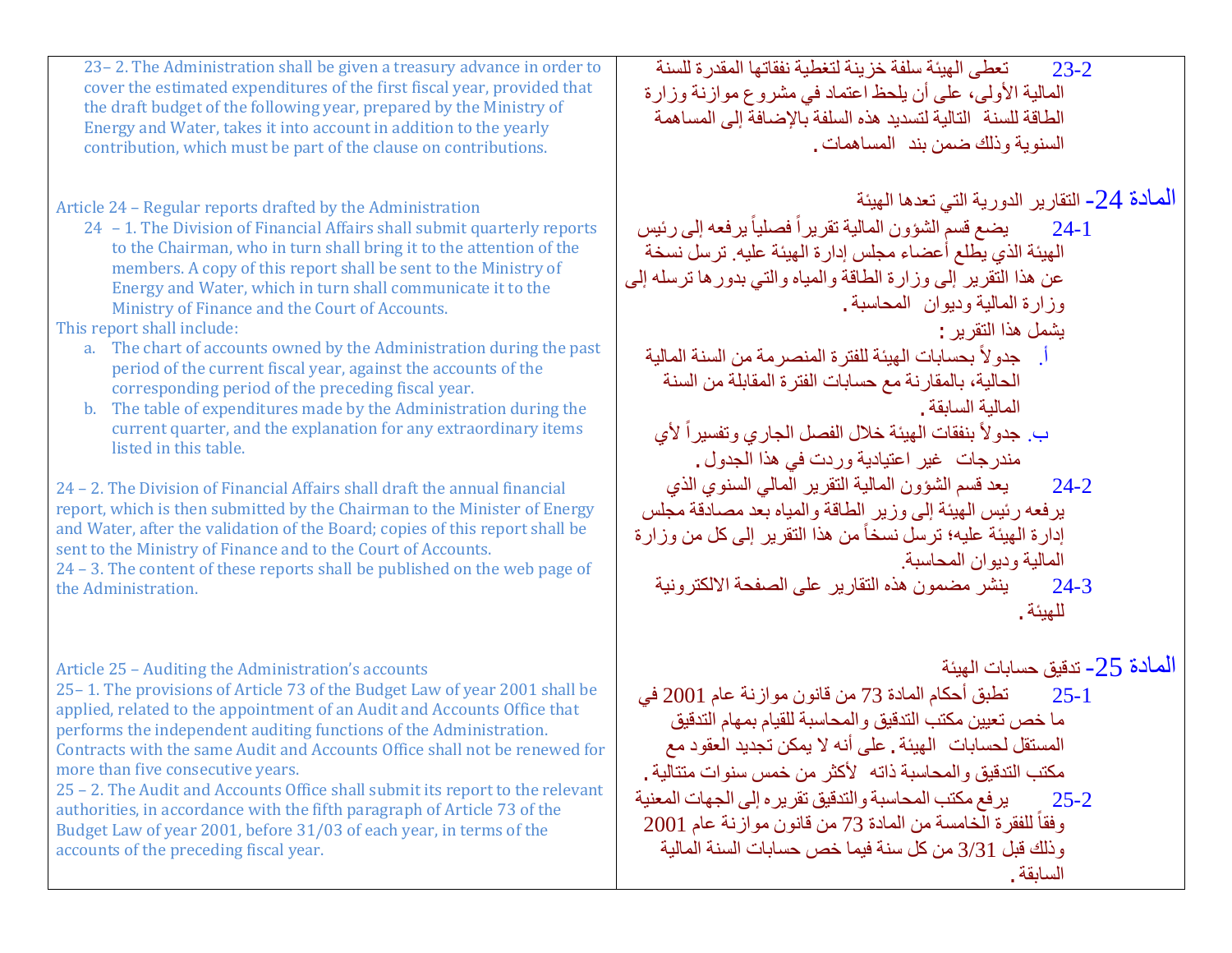Article 26 – Archiving the accounting documents The administration shall archive the financial and accounting documents for a minimum period of ten years.

> Section three The Contractors' regulations

Article 27 – The following terms, wherever they appear in the present regulations, have the following definitions:

- The Administration: Petroleum Administration Lebanon
- The Board: the Board of the Administration
- The Chairman: the Chairman of the Board
- The Regulations: the contractors' regulations
- The Contractors: the Contractor is the party performing work for the Administration, for a limited period of time, which requires specific knowledge and qualifications within the notable appropriations for this purpose. Parties shall be contracted whenever necessary by a decision of the Chairman, which is subject to the approval of the Administration and the validation of the Minister.

# Article 28 – The Contractors

The Administration, represented by the Chairman of the Board, may contract Lebanese persons to carry out the missions stipulated in the job description cards, within the appropriations mentioned in the Budget. The contract shall include the special provisions and requirements applicable to the contractor, which shall mention: The work to be completed.

- Qualifications and expertise of the contractor.
- Salary of the contractor.
- Term of the contract.
- Time and place of work.

الممادة 26- حفظ المستندات المحاسبیة<br>تحتفظ الـهبئة بالمستندات المالیة و المحاسبیة لمدة عشر سنوات علـى الأقل .

# **القسم الثالث نظام المتعاقدين**

المعادة 27- یقصد بالعبار ات التالیة أینما وردت في هذا النظام المعاني الآتیة :

- − الھیئة: ھیئة إدارة قطاع البترول
	- − المجلس: مجلس إدارة الھیئة
	- − الرئیس: رئیس مجلس الإدارة
		- − النظام: نظام المتعاقدین
- − المتعاقدون: المتعاقد ھو من یقوم بعمل لمدة معینة لدى الھیئة، یتطلب معارف أو مؤھلات خاصة ضمن حدود الاعتمادات الملحوظة لھذه الغایة. یتم التعاقد كلما دعت الحاجة، بقرار من الرئیس یخضع لموافقة الإدارة ومصادقة الوزیر.

المادة -28 المتعاقدون

یحق للھیئة بشخص رئیس مجلس الإدارة التعاقد مع أشخاص لبنانیین لتولي المھام المنصوص علیھا في بطاقة الوصف الوظیفي وذلك ضمن نطاق الاعتمادات الملحوظة في الموازنة. یجب أن یتضمن العقد الأحكام والشروط الخاصة التي تطبق على المتعاقد وأن

یذكر فیھا:

العمل المطلوب انجازه.

- − مؤھلات المتعاقد وخبراتھ.
	- − راتبھ.
	- − مدة العقد.
	- − دوام ومكان العمل.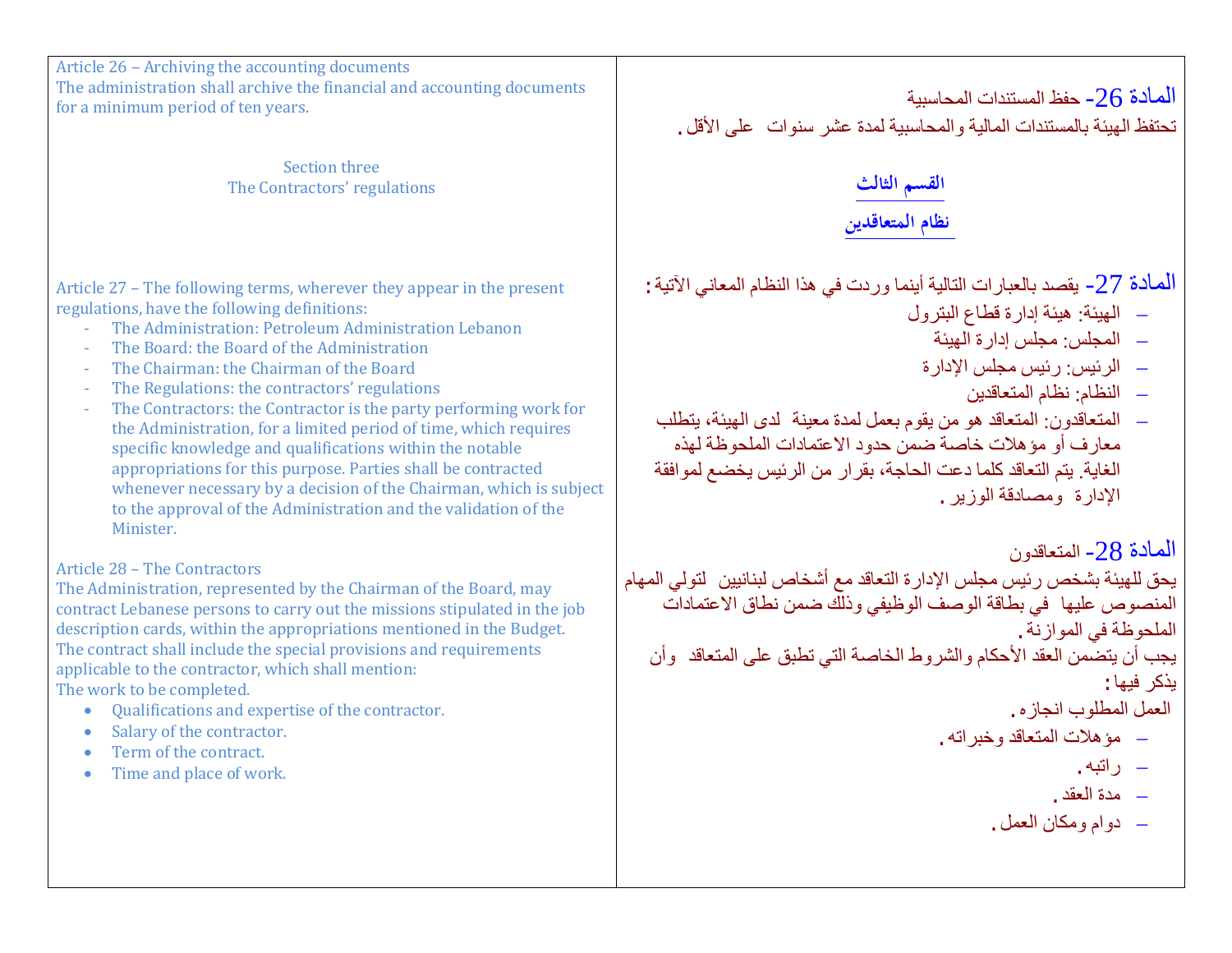Article 29 – General requirements for contracting Each contractor candidate shall:

1 – Be Lebanese since more than ten years.

2 – Have completed twenty years of age and have not exceeded sixty years, the Contractor's age shall be mentioned in the decision of his/her appointment, based on a certified copy of the extract of his/her civil status from the Directorate General of Personal Status.

3 – Be free from any diseases or disabilities that may prevent him/her from performing the job duties, based on the official medical statement issued by the Medical Commission of the Ministry of Public Health.

4 – Enjoy full civil rights and must have not been convicted of a felony or attempted felony, or a defamatory misdemeanor or attempt of defamatory misdemeanor, in accordance with the provisions of Article 4, clause 1, paragraph (e), of the legislative decree no. 112, dated 12/06/1956 (Staff Regulations).

- 5- Hold the required scientific degrees and qualifications, or the practical experience required for the job, and must have passed the recruitment test under all the conditions required by the present Regulations.
- 6- Have not been previously dismissed from a public office or service, at any public administration, institution, municipality or establishment which resources are mostly provided by the State, upon a disciplinary decision or termination of service pursuant to extraordinary legal provisions.

Article 30 – General duties of Contractors In general, the contractor shall:

- 1- Work for the sole purpose of public interest, benefit the Administration from all his/her work and experience, and seek to apply and implement the laws and regulations in force, without any abuse, breach or negligence.
- 2- Be managed by his/her direct Head of Unit; execute his/her orders and instructions, except when these are clearly and explicitly against the law and regulations. In this case, the contractor shall draw the attention of his/her Head of Unit to the infraction, in w written form, and is not required to execute it unless after getting the confirmation of his/her Head of Unit, in a written form, whereby he/she shall send copies of the correspondences to the Board.
- 3- Be presentable and have good manners with his/her Head of Unit, colleagues and stakeholders.

المادة -29 الشروط العامة للتعاقد

یشترط في كل مرشح للتعاقد لدى الھیئة أن یكون:

- ً منذ عشر سنوات على الأقل. -1 لبنانیا
- -2 أتم العشرین من عمره ولم یتجاوز الستین یذكر سن المتعاقد في قرار تعیینھ بالاستناد إلى صورة طبق الأصل عن قیده في سجلات المدیریة العامة للأحوال الشخصیة.
- 3- سليماً من الأمراض والمعوقات التي تحول دون قيامه بأعباء الوظيفة بالاستناد إلى شھادة صحیة من اللجنة الطبیة في وزارة الصحة العامة.
- ً بحقوقھ المدنیة وغیر محكوم بجنایة أو محاولة جنایة، أو بجنحة -4 متمتعا شائنة أو محاولة جنحة شائنة وفقاً لأحكام المادة (4) البند (1) فقر ة (ه) من المرسوم الاشتراعي رقم 112 تاریخ 1959/6/12 (نظام الموظفین).
- 5- حائزاً الشهادات والمؤهّلات العلمية أو الّخبرة العملية المُطلوبة للوظيفة، وأن یجتاز بنجاح مباراة الاستخدام في جمیع الأحوال التي یشترطھا ھذا النظام.
- 6- ألا يكون معزولأ أو مصروفاً من وظيفة في إحدى الإدارات العامة أو المؤسسات العامة أو البلدیات أو المؤسسات التي توفر الدولة معظم مواردھا بقرار تأدیبي، أو أنھیت خدماتھ بموجب أحكام قانونیة استثنائیة.

المعادة 30- واجبات المتعاقدین العامة

يتوجب على المتعاقد بشكل عام :<br>1- أن بستوجه في عمله الم

- -1 أن یستوحي في عملھ المصلحة العامة دون سواھا، وان یفید الھیئة من كامل عملھ وخبرتھ، وان یسھر على تطبیق وتنفیذ القوانین والأنظمة النافذة دون أي تجاوز أو مخالفة أو إھمال.
- 2- 2;#130& أن یخضع لرئیسھ المباشر وأن ینفذ أوامره وتعلیماتھ إلا إذا كانت ھذه الأوامر والتعلیمات مخالفة للقانون أو للنظام بصورة ً صریحة وواضحة .وفي ھذه الحالة على المتعاقد لفت نظر رئیسھ خطیا إلى المخالفة ولا يلزم بتنفيذها إلا إذا أكدها له رئيسه خطياً، وله أن يرسل نسخاً عن المر اسلات إلى المجلس
	- 3- أن يكون لائقاً في مظهر ه وتصرفاته مع رؤسائه وزملائه وأصحاب المصالح.

4- أن يتحمل شخصياً مسؤولية الأوامر والتعليمات التي يعطيها إلى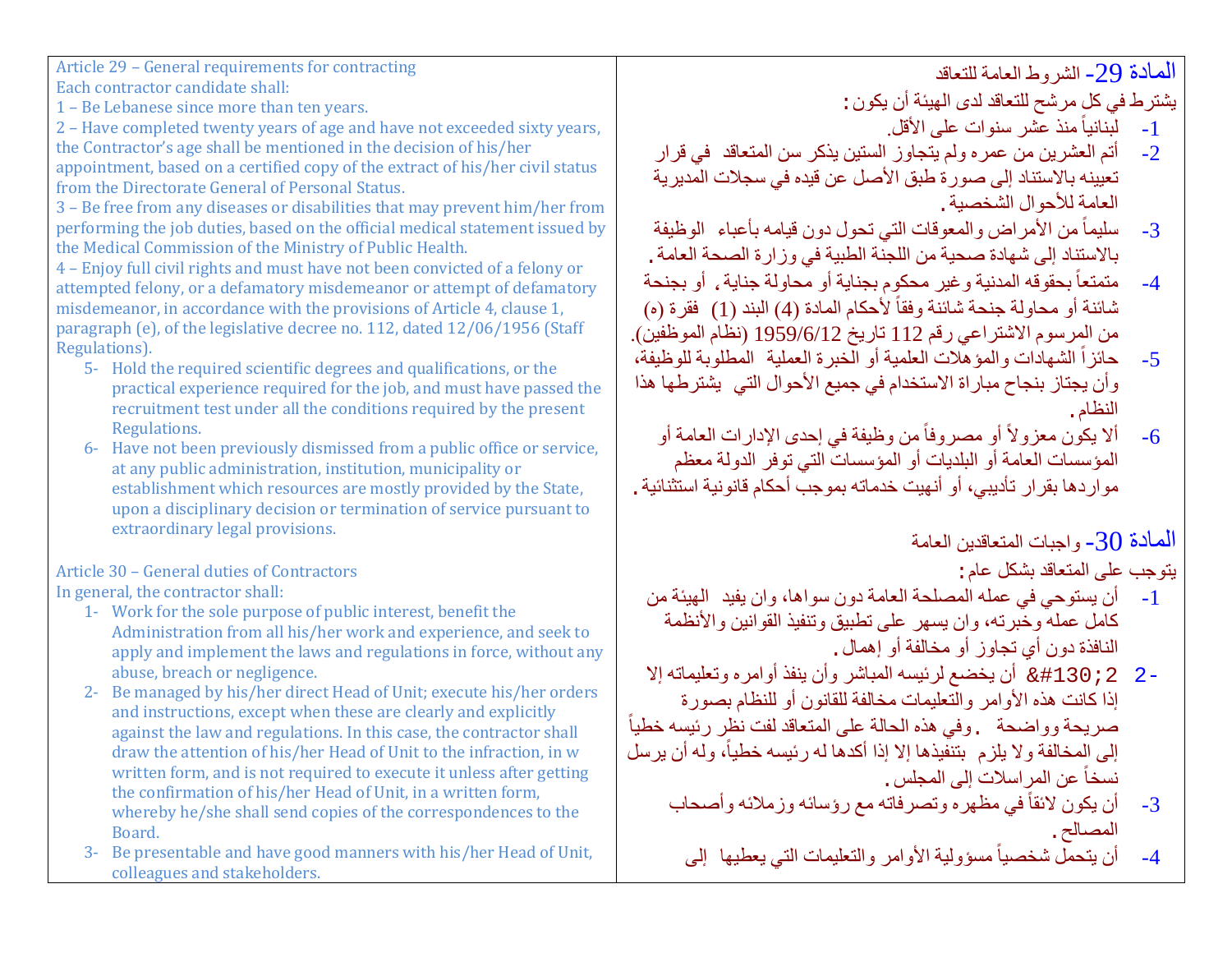- 4- Assume personal responsibility for the orders and instructions given by his/her superiors.
- 5- In case of belonging to a political or sectarian party, administration, council or association, give up on any duty or responsibility in the relevant party, administration, council or association.

### Article 31 – Prohibited actions

The contractor is prohibited from performing any actions banned by the laws and regulations in force, including:

- 1- To strike, contrary to the laws and regulations in force for this party, or goad someone else to strike.
- 2- To disclose or publish, without the permission of the Chairman, speeches, statements, articles or texts, of any topic, including the topics related to the Administration.
- 3- To practice any other commercial or industrial profession or any paid career or trade, except teaching at a higher education institute or at high schools, in accordance with the special conditions for the employees of public administrations.
- 4- To perform any paid work that may harm the dignity of this employment or be associated to it.
- 5- To be a board member of a joint stock company (SAL), or a Limited Partnership, or a Partnership Limited by Shares; or to obtain direct financial benefit, or to take advantage through a third party from any institution dealing with the Administration, or from any institution monitored by the Administration, or implementing works for the Administration.

The contractor shall not get any salary for the period he/she spends in prison, while serving his/her sentence, unless convicted of unintentional offence.

### Article 32 – Cases of salary cut

- 1- The Salary shall be cut for the contractor whose service is terminated, or who has resigned, or who has been dismissed, starting the day that follows the communication of the decision, or starting his/her actual dismissal from work if it happens before the communication of the decision.
- 2- The salary of the contractor deemed to have resigned, shall be cut pursuant to the provisions of the present Regulations, starting the day he/she must have returned to work.

5- أن يتخلى كلياً، في حال انتمائه إلى الأحزاب أو الميئات أو المجالس أو الجمعیات السیاسیة أو الطائفیة ذات الطابع السیاسي، عن أیة مھمة أو أیة مسؤولیة في ھذه الأحزاب أو الھیئات أو المجالس أو الجمعیات.

# المادة -31 الأعمال المحظرة

مرؤوسیھ.

یحظر على المتعاقد أن یقوم بأي عمل تمنعھ القوانین والأنظمة النافذة ولا سیما:

- 1- أن يضرب عن العمل خلافاً للقوانين والأنظمة المعمول بها لهذه الجهة أو یحرض غیره على الإضراب.
	- 2- أن يلقي وأن ينشر بدون إذن خطي من الرئيس خطباً أو تصريحات أو مقالات أو مؤلفات في أي شأن كان لا سیما المتعلقة بالھیئة.
	- 3- أن یمارس أیة مهنة تجاریة أو صناعیة أو أیة مهنة أو حرفة مأجورة أخرى فیما عدا التدریس في أحد معاھد التعلیم العالي أو إحدى مدارس التعليم الثانوي وفقاً للشروط المحددة لموظفي الإدارات العامة .
	- -4 أن یقوم بأي عمل مأجور یحط من كرامة الوظیفة أو یكون لھ علاقة بھا.
- 5- أن يكون عضواً في مجلس إدارة شركة مغفلة أو شركة تضامن أو شركة توصیة مساھمة، أو أن یكون لھ مصلحة مادیة مباشرة أو بواسطة الغیر في مؤسسة تتعامل مع الھیئة أو خاضعة لرقابتھا أو في عمل تنفذه الھیئة.

لا يتقاضى المتعاقد راتباً عن المدة التي يقضيها في السجن تنفيذاً لعقوبة قضائية الا إذا كان محكوماً بجنحة عن غير قصد .

المادة -32 الحالات التي یقطع فیھا الراتب

- -1 یقطع الراتب عن المتعاقد المصروف من الخدمة أو المستقیل أو المعزول وذلك اعتباراً من اليوم التالي لتاريخ إبلاغه القرار أو منذ تاريخ انقطاعه الفعلي عن العمل إذا حصل ذلك قبل إجراء التبلیغ.
	- 2- يقطع الراتب عن المتعاقد الذي يعتبر مستقيلاً بموجب أحكام هذا النظام ً ابتداء من الیوم الذي كان یجب علیھ أن یعود فیھ إلى وظیفتھ.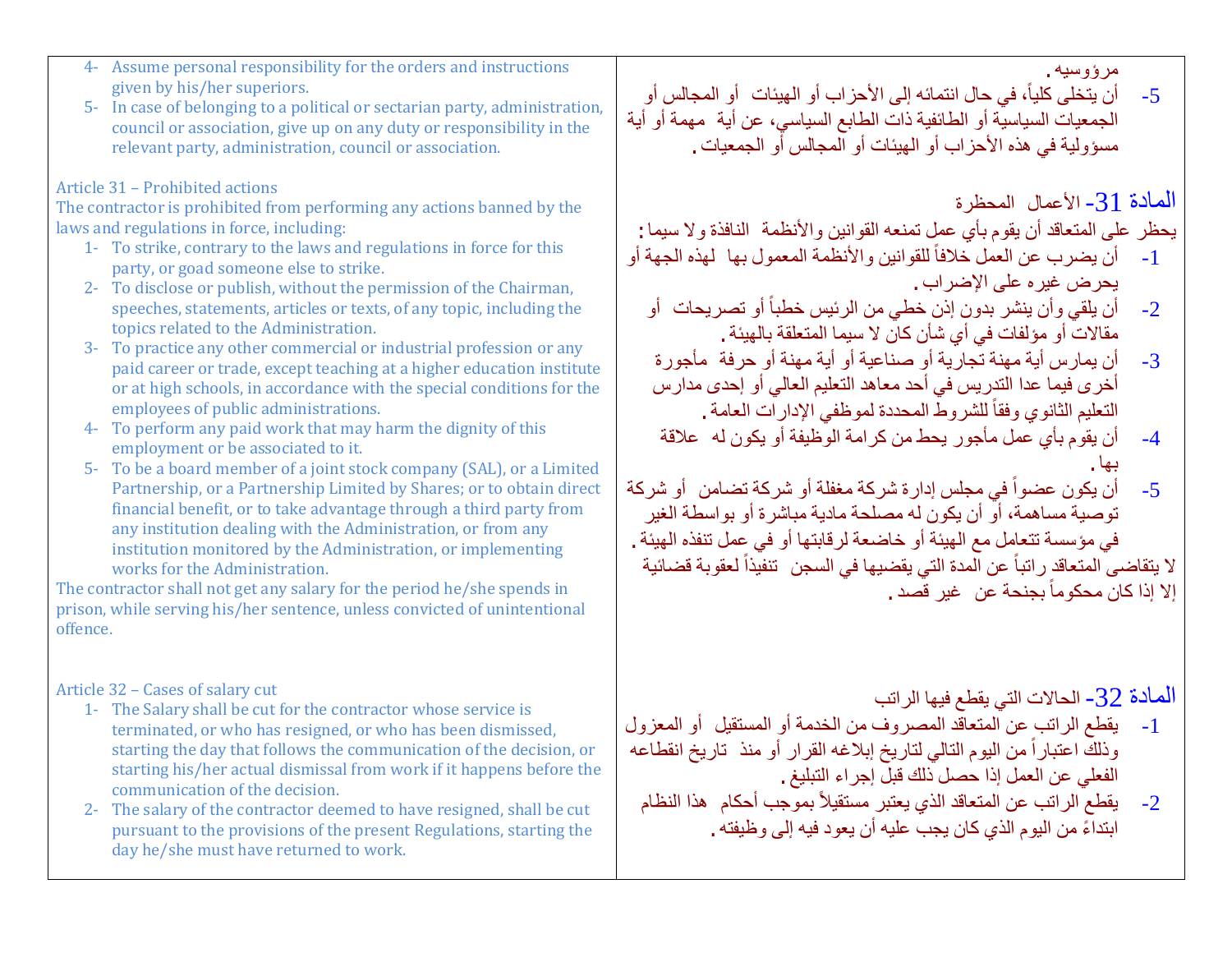المادة -33 التعویض العائلي والمنح

- 1- يعطي المتعاقد الذي يتقاضىي راتباً شهرياً التعويض العائلي المنصوص علیھ في قانون الضمان الاجتماعي.
- -2 منحة الزواج: یعطى المتعاقد بمناسبة زواجھ منحة مالیة تعادل راتبھ عن شھرین بتاریخ الزواج ولا تعطى ھذه المنحة إلا مرة واحدة وتستحق ھذه المنحة لكل من الزوج والزوجة عندما یكونا متعاقدین في الھیئة.
- -3 منحة الولادة: یعطى المتعاقد بمناسبة وضع زوجتھ منحة مالیة تعادل راتبھ عن شھر بتاریخ الولادة عن كل ولد، وتعطى المتعاقدة عند الوضع المنحة ذاتھا إذا كان زوجھا لا یستفید من ھذه المنحة من مؤسسة أو إدارة أخرى، وإذا كان الزوج والزوجة كلاھما متعاقدین في الھیئة تدفع لھما منحة واحدة فقط بالاستناد إلى الراتب الأعلى.
- ֧֖֖֖֖֧֚֚֚֚֚֚֚֚֚֚֚֚֚֚֚֚֚֝<u>֚</u><br>֧֪֚֝ -4 منحة التعلیم: تدفع الھیئة لمتعاقدیھا منح تعلیم عن أولادھم یحددھا سنویا المجلس بناء على اقتراح الرئيس وفقاً للأسس التي تعتمد لدى تعاونية موظفي الدولة. تعطى ھذه المنح بقرار من الرئیس.

المادة -34 التعویض عن الأعمال الإضافیة

- -1 یمكن عند الضرورة تكلیف المتعاقدین القیام بأعمال إضافیة خارج أوقات الدوام الرسمي وإعطائهم تعويضاً عن ساعات العمل الإضافي المحددة بناء على اقتراح رؤساء الوحدات ويجري التكليف خطياً بقرار من الرئیس قبل المباشرة بالعمل.
	- -2 یحدد بدل التعویض عن كل ساعة عمل إضافي بجزء من 150 من الراتب الشھري للمتعاقد.
	- -3 یصرف بدل التعویض بقرار من الرئیس بناء على إفادة تثبت قیام المتعاقد فعلاً بالعمل الإضافي الموكوٍل إليه .<sub>.</sub>
- 4- يمكن منح المتعاقدين تعويضاً شهرياً مقطوعاً عن أعمال إضافية خار ج أوقات الدوام الرسمي یكلفون بھا مع مراعاة الشروط التالیة:
	- − أن یقتضي تنفیذ ھذه الأعمال مدة لا تقل عن الستة أشھر.
		- − أن یقر ھذا التعویض المجلس بناء على اقتراح الرئیس.
- -5 تراعى في تحدید قیمة التعویض فئة المتعاقد ونوعیة الأعمال الإضافیة التي كلف القیام بھا على أن لا یتعدى الحد الأقصى لھذا التعویض ÷50

Article 33 – Family allowance and bonuses

- 1- The Contractor, who is given a monthly salary, is also given the family allowance provided in the Social Security Law.
- 2- Marriage bonus: the Contractor is given the marriage bonus on the occasion of his/her marriage, this bonus is equivalent to a twomonth salary, paid on the date of his/her marriage, it is given only once and is offered to both the husband and the wife if they are both Contractors of the Administration.
- 3- Baby bonus: the male Contractor whose wife had delivered a baby, is given a financial bonus that is equivalent to a one-month salary, on the day of birth, once for each baby, whereas the female Contractor is given the same bonus when she delivers a baby if her husband does not benefit from the same bonus at another institution or administration, however, if both the husband and the wife are contractors of the Administration, they are given only one bonus based on the highest salary.
- 4- Education grant: the Administration offers education grants to the children of Contractors, these grants are defined each year on a proposal of the Chairman and in accordance with the adopted grounds at the Cooperative of Government Employees. These grants are given on the decision of the Chairman.

Article 34 – Overtime pay/compensation

- 1- The contractors, when necessary, may be assigned to complete additional works off the formal working hours, and thereby they shall be given overtime pay, which shall be determined based on a proposal by the Heads of Units. A written assignment shall be issued, upon a decision of the Chairman, before initiating the extra work.
- 2- The compensation amount for every hour of overtime is defined as one of 150 from the monthly salary of the contractor.
- 3- The remuneration shall be paid upon a decision of the chairman, in accordance with the certificate proving the evidence of completing the extra-work of which the contractor was charged.
- 4- The contractors may be given a lump-sum monthly remuneration for overtime extra-work to which they were assigned, while taking into consideration the following requirements:
- These works shall require no less than six months to be completed;
- The Board shall approve this compensation based on a proposal of the Chairman.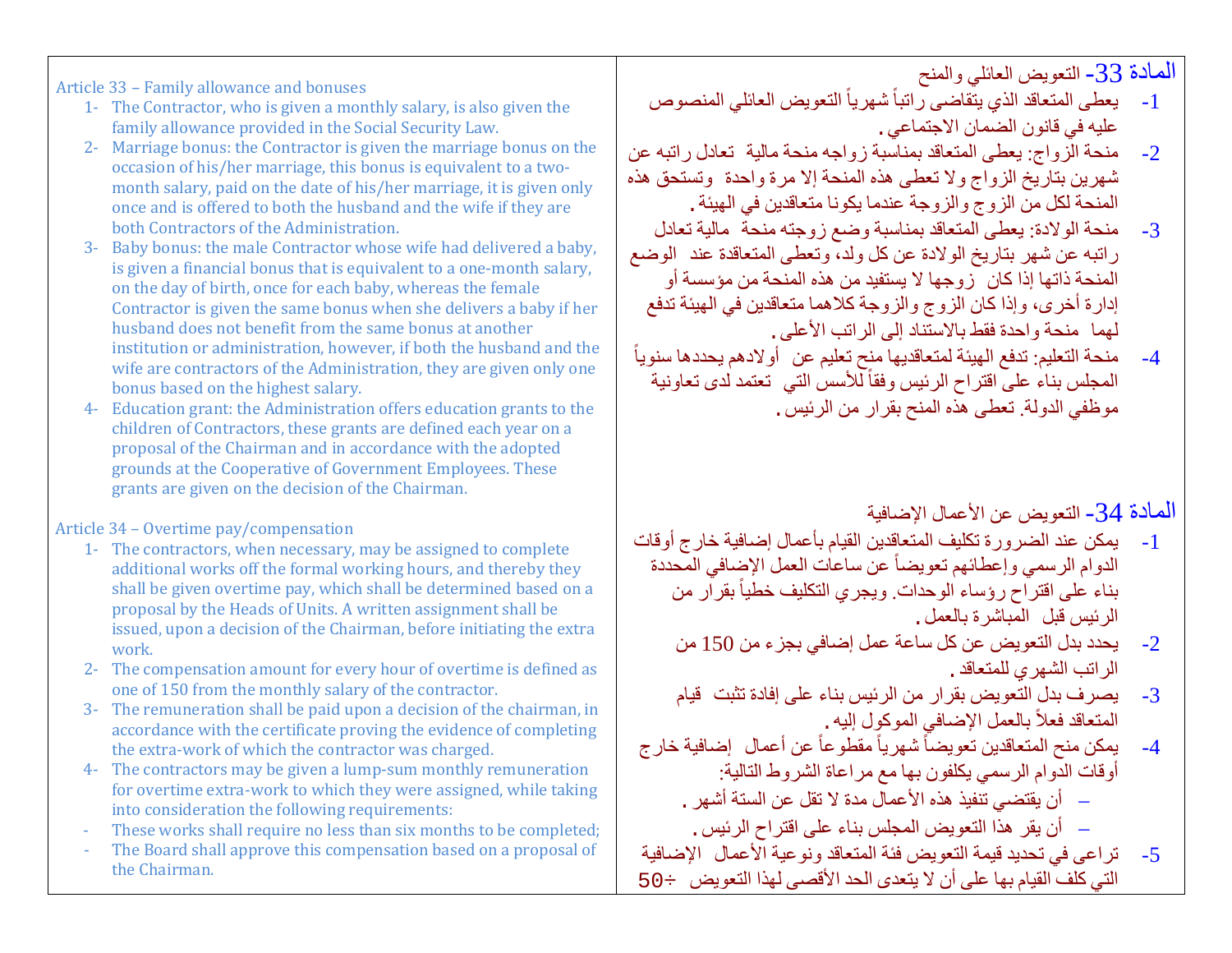| 5- While setting the compensation amount, the class of the contractor<br>and the quality of his/her overtime extra-work shall be taken into<br>consideration, provided that the maximum amount of this<br>compensation does not exceed 50 % of the monthly salary.<br>Article 35 - Compensation for night working hours<br>1- The night working hours start at 20:00 o'clock in the evening and<br>end at 06:00 o'clock in the morning.<br>2- The compensation for night working hours shall be calculated at<br>the rate of one hour and a half for every actual working hour.                                                                                                                                                         | من الراتب الشهري .<br>المادة 35- تعويض ساعات العمل الليلي<br>تحتسب ساعات العمل الليلي من الساعة العشرين إلى الساعة  السادسة<br>$-1$<br>صباحاً صيفاً وشتاءً.<br>يحسب تعويض ساعات العمل الليلي بمعدل ساعة ونصف عن كل ساعة<br>$-2$<br>عمل فعلبة .                                                                                                                                                                                                                                                                                                                                      |
|-----------------------------------------------------------------------------------------------------------------------------------------------------------------------------------------------------------------------------------------------------------------------------------------------------------------------------------------------------------------------------------------------------------------------------------------------------------------------------------------------------------------------------------------------------------------------------------------------------------------------------------------------------------------------------------------------------------------------------------------|-------------------------------------------------------------------------------------------------------------------------------------------------------------------------------------------------------------------------------------------------------------------------------------------------------------------------------------------------------------------------------------------------------------------------------------------------------------------------------------------------------------------------------------------------------------------------------------|
| Article 36 - Compensation for work hazards<br>The Administration shall pay to the contractors who have completed the<br>works loaded with risks, a lump-sum monthly compensation equivalent to<br>ten percent of their respective monthly salary, for all the working days; the<br>nature of these works shall be defined upon a decision of the Board, based<br>on the proposal of the Chairman, and shall be validated by the competent<br>authority.                                                                                                                                                                                                                                                                                 | المادة 36- تعويض المخاطر<br>تدفع الهيئة للمتعاقدين الذين يقومون بأعمال تكون طبيعتها محفوفة  بالمخاطر<br>تعوِّيضاً شهرياً مقطوعاً قدره عشرة بالمائة من الراتب طيلة أيام  العمل، وتحدد<br>طبيعة هذه الأعمال بقرار من المجلس بناء على اقتراح الرئيس ويصدق من<br>سلطة الوصابة .                                                                                                                                                                                                                                                                                                         |
| Article 37 - Housing<br>1- Upon a decision of the Chairman, the Administration may define<br>and allocate to the contractors, whose work conditions require<br>permanent residence in the Petroleum Facilities, the appropriate<br>housing for their residence.<br>2- The contractors, whose work conditions require permanent<br>residence in the Petroleum Facilities, and to whom the<br>Administration cannot grant the appropriate housing for residence,<br>shall be given a lump-sum monthly compensation equivalent to 25<br>% of their basic salary.                                                                                                                                                                           | المادة 37- تأمين السكن<br>يمكن بقرار من الرئيس أن تحدد وتؤمن الهيئة للمتعاقدين الذين فرض<br>$-1$<br>ظروف عملهم الإقامة المستمرة في المنشآت البترولية السكن اللازم<br>لإقامتهم .<br>يدفع للمتعاقدين الذين تفرض ظروف عملهم الإقامة المستمرة  في<br>المنشآتِ البتروِلية والذين لا تستطيع الهيئة تأمين السكن اللازم لإقامتهم<br>$-2$<br>تعويضاً شهرياً مقطوعاً قدره 25÷ من أساس الراتب .                                                                                                                                                                                                |
| Article 38 - Transport allowances and per diem rates<br>The Administration pays to the contractors who are relocated outside their<br>work site for service reasons, daily transport allowances and per diem<br>rates, which amount and conditions are defined upon a decision of the<br>Board, on a proposal of the Chairman. The daily transport allowances may<br>be replaced by a lump-sum monthly allowance, which amount is<br>determined by the Board, upon a proposal of the Chairman, allocated to the<br>Contractor who is bound to frequent relocation due to his/her job. The<br>contractors are given the daily transport compensation (attendance<br>compensation) in accordance with the provisions related to the State | المعادة 38- أجور النقل وتعويض الانتقال<br>تدفع الـهيئة إلـى متعاقديها المنتقلين إلـى خار ج مر اكز  عملـهم  بداعي الـخدمة أجور<br>نقل يومية وتعويض انتقال تحدد قيمتها وشروطها بقرار من المجلس بناء على<br>اقتراح الرئيس كما يمكن الاستعاضة عن تعويض الانتقال اليومي  بتعويض<br>شهري مقطوع يحدد مقداره المجلس بناء على اقتراح الرئيس ويخصص للمتعاقد<br>الذي يضطر بحكم وظيفته إلى الانتقال بصورة متكررة يعطى المتعاقدون تعويض<br>النقل اليومي المؤقت (تعويض الحضور) وفقاً للأحكام المتعلقة بموظفى الدولة .<br>لا يستحق تعويض النقل في حال تأمين وسائل نقل أو الإقامة في  مكان العمل من |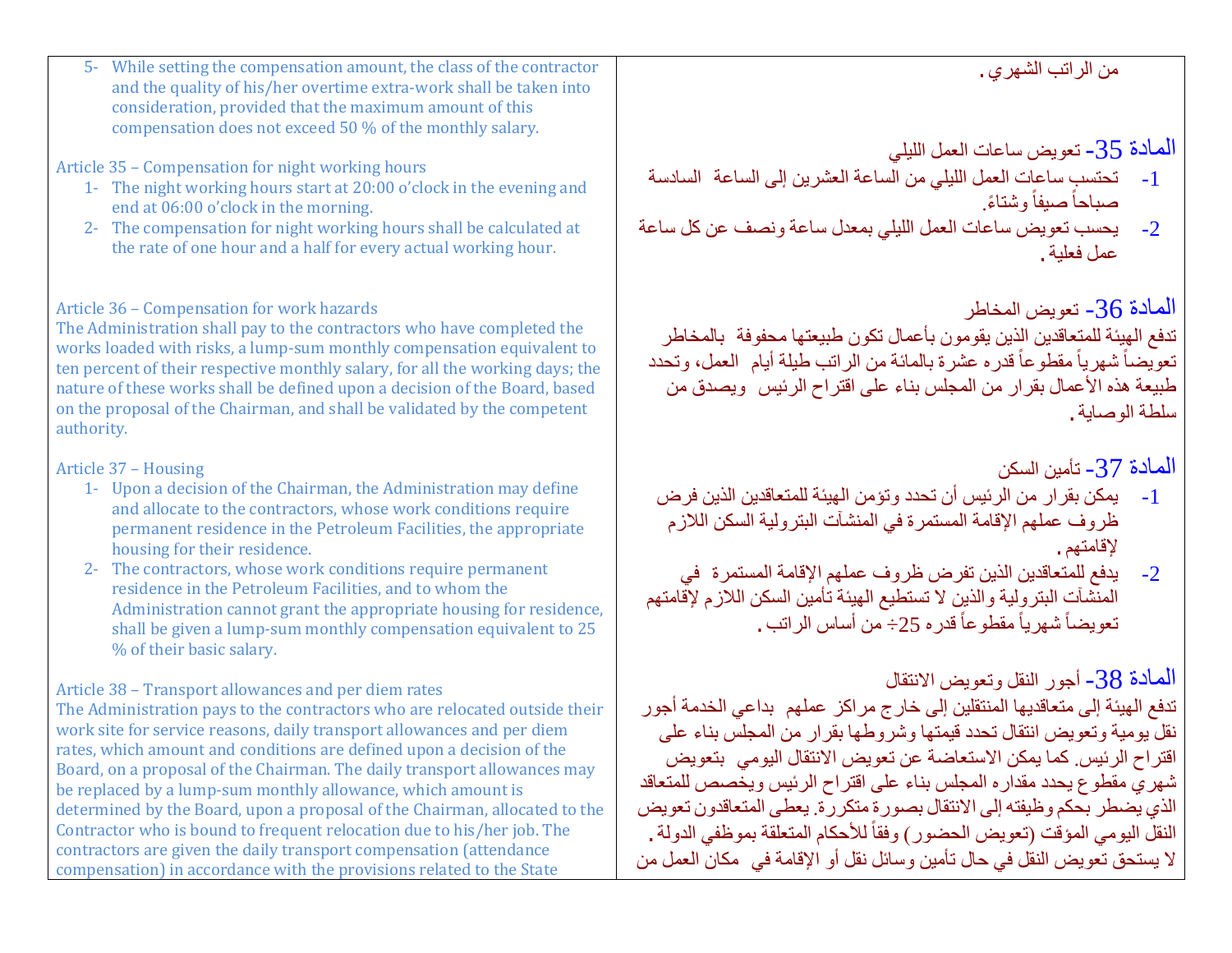| employees. The transport allowance does not apply when the<br>Administration provides the means of transport or residence at the<br>workplace.                                                                                                                                                                                                                                                                                                                                                                                                                                                                                                                                                                                                                                                                                                                                                                                                                                 | قبل الهيئة .                                                                                                                                                                                                                                                                                                                                                                                                                                                                                                                                                                                                                                                                |
|--------------------------------------------------------------------------------------------------------------------------------------------------------------------------------------------------------------------------------------------------------------------------------------------------------------------------------------------------------------------------------------------------------------------------------------------------------------------------------------------------------------------------------------------------------------------------------------------------------------------------------------------------------------------------------------------------------------------------------------------------------------------------------------------------------------------------------------------------------------------------------------------------------------------------------------------------------------------------------|-----------------------------------------------------------------------------------------------------------------------------------------------------------------------------------------------------------------------------------------------------------------------------------------------------------------------------------------------------------------------------------------------------------------------------------------------------------------------------------------------------------------------------------------------------------------------------------------------------------------------------------------------------------------------------|
| Article 39 - Material losses<br>1- The contractor may be given compensation for any material loss<br>he/she suffers while completing the job tasks, or for any material<br>loss that occurs in consequence of the compelling circumstances<br>he/she has to face due to the job.<br>2- The compensation shall not be given if loss occurred due to the<br>negligence or fault of the Contractor.<br>3- The damaged Contractor shall submit the request of compensation<br>within fifteen days from the date of injury. However, if compelling<br>circumstances prevented him/her from submitting the request<br>within this time limit, then he/she must submit a request at the end<br>of the compelling circumstances; the right of the Contractor to<br>obtain compensation shall be forfeited if he/she fails to abide by<br>these conditions.<br>4- The compensation shall be provided by a decision of the Board,<br>upon the proposal of the Chairman.                  | المادة 39- الخسائر المادية<br>يمكن منح المتعاقد تعويضاً عن خسارة مادية إصابته أثناء قيامه بمهام<br>$-1$<br>وظيفته أو إذا كانت ناجمة عن ظروف قاهرة تعرض لها بسبب الوظيفة .<br>لا يمنح التعويض إذا وقعت الخسارة بسبب إهمال المتعاقد أو بسبب خطأ<br>$-2$<br>صادر عنه.<br>على المتعاقد المتضرر أن يتقدم بطلب التعويض خلال خمسة عشر يوماً<br>$-3$<br>من تاريخ وقوع الضرر، وإذا حالت ظروف قاهرة دون تقديم الطلب<br>خلال هذه المدة فيجب أن يتقدم فور زوال الظروف، ويسقط حق المتعاقد<br>في التعويض إذا لم يتقيد بهذه الشروط.<br>يمنح التعويض بقرار من المجلس بناء على اقتراح الرئيس<br>$-4$                                                                                         |
| Article 40 - Sickness allowance in case of injuries caused by the job<br>1- If the Contractor suffers from any disease or illness due to his/her<br>job duties, the Administration shall provide him with the treatment<br>at its own expense, including all the necessary treatment fees such<br>as the costs of clinical interviews, surgical procedures, X-ray<br>imaging, laboratory analyses, medications and hospital fees,<br>transport and per diem allowances. The injured Contractor shall<br>receive the treatment in one of the hospitals contracted with the<br>Administration at a reduced tariff; however, the Contractor is free<br>to choose any other hospital, provided that he/she pays any extra<br>fees added to the abovementioned tariff.<br>The Contractor may lose his/her right to treatment at the expense<br>of the Administration if he/she fails to inform his/her direct<br>superior about the disease or accident, within a maximum period of | المادة 40- المساعدات المرضية في حال الإصابة الناجمة عن  الوظيفة<br>إذا أصبيب المتعاقد بمرض أو بعلة ناجمة عن قيامه بوظيفته  تؤمن الهيئة<br>$-1$<br>على نفقتها موجب معالجته بما تستلزمه هذه المعالجة من نفقات معاينة<br>طبية وعمليات جراحية وفحوص شعاعية ومخبرية ومن أدوية وأجور<br>مستشفيات وأجرة نقل وانتقال، ويعالج المصـاب في إحدى المستشفيات<br>المتعاقدة مع الهيئة وفقاً لتعرفة مخفضة، وللمتعاقد الحرية في اختيار أي<br>مستشفى شرط أن يتحمل كل  زيادة عن التعرفة المشار إليها أعلاه .<br>يفقد المتعاقد حقه بالمعالجة على حساب الهيئة إذا لم يعلم رئيسه المباشر<br>$-2$<br>بالمرض أو بالحادث في مهلة أقصاها ثلاثة أيام عمل ٍ من تاريخ حصوله<br>ما لم يكن هناك عذر مشروع. |
| three working days from the date it occurred, provided that there is<br>no legitimate excuse for that.<br>Article 41 – Sickness allowance in case of injury not caused by the job                                                                                                                                                                                                                                                                                                                                                                                                                                                                                                                                                                                                                                                                                                                                                                                              | المادة 41- المساعدات المرضية في حال الإصابة غير الناجمة  عن الوظيفة<br>تطبق على مستخدمي الهيئة الأحكام المنصوص عليها في قانون الضمان<br>$-1$<br>الاجتماعي، المتعلقة بفرع ضمان المرض والأمومة مع احتفاظ المتعاقدين                                                                                                                                                                                                                                                                                                                                                                                                                                                           |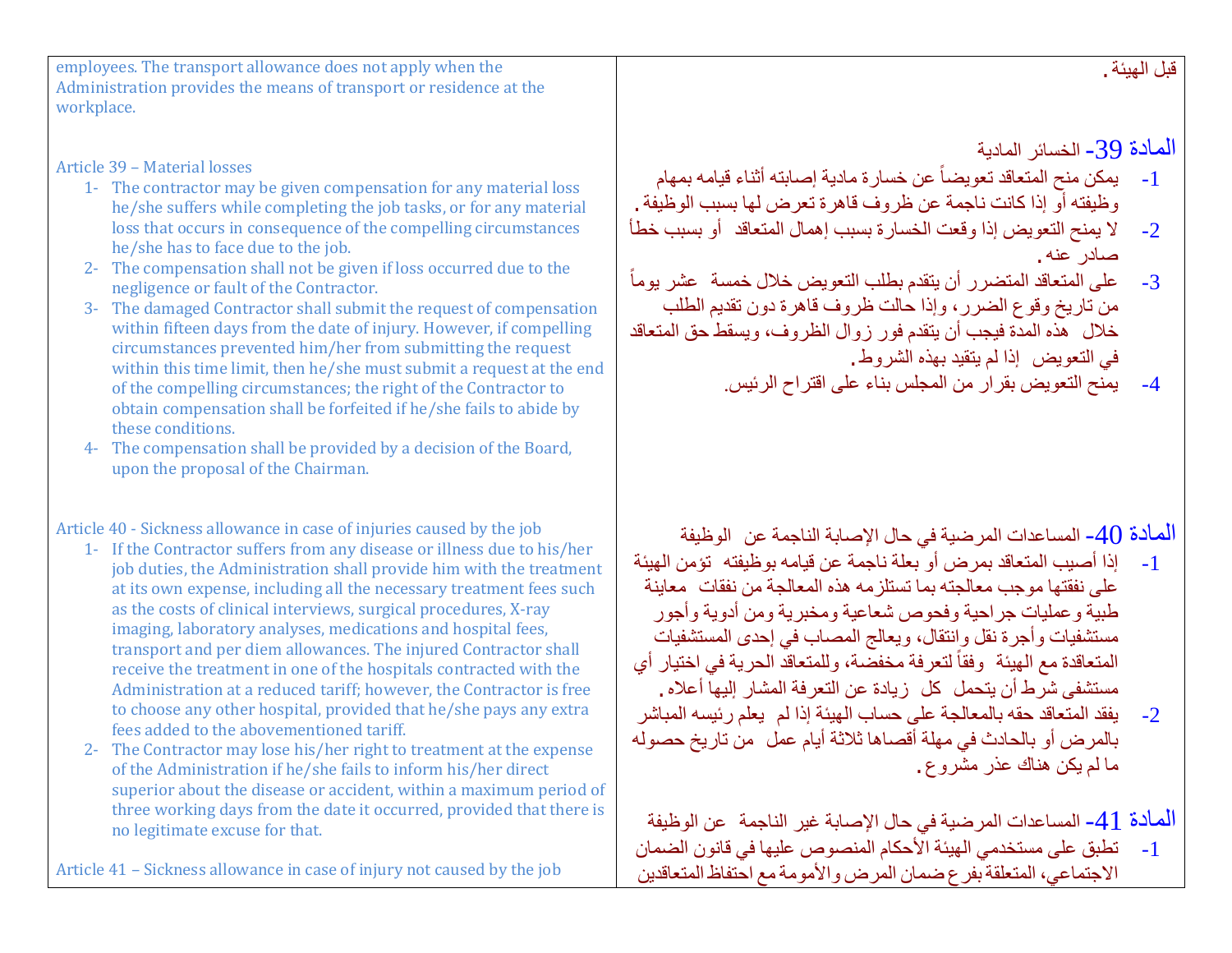كافة بالتقدیمات الزائدة عن التقدیمات المنصوص علیھا في القانون المذكور.

- -2 یحق لزوج/لزوجة المتعاقد في الھیئة المستفید من تقدیمات الصندوق الوطني للضمان الاجتماعي أو تعاونیة موظفي الدولة أو تقدیمات أي صندوق تعاضدي آخر أن یستفید من صندوق الھیئة من الفرق في التقدیمات الصحیة بین تعرفة الھیئة وما یتقاضاه من جھتھ الضامنة.
	- -3 تؤمن الھیئة لجمیع متعاقدیھا ما یلي:

:ً لجھة المعاینات الطبیة والأدویة والفحوصات المخبریة والصور الشعاعیة: أولا

- أ. المعاینة الطبیة المجانیة لدى طبیب أو أطباء الھیئة لكل من المتعاقد أو أفراد عائلتھ الذین ھم في عھدتھ.
	- ب. تغطیة قیمة الفریق بالنسبة للمعاینات الطبیة لدى الأطباء الأخصائیین بین تعرفة الصندوق الوطني للضمان الاجتماعي والتعرفة التي یقررھا المجلس بناء على اقتراح الرئیس.
	- ج. تغطیة 10÷ من قیمة الفاتورة عن التحالیل المخبریة والصور الشعاعية والأدوية وفقأ للتعرفة المعتمدة من قبل الضمان الاجتماعي.

ثانیاً لجهة الاستشفاء:

- أ. تغطیة نفقات الاستشفاء لدى المستشفیات التي تتعاقد الھیئة معھا بنسبة 90÷ من قیمة الفرق بین تعرفة الصندوق الوطني للضمان الاجتماعي والتعرفة التي یقررھا المجلس بناء على اقتراح الرئیس، ویقصد، بنفقات الاستشفاء نفقات معالجة المصاب بما تستلزمھ ھذه المعالجة من نفقات وعملیات جراحیة وأجور مستشفیات وفحوصات شعاعیة ومخبریة ومن أدویة.
- ب. مع مراعاة الفقرة (2) السابقة من ھذه المادة، یحق للمتعاقد وزوجتھ/زوجھ وأولاده وأبوه وأمھ وإخوتھ وأخواتھ الذین ھم في عھدتھ أن یعالجوا لدى أیة مستشفى من المستشفیات المتعاقدة مع الھیئة شرط الحصول على موافقة مسبقة من الھیئة في الأحوال العادیة، أما في الحالات الطارئة فیمكنھم دخول المستشفى شرط إبلاغ الھیئة خلال 48 ساعة والحصول على الموافقة. یمكن للمتعاقد وأفراد عائلتھ الذین ھم في عھدتھ، التداوي في مستشفیات غیر متعاقدة مع الھیئة. شرط تحملھا الفرق بین تعرفة الھیئة وتعرفة المستشفى غیر المتعاقدة.
- 1- To all the employees of the Administration, shall be applied the provisions stipulated by the Social Security Law, related to the section of sickness and maternity security, while the Contractor shall preserve all the extra benefits in excess of those stipulated in the abovementioned law.
- 2- The husband/wife of the Contractor, who receives benefits from the National Social Security Fund (NSSF) or from the Cooperative of Government Employees, or who benefits from any other mutual fund, shall be entitled to benefit from the Fund of the Administration in the difference of health benefits between the tariff of the Administration and the amount given by his/her respective guarantor.

3- The Administration shall provide all the Contractors with: First: the clinical interviews, medications, laboratory analyses and X-ray images:

- a. Free clinical interviews at the physician(s) of the Administration for the Contractor and the family members under his/her custody.
- b. Coverage of the difference amount in terms of clinical interviews with specialized physicians, between the tariff of the NSSF and the tariff decided by the Board, on a proposal of the Chairman.
- c. Coverage of 10% of the invoice amount for the laboratory analyses, X-ray images and drugs, based on the tariff adopted by the Social Security.

Second: the hospitalization

- a. Covering hospitalization costs at the hospitals contracted with the Administration for 90 % of the difference amount between the NSSF tariff and the tariff decided by the Board on a proposal of the Chairman. The hospitalization costs shall include treatment fees of the injured person, including surgical procedures, hospital charges, X-ray scans, laboratory analyses and drugs.
- b. Taking into consideration the preceding paragraph (2) of the present Article, the Contractor and his/her husband/wife, children, father, mother, brothers and sisters who are under his/her custody, shall be entitled to receive treatment at any of the hospitals contracted by the Administration, on the condition of obtaining prior approval of the Administration under normal circumstances, whereas in cases of emergency, they may access hospitalization provided that they inform the Administration within 48 hours and obtain approval. The Contractor and the family members under his/her custody may receive treatment at hospitals not under contract with the Administration, on the condition that they defray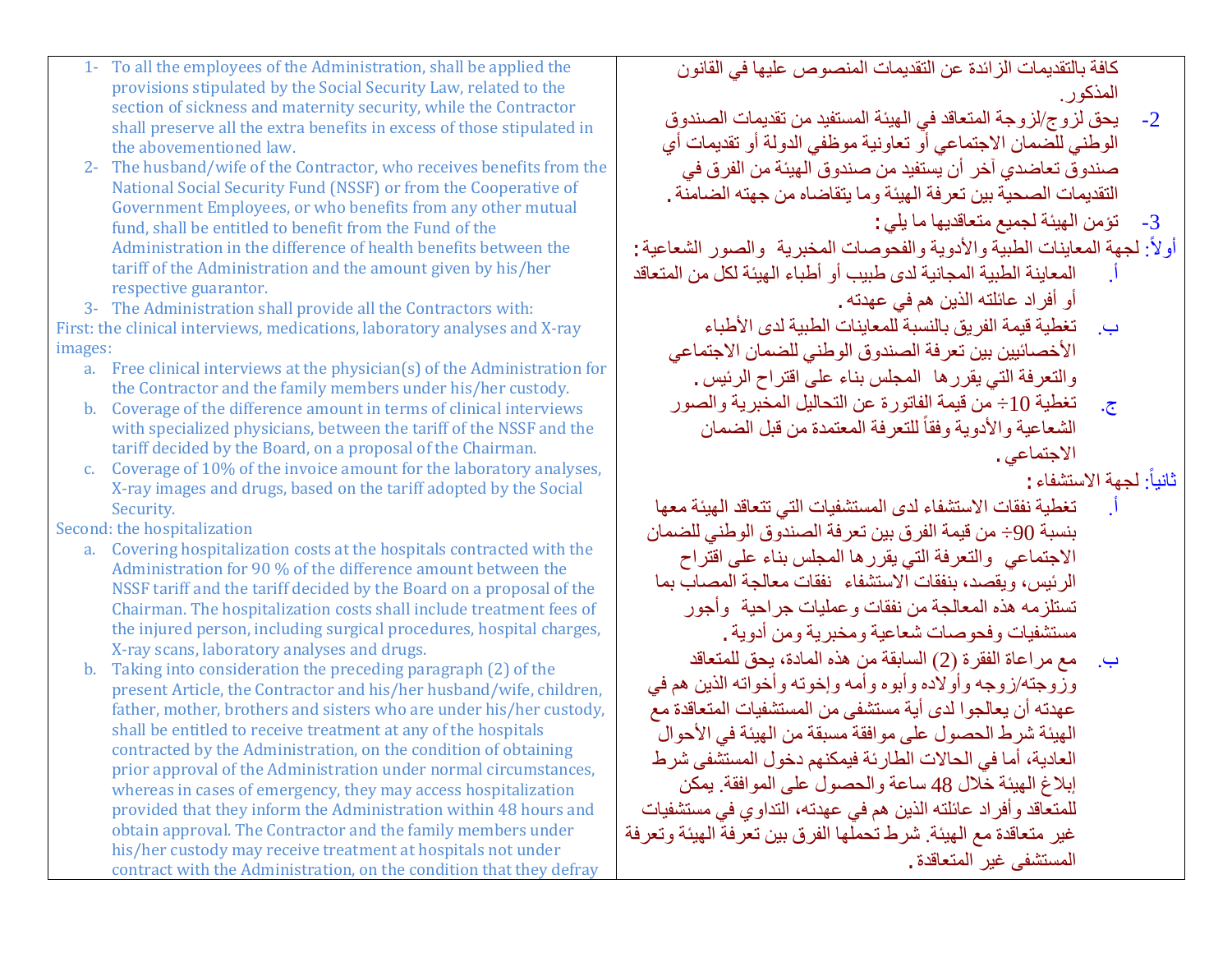|      | <u>ule uliterelice alliquiti between the tariif of the Aufhinisti ation allu</u>                                                        | - تحدد در جات الاستشفاء على السكل الثالي :<br>$\cdot$ . $\sim$        |      |
|------|-----------------------------------------------------------------------------------------------------------------------------------------|-----------------------------------------------------------------------|------|
|      | the tariff of the non-contracted hospital.                                                                                              | –  يتم استشفاء المتعاقد وأفراد عائلته الذين هم على عاتقه  في          |      |
| c.   | Classes of hospitalization are defined as the following:                                                                                | الدرجة الأولى إذا كان المتعاقد من متعاقدي إحدى الفئات                 |      |
|      | The Contractor and the family members under his/her custody                                                                             |                                                                       |      |
|      | shall be hospitalized in the first class if the Contractor is enrolled in                                                               | الثلاث العلبا .                                                       |      |
|      | one of the three higher classes of contractors.                                                                                         | –  يتم استشفاء المتعاقد وأفراد عائلته الذين هم على عاتقه  في          |      |
|      | The Contractor and the family members under his/her custody                                                                             | الدرجة الثانية إذا كان المتعاقد من إحدى الفئتين الرابعة               |      |
|      | shall be hospitalized in the second class if the contractor is enrolled                                                                 |                                                                       |      |
|      | in the fourth or fifth category.                                                                                                        | والخامسة.                                                             |      |
| 4-   | The contractors are entitled to benefit from dental service and                                                                         | يستفيد المتعاقدون من طبابة الأسنان ومن بدلات النظارات الطبية وفقاً    | $-4$ |
|      | optical glasses allowance in accordance with the tariff applicable by                                                                   | للتعرفة المعمول بها لدى تعاونية موظفى الدولة .                        |      |
|      | the Cooperative of Government Employees.                                                                                                | تستمر الهيئة بتأمين التقديمات الصحية من طبابة ومداواة واستشفاء        | $-5$ |
| 5-   | The Administration shall keep providing health benefits, such as<br>medical services, treatment and hospitalization, to the contractors |                                                                       |      |
|      | who have ended their services in consequence of reaching the legal                                                                      | للمتعاقدين الذين تركوا الخدمة نتيجة بلو غهم السن القانونية أو   الذين |      |
|      | age, or whose services have been terminated legitimately in                                                                             | أنهيت خدمتهم بصورة مشروعة وفقاً للأنظمة المرعية الإجراء مع أفراد      |      |
|      | accordance with the regulations in force, as well as to their family                                                                    | عائلاتهم وفقأ لتعرفة الصندوق الوطني للضمان الاجتماعي وللأسس           |      |
|      | members, according to the tariff of the NSSF and the bases and legal                                                                    | والأحكام القانونية والنظامية المتعلقة بتقديمات الضمان والمطبقة على    |      |
|      | and statutory provisions related to the security benefits and                                                                           | المستخدمين الموجودين في الخدمة شرط ألا يكونوا مستفيدين من تقديمات     |      |
|      | applied on the employees in service, provided that they do not                                                                          |                                                                       |      |
|      | benefit from the NSSF, or from the fund of Cooperative of                                                                               | الصندوق الوطني للضمان الاجتماعي أو تقديمات تعاونية موظفي الدولة       |      |
|      | Government Employees, or from any other mutual or common                                                                                | أو أي صندوق تعاضدي أو   تعاوني آخر .                                  |      |
|      | Fund.                                                                                                                                   | تقتطع الهيئة نسبة 3÷ شهرياً من الراتب الشهري الأساسي  لكل متعاقد،     | $-6$ |
| $6-$ | The Administration shall deduct 3% every month from the basic                                                                           | تؤول إلى صندوق الهيئة، اعتباراً من الشهر الأول الذي ۖ يلي تاريخ       |      |
|      | monthly salary of each Contractor, this deduction shall go to the                                                                       | العمل بهذا النظام وذلك بهدف تغذية التقديمات الصحية موضوع هذه          |      |
|      | Fund of the Administration, as from the first month following the                                                                       |                                                                       |      |
|      | date when this system is in place, with the purpose of funding the                                                                      | المادة                                                                |      |
|      | health benefits scheme, which is the subject matter of this Article.                                                                    | يدفع المتعاقد الذي ترك الخدمة لبلو غه السن القانونية  أو الذي أنهيت   | $-7$ |
| 7-   | The Contractor who has ended his/her service in consequence of                                                                          | خدمته بصورة مشروعة وفقاً للأنظمة المرعية الإجراء والذي يرغب في        |      |
|      | reaching the legal age, or whose service has been terminated                                                                            | الاستفادة من التقديمات الصحية إلى صندوق الهيئة بنسبة 6– شهرياً من     |      |
|      | legitimately in accordance with the regulations in force, and who                                                                       | قيمة آخر راتب أساسي تقاضاه على أن لا يقل المبلغ المقتطع عن 15÷        |      |
|      | wishes to access the health benefits, shall pay 6% monthly from the                                                                     | من قيمة الحد الأدنى للأجور .                                          |      |
|      | value of the last basic salary he/she used to get, provided that the<br>amount deducted is no less than 15% from the value of the       |                                                                       |      |
|      |                                                                                                                                         |                                                                       |      |

the difference amount between the tariff of the Administration and

8- The Contractor who has ended his/her service in consequence of reaching the legal age, or whose service has been terminated legitimately, in accordance with the regulations in force, without signaling his/her will to access the health benefits at the time, is entitled to request access to these benefits whenever he/she wishes to, and his/her right to benefit shall become effective three months

minimum wage.

-8 یحق للمتعاقد الذي ترك الخدمة لبلوغھ السن القانونیة أو الذي أنھیت خدمته بصورة مشّروعة وفقاً للأنظمة المرعية الإجراء دون أن يبدي رغبة في الاستفادة من التقدیمات الصحیة في حینھ أن یطلب الاستفادة منها ساعة يشاء ويصبح حقه في الاستفادة نافذاً بعد ثلاثة أشهر من تسدیده قیمة كامل المقتطعات المتوجبة علیھ منذ تاریخ تركھ العمل. تلغى حكماً الفقرات (5 6 7 7 8 من هذه المادة) عند إقرار نظام للتقاعد

ج. تحدد درجات الاستشفاء على الشكل التالي: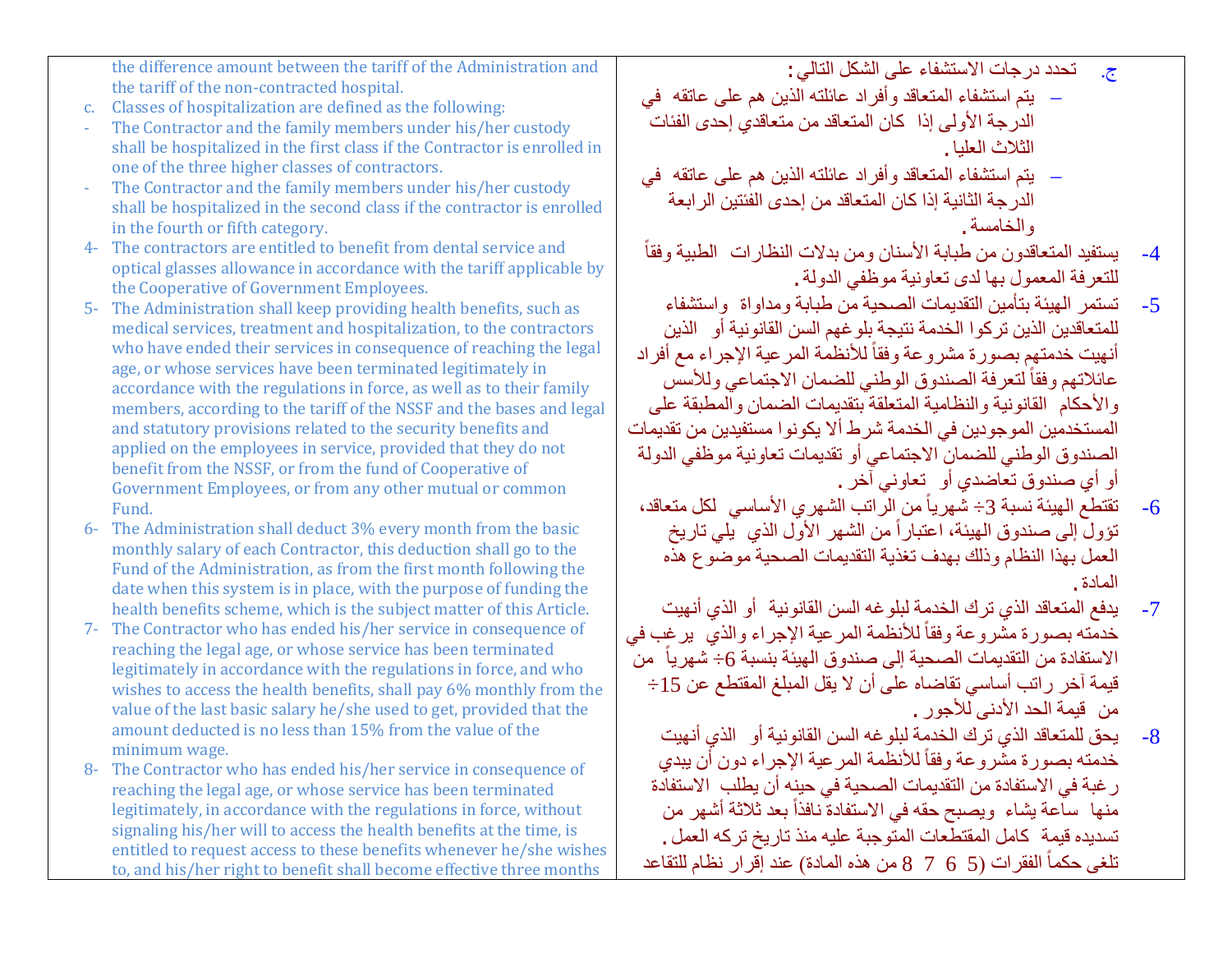| after paying the amount of all the due deductions since the date of<br>his/her service end.<br>The paragraphs (5, 6, 7 and 8 of this Article) shall be annulled ex<br>officio when the pension scheme and social assistance (old-age<br>security) is approved and put in place.<br>9- Hospitalization overseas: the Administration may, in light of its<br>financial capacities, suggest regulations for hospitalization<br>overseas, which shall be approved by a decree of the Council of<br>Ministers, based on a proposal of the Minister.                                                                                                                                                                                                                                                                                                                                                                                                                                                                                                                                                                                                                                                                                                                                                                  | والحماية الاجتماعية (ضمان الشيخوخة) ووضعه موضع التنفيذ .<br>الاستشفاء في الخارج: يمكن للهيئة وفي ضوء إمكانياتها  المالية أن تقتر ح<br>$-9$<br>نظاماً للاستشفاء في الخارج يقر بمرسوم في مجلس الوزراء بناء على<br>اقتراح الوزير .                                                                                                                                                                                                                                                                                                                                                                                                                                                                                                                                                             |
|-----------------------------------------------------------------------------------------------------------------------------------------------------------------------------------------------------------------------------------------------------------------------------------------------------------------------------------------------------------------------------------------------------------------------------------------------------------------------------------------------------------------------------------------------------------------------------------------------------------------------------------------------------------------------------------------------------------------------------------------------------------------------------------------------------------------------------------------------------------------------------------------------------------------------------------------------------------------------------------------------------------------------------------------------------------------------------------------------------------------------------------------------------------------------------------------------------------------------------------------------------------------------------------------------------------------|---------------------------------------------------------------------------------------------------------------------------------------------------------------------------------------------------------------------------------------------------------------------------------------------------------------------------------------------------------------------------------------------------------------------------------------------------------------------------------------------------------------------------------------------------------------------------------------------------------------------------------------------------------------------------------------------------------------------------------------------------------------------------------------------|
| Article 42 - Family assistance in the event of death of the Contractor<br>1- In the event of death of the Contractor due to an accident caused by<br>the job, or in the case of termination of services due to:<br>a. A complex flaw that arose firmly and directly while doing<br>his/her job, and which reason does not stem from him/her<br>making a major fault.<br>b. The incapacity to continue the due to putting his/her own life at<br>risk while saving the life of others, or due to his/her exposure<br>to hazard, offence or accident while doing his/her job or<br>because of it.<br>In addition to the severance pay to which he/she is entitled, the Contractor<br>shall be given an additional compensation equivalent to twelve months.<br>2- In the event of death of the Contractor for a cause that is not related<br>to the job, his/her family shall be given a financial assistance<br>equivalent to the salary of nine months based on the last salary<br>he/she used to get.<br>The assistance in both cases shall be divided into equal shares<br>allocated to his/her family members, namely the father, mother,<br>children, spouse, brothers and sisters who were under the<br>Contractor's custody before death.<br>3- This assistance is given upon a decision of the Chairman. | المعادة 42- مساعدة العائلة في حال وفاة المتعاقد<br>إذا توفي المتعاقد بحادث إصابة بسبب الوظيفة أو صرف من الخدمة<br>$-1$<br>علة مقعدة نشأت بصورة أكيدة ومباشرة عن قيامه بالوظيفة ۖ ولا<br>يعز ي سببها إلى ارتكابه خطأ جسيماً .<br>عجز عن مواصلة الخدمة من جراء مخاطرته بحياته لإنقاذ حياة<br>الغير أو بسبب خطر أو اعتداء أو حادث تعرض له وذلك أثناء<br>قيامه بالوظيفة أو بسببها.<br>أعطي علاوة على تعويض الصرف المستحق له تعويضاً إضافياً يوازي<br>إثني عشر شهراً .<br>إذا توفي المتعاقد بسبب لا يتعلق بالوظيفة أعطيت عائلته  مساعدة مالية<br>$-2$<br>تعادل راتب تسعة أشهر على أساس آخر راتب تقاضاه .<br>توز ع المساعدات في كلتا الحالتين أنصبة متساوية على أفراد العائلة من<br>أب وأم وأبناء وزوج ومن أخوة وأخوات كانوا في عهدته قبل الوفاة .<br>3-     تعطي هذه المساعدات بقرار من الرئيس . |
| Article 43 - Contractor's assistance in the event of death of a family<br>member<br>The Contractor shall be given, upon a decision of the Chairman, in the event<br>of death of one of his/her parents, children or spouse, or in the event of<br>death of one of his/her siblings who were under his/her custody, a<br>financial assistance equivalent to the salary of one month, on the date of<br>death.                                                                                                                                                                                                                                                                                                                                                                                                                                                                                                                                                                                                                                                                                                                                                                                                                                                                                                    | الْمَادة 43- مساعدة المتعاقد في حال وفاة أحد أفراد عائلته<br>يعطي المتعاقد بقرار من الرئيس في حال وفاة أحد والديه ۖ أو أبنائه أو زوجه، أو<br>في حال وفاة أحد إخوته أو أخواته الذين كانوا بعهدته   قبل الوفاة، مساعدة مالية<br>تعادل راتبه عن شهر بتاريخ الوفاة .                                                                                                                                                                                                                                                                                                                                                                                                                                                                                                                            |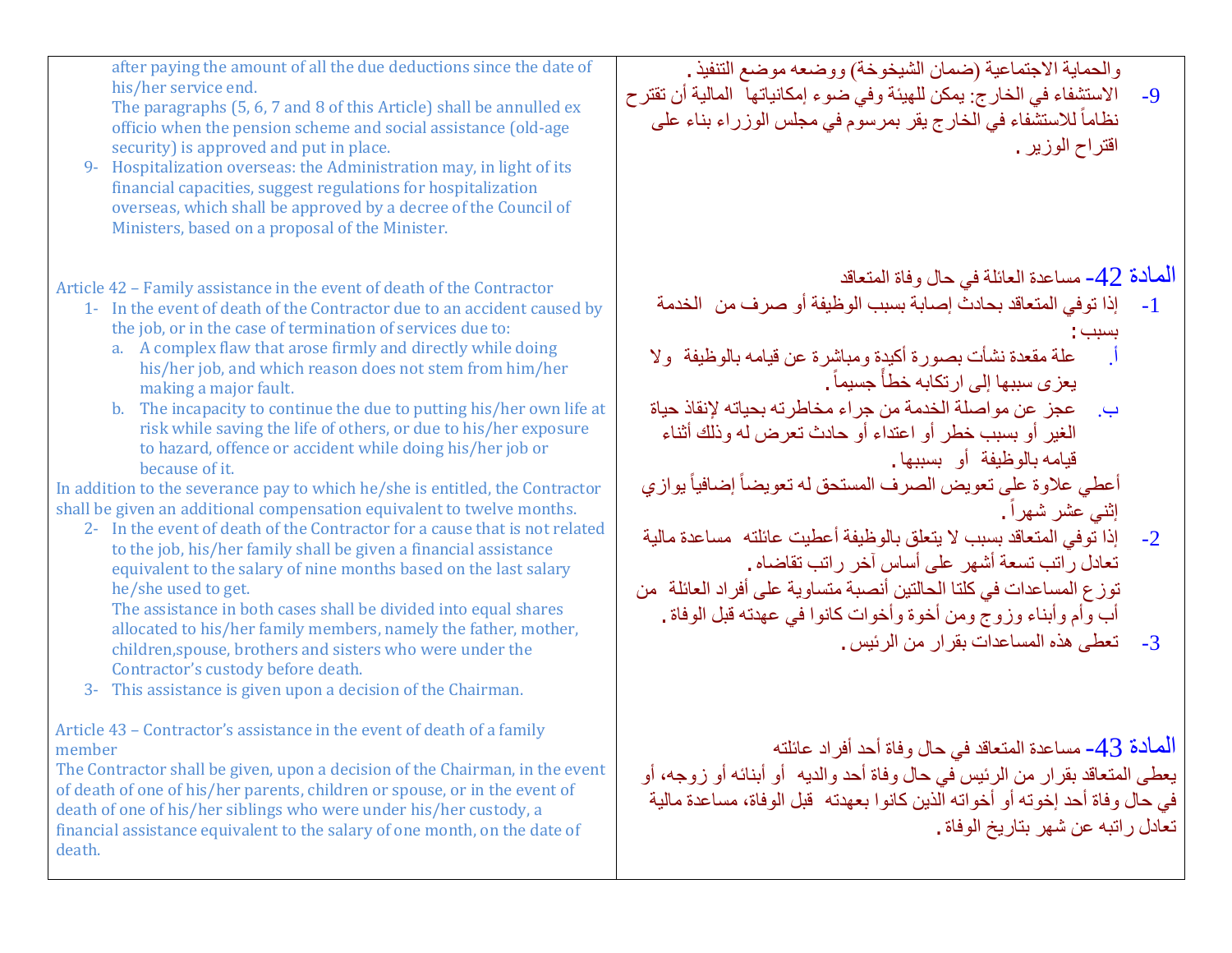المادة -44 منافع مختلفة

یعطى المتعاقدون الذین تفرض طبیعة مھامھم إعطاءھم ألبسة خاصة وذلك بموجب قرار المجلس بناء على اقتراح رئیسھ وبعد اقترانھ بتصدیق سلطة الوصایة.

المادة -45 المكافآت النقدیة

- -1 یمكن إعطاء المتعاقد الذي یقوم بعمل معین یستدعي التقدیر مكافأة مالیة نقدیة تحدد بقرار من الرئیس وذلك ضمن الاعتمادات المخصصة لھذه الغایة في موازنة الھیئة على أن تذكر في القرار الأعمال التي إستوجبت المكافأة ولا تعطى ھذه المكافأة إلا مرة واحدة في السنة.
- -2 یجب أن لا تتعدى قیمة المكافأة السنویة المعطاة ضعفي الراتب الشھري للمتعاقد.

المادة 46- الإجاز ات الإدارية  $\pm$ 

- -1 یحق للمتعاقد بعد انقضاء سنة على تعاقده وفي كل سنة لاحقة یقضیھا في الخدمة الفعلیة، أن یستفید من إجازة سنویة براتب كامل لمدة عشرین یوم عمل فعلي.
	- 2- يجوز أن تتراكم الإجازات لمدة أقصاها ثلاث سنوات .<br>3- تو قت الإدار ة مو اعدد الإجاز ات على و حه بتضمن استم
- توقت الإدار ة مو اعید الإجاز ات على وجه یتضمن استمر ار العمل فیها. یجب أن یذكر في قرار الإجازة اسم المتعاقد الذي سوف یحل محل المتعاقد المجاز مدة غیابھ وینوب عنھ في جمیع صلاحیاتھ ومسؤولیاتھ.
	- -4 لا یسري مفعول الصرف من الخدمة إلا بعد انتھاء مدة الإجازات الإداریة المستحقة وعلى الھیئة أن تمكن متعاقدیھا من الاستفادة من إجازاتھم الإداریة قبل التاریخ المحدد لصرفھم من الخدمة.

المادة 47- الإجاز ات بدون راتب

یجوز منح المتعاقد لدواع خاصة وبناء على طلبھ إجازة بدون راتب لا تزید على ثلاثة أشھر قابلة للتجدید مرة واحدة شرط ألا یتجاوز مجموع ھذه الإجازات ستة أشھر خلال خمس سنوات متواصلة.

الممادة 48– الإجاز ات العائلية

Article 44- Various benefits

The Contractors, who are charged of tasks that require special clothing, are given certain benefits pursuant to the decision of the Board, based on a proposal of the Chairman, and upon the validation of the tutelage authority.

Article 45 – Monetary rewards

- 1- The Contractor who have completed certain a work that deserves a reward, may be given a monetary reward determined upon a decision of the Chairman, within the appropriations for this purpose in the Budget of the Administration, provided that the decision indicates the works worth the reward; such a reward is given only once per year.
- 2- The amount of the granted yearly reward shall not exceed the double amount of the Contractor's monthly salary.

Article 46 – Administrative leaves

- 1- The Contractor is entitled, after the first year of contract, and in each following year he/she spends in active service, to benefit from a fully paid annual leave of twenty working days.
- 2- The leaves may be accumulated for a maximum period of three years.
- 3- The Administration shall schedule the leaves in a way that guarantees the continuation of its work. The leave decision shall indicate the name of the Contractor who will be replacing the Contractor in leave during his/her absence and representing him/her in all of his/her powers and responsibilities.
- 4- The dismissal from service shall not be applicable unless after the end of the period of due administrative leaves, the Administration shall enable its Contractors of benefitting from their administrative leaves before the date set for their dismissal.

# Article 47 – Unpaid leaves

The Contractor may be allowed, for special reasons and upon his/her request, to take an unpaid leave that does not exceed three months, renewable for one time only, provided that the total of these leaves does not exceed six months during five consecutive years.

Article 48 – Family leaves

The Contractor has the right, in addition to his/her annual leave, to be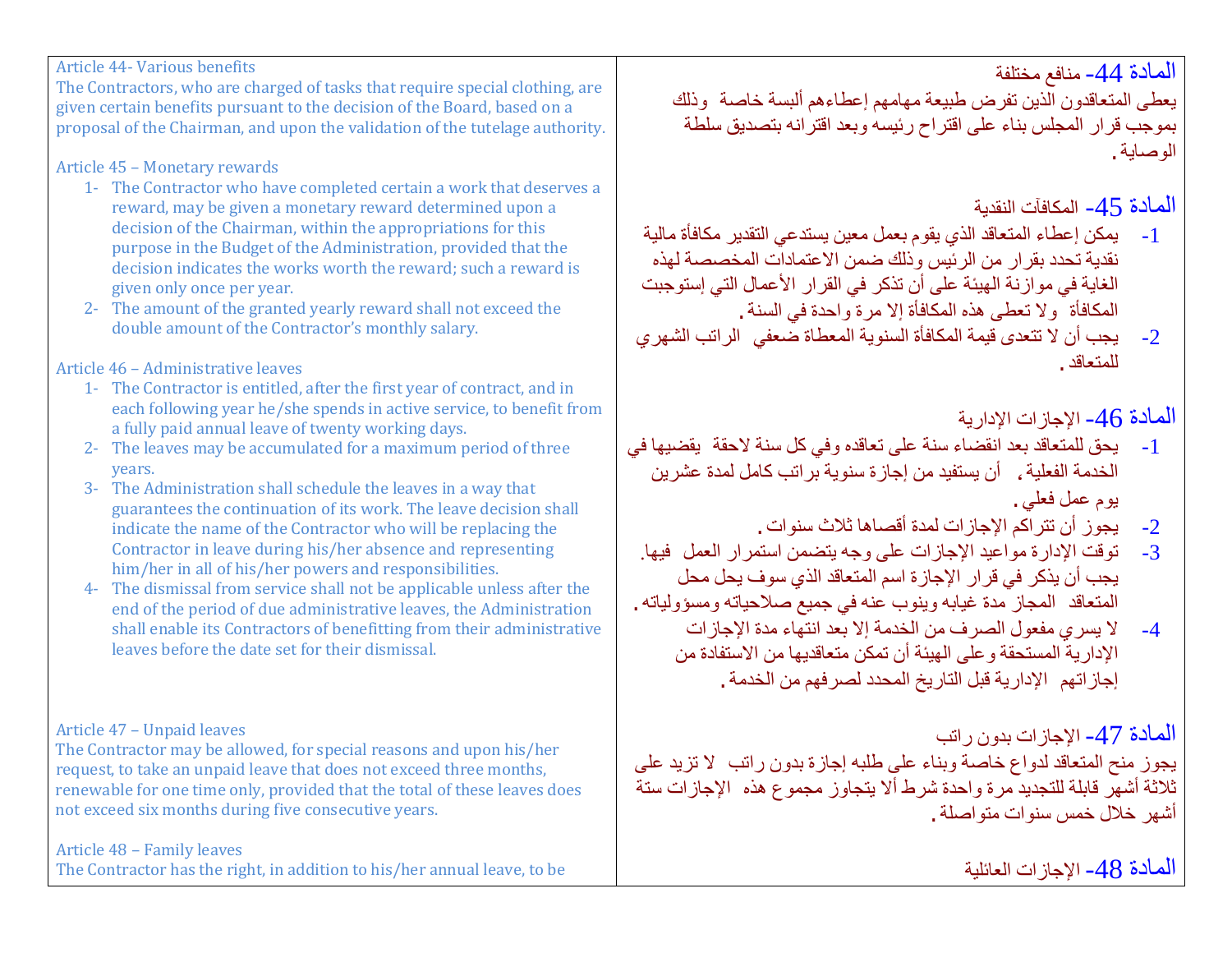یحق للمتعاقد، بالإضافة إلى إجازتھ السنویة أن یتغیب بإذن وبراتب كامل لمدة أسبوع على الأكثر وذلك في حال زواجھ أو وفاة زوجھ أو احد أصولھ أو فروعھ أو إخوتھ أو أخواتھ ولمدة یوم واحد وبراتب كامل في حال وفاة احد أقاربھ حتى الدرجة الرابعة أو حماه أو حماتھ.

المادة 49- إجازة الأمومة

- -1 تعطى المتعاقدة الحامل إجازة براتب كامل تدعى (إجازة أمومة (لمدة أقصـاها ستون يوماً و لا تدخل إجازة الأمومة في حساب الإجاز ات الإدارية ولا في حساب الإجازات المرضیة.
- -2 تعطى إجازة الأمومة دفعة واحدة دون تجزئة عندما تكون طالبتھا على وشك الوضع بحيث تستمر هذه الإجازة خمسة و عشرين يوماً على الأقل بعد تاریخ الوضع.
	- -3 لكي تمنح إجازة الأمومة یجب على المتعاقدة أن تتقدم بطلب خاص یتضمن:
		- − تاریخ ابتداء الإجازة وتاریخ انتھائھا.
		- − تاریخ الوضع التقریبي حسب تقریر الطبیب.
		- -4 لا یحق للمتعاقدة التي أعطیت إجازة أمومة أن تتقدم بتقاریر طبیة مرضیة أثناء مدة إجازة الأمومة ولا یحق لھا تجزئة ھذه الإجازة.

المادة 50- الإجاز ات الصحبة $\sim$ 

- ً لمدة شھر -1 یحق للمتعاقد المتغیب لأسباب صحیة أن یتقاضى راتبھ كاملا واحد على الأكثر ، على أن يعلم رئيسه فورٍ أ بعنوانه الحالي وبالأسباب الداعية للتغيب، وأن يرسل إليه تقريراً طبياً يذكر فيه نوع المرض ويحدد مدة التغیب على وجھ التقریب. وإذا تمنع المتعاقد عن إرسال التقریر الطبي تعرض للعقوبات التأديبية، وحقّ للهيئة أن ترسل طبيباً لمعاينته على نفقتھ الخاصة، وتحسم النفقة التي یقتضیھا ذلك من راتب المتعاقد. وإذا زادت مدة التغیب عن عشرة أیام، فعلى الرئیس أن یطلب من وزارة الصحة العامة انتداب طبیب لمعاینة المتعاقد المتغیب ووضع تقریر عنھ.
	- 2- إذا تجاوز التغيب شهراً دون انقطاع، أو شهراً على مراحل عديدة في خلال ثلاثة أشھر، لا تعطى الإجازة براتب كامل إلا بناء على رأي اللجنة الطبیة الرسمیة ولمدة أقصاھا ثلاثة أشھر قابلة للتجدید على ألا

absent upon permission, for a maximum of one week fully paid, in the event of his/her marriage, or in the event of death of his/her spouse or any of his/her progenitors, offspring or siblings, and he/she is entitled to one day off fully paid in the event of death of a relative until the fourth degree or in the event of death of his father in-law or mother in-law.

Article 49 – Maternity leave

- 1- The pregnant Contractor is given a fully paid leave called (maternity leave) for a maximum of sixty days, which is not included in the balance of administrative leaves, neither in the balance of sick leaves.
- 2- The maternity leave shall be given at once without division; it is taken when the pregnant person is just about to deliver, whereby the leave continues for at least twenty-five days after the date of birth.
- 3- In order to be granted a maternity leave, the female Contractor shall submit a special request including:
- The start date and the end date of the leave.
- The approximate date of delivery according to the medical report.
- 4- The female Contractor given a maternity leave shall not submit any medical report for diseases during the period of maternity leave, and shall not divide this leave.

Article 50 – Sick leaves

- 1- The Contractor absent for medical reasons is entitled to receive his/her full salary for a maximum of one month, provided that he/she informs his/her Head of Unit immediately about his/her current address and about the reasons of his/her absence, and on the condition of sending a medical report indicating the type of disease and defining the approximate period of the absence. If the Contractor fails to send a medical report, he/she shall be subject to disciplinary sanctions, and the Administration may send a physician to check up on him/her at his/her own expense, whereby the physician's charge shall be deducted from the Contractor's salary. In the event of absence exceeding ten days, the Chairman shall request from the Ministry of Public Health to assign a physician to check up on the absent Contractor and submit a report about him/her.
- 2- If the absence of the Contractor lasts for one month continuously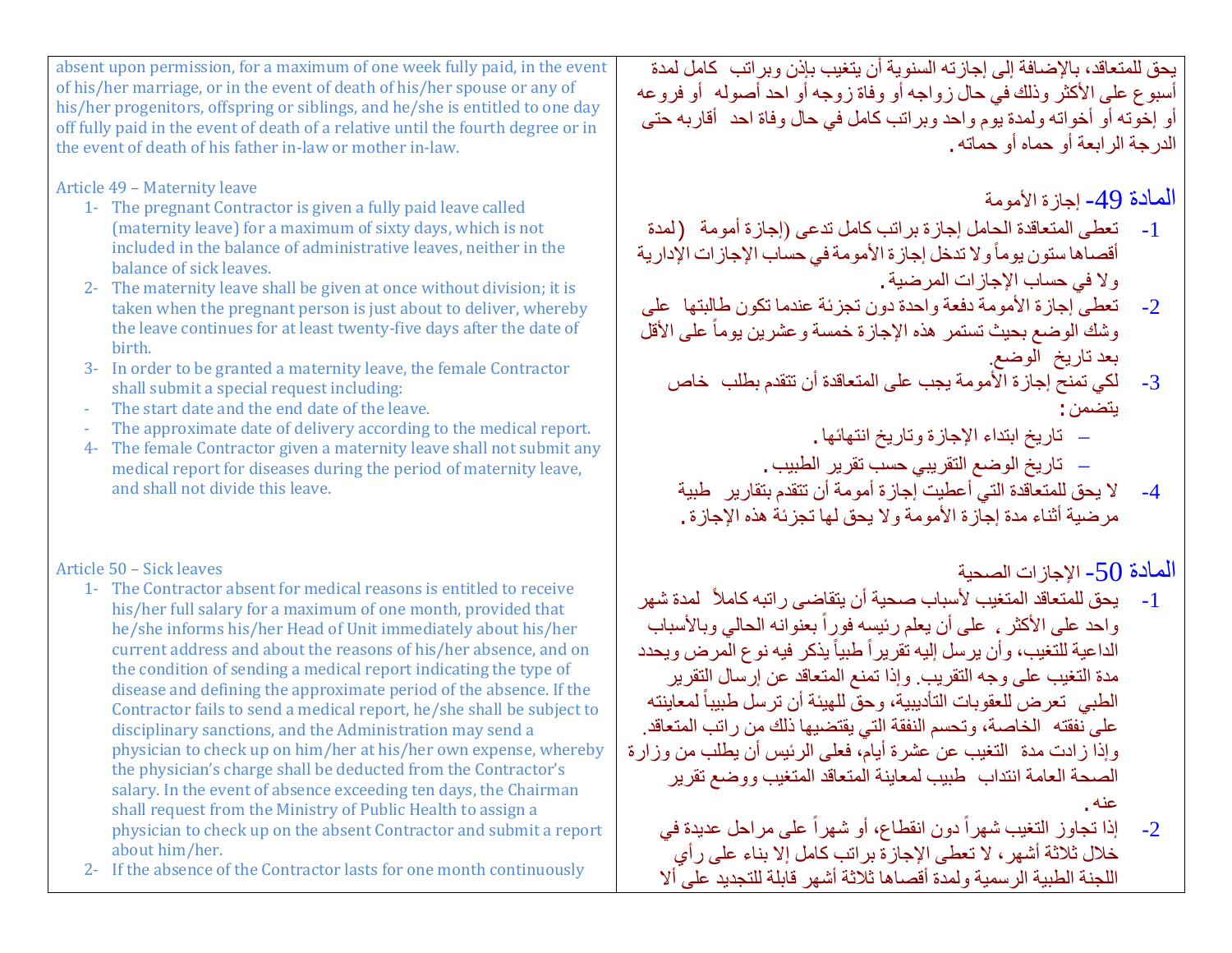یتجاوز مجموع الإجازات المرضیة تسعة أشھر خلال سنة كاملة أو ثمانیة عشر شهر اً خلال خمس سنوات متواصلة .

- 3- إذا تجاوز التغيب مدة تسعة أشهر خلال سنة أو ثمانية عشر شهراً خلال خمس سنوات متواصلة، یعرض المتعاقد في نھایة المدة على اللجنة الطبية للنظر في أمر ه، فإذا كان قابلاً للشفاء في مدة سنتين أعطي إجازة بنصف راتب لمدة سنة على الأكثر ثم أحیل على الاستیداع بدون راتب لمدة سنة أخرى ولا یعاد بعدئذ إلى عملھ إلا بناء على رأي اللجنة الطبیة المذكورة، وإذا لم يكن قابلاً للشفاء في مدة سنتين أو رأت اللجنة الطبية في غضون ھذه المدة أو في نھایتھا انھ غیر قادر على استئناف عملھ، صر ف من الخدمة و فقاً للقو انین و الأنظمة النافذة .
- -4 یحق للمتعاقد المقیم خارج لبنان بحكم وظیفتھ، أو الغائب عنھ غیابا قانو نياً، أن يستحصل على إجاز ة صحية أو يطلب تمديد إجاز ة صحية سابقة، ضمن الشروط المشار إلیھا في الفقرتین (2) و(3) من ھذه المادة، بالاستناد إلى تقاریر طبیة یصدقھا رئیس البعثة السیاسیة أو القنصلیة اللبنانیة أو تصدقھا الدوائر الصحیة حیث لا یوجد بعثة لبنانیة.

الممادة 51- المرجع الذي يعود له حق منح الإجازات<br>تمنح الإجازات على أنواعها بقرار من الرئيس .

المادة -52 دوام العمل والراحة الأسبوعیة والأعیاد

- -1 یحدد الرئیس دوام العمل الأسبوعي ضمن حد أقصاه ثمان وأربعون ساعة وأدناه اثنان وثلاثون ساعة حسب نوع العمل، كما یحدد فترات الراحة بما لا یقل عن أربعة وعشرین ساعة متواصلة.
- -2 یمكن للرئیس في ظروف تقتضیھا طبیعة العمل، أن یعدل دوام العمل الأسبوعي لبعض المتعاقدین شرط الاحتفاظ بمعدل عدد ساعات الراحة الأسبوعي.
	- -3 كما یمكن للرئیس ولرؤساء الوحدات الذین یفوضھم، تكلیف بعض

without interruption, or for one month in stages over a period of three months, he/she shall not be given the full-paid leave unless allowed by the official medical commission and for a renewable period of three months maximum, provided that the total of sick leaves do not exceed nine months over a period of one full year, or eighteen months over a period of five consecutive years.

- 3- If the periods of absence of the Contractor are equal to more than nine months over one year, or for eighteen months over five consecutive years, the Contractor shall be subject to the examination of the official medical commission for consideration at the end of this period; and if he/she is curable within two years, he/she shall be given a half pay leave of one year maximum, followed by a leave of absence without salary for one more year, and after that he/she shall not be admitted again to work unless allowed by the abovementioned medical commission; and if he/she is not curable within two years, and if the medical commission sees that within this period or at its end, he/she will not be able to resume work, then he/she shall be dismissed in accordance with the laws and regulations in force.
- 4- The Contractor residing outside Lebanon due to his/her job, or legally absent from Lebanon, is entitled to receive sick leave or to request the extension of a previous sick leave, within the conditions indicated in paragraphs (2) and (3) of the present Article, based on the medical reports validated by the Head of the political Mission or by the Lebanese Consulate or health administrations where no Lebanese mission is available.

Article 51 –Authority competent to grant leaves All the leaves shall be granted upon a decision of the Chairman.

Article 52 – Working hours, weekly rest and holidays

- 1- The Chairman shall determine the weekly working hours, within a maximum of forty-eight hours and a minimum of thirty-two hours, depending on the type of work, the Chairman shall also determine the rest periods consisting of no less than continuous twenty-four hours.
- 2- The Chairman, in certain conditions demanded by the nature of work, may adjust the weekly working hours for some Contractors, on the condition of maintaining the number of hours of weekly rest.
- 3- The Chairman and the delegated heads of units may assign some contractors to ensure the course of work on Sundays and on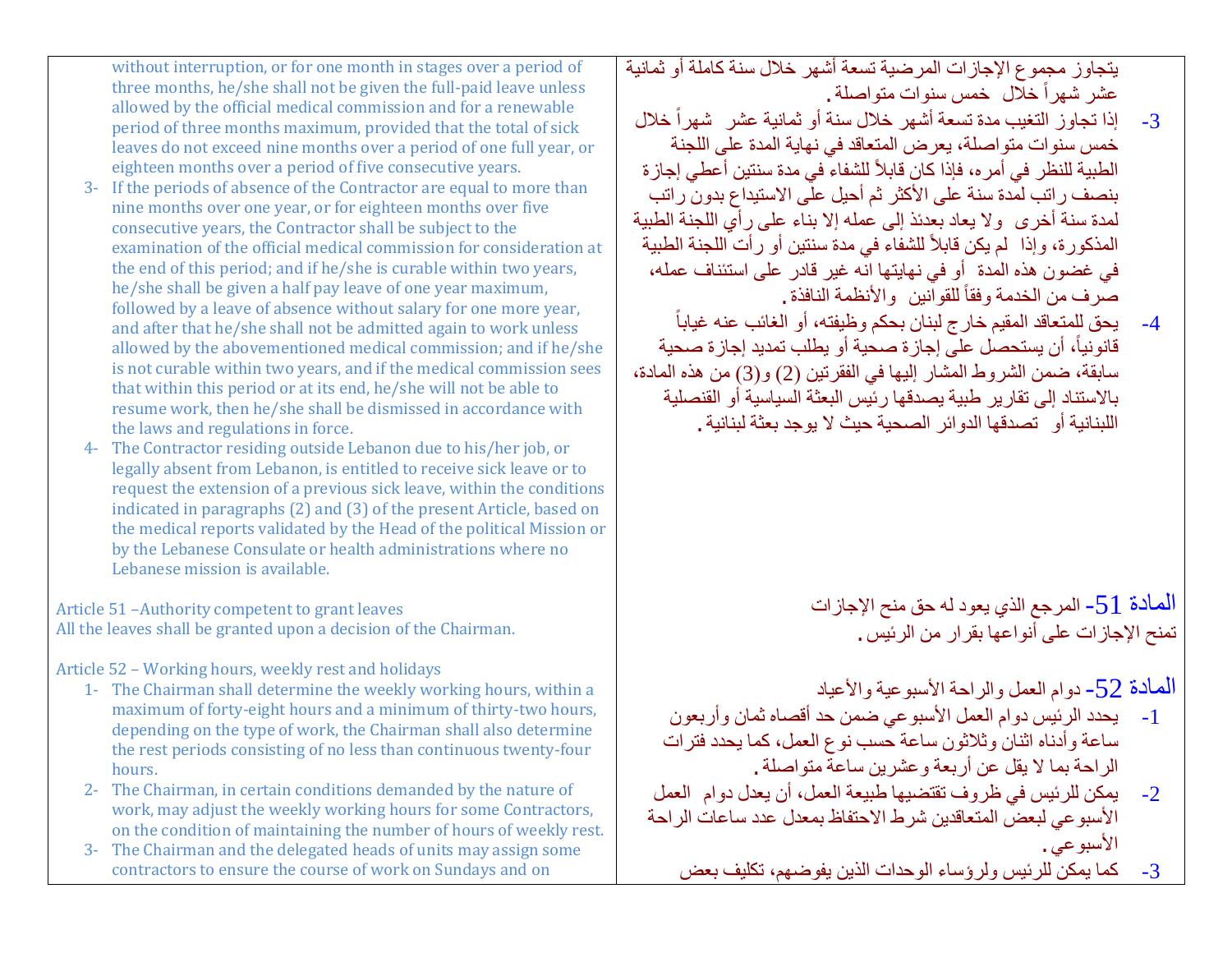holidays.

4- The Contractors of the Administration benefit from full-paid public holidays.

## Article 53 – Disciplinary responsibility

The Contractor is held responsible from a disciplinary standpoint, and thereby shall be subject to disciplinary sanctions if he/she breaches, intentionally or recklessly, the due obligations pursuant to the provisions in force, including the provisions of articles 30 and 31 of these Regulations, whereby the disciplinary prosecution does not preclude the prosecution of this Contractor, when necessary, before the competent civil and criminal courts.

Article 54 – Disciplinary sanctions: disciplinary sanctions are classified into two levels:

First level:

- 1- Warning.
- 2- Salary deduction for up to fifteen days maximum.

## Second level:

- 1- Suspension from work without salary for a maximum period of six months.
- 2- Termination of service.

Article 55 – Authority competent to impose disciplinary sanctions

- 1- The Head of Unit may impose the warning sanction and the salary deduction sanction for a maximum period of three days.
- 2- The Chairman of the Board may impose the warning sanction and the salary deduction sanction for a maximum period of six days, based on a proposal of the Head of Unit.
- 3- The Chairman may impose any of the first level sanctions, based on a written proposal from the Head of Unit.
- 4- The Board of the Administration may refer the Contractor to the Minister, in order to be referred later to the Central Inspection Board, for the most rigorous sanction to be taken in his/her regard.

Article 56 – Criminal responsibility

- 1- The Contractor shall be brought to justice when his/her alleged work has been proved to be a crime punishable by law.
- 2- In the event of a crime deriving from the employment itself, the Contractor shall not be prosecuted unless based on the approval of

-4 یستفید متعاقدو الھیئة من التعطیل الرسمي براتب كامل. المادة -53 المسؤولیة المسلكیة يعتبر المتعاقد مسؤولاً من الوجهة المسلكية، ويتعرض للعقوبات التأديبية إذا اخل عن قصد أو إھمال بالموجبات التي تفرضھا علیھ الأحكام المرعیة الإجراء ولا سیما أحكام المادتین 30 و31 من ھذا النظام، ولا تحول الملاحقة التأدیبیة دون ملاحقة ھذا المتعاقد عند الاقتضاء أمام المحاكم المدنیة أو الجزائیة المختصة.

> المادة -54 العقوبات التأدیبیة: العقوبات التأدیبیة درجتان: الدرجة الأولى:

المتعاقدین بتأمین العمل أیام الآحاد والأعیاد.

- -1 التأنیب.
- ً على -2 حسم الراتب لمدة خمسة عشر یوما الأكثر.

الدرجة الثانیة:

- -1 التوقیف عن العمل بدون راتب لمدة لا تتجاوز ستة أشھر.
	- -2 إنھاء من الخدمة.

المادة -55 المرجع الذي یعود إلیھ حق فرض العقوبات التأدیبیة

- -1 یحق لرئیس الوحدة أن یفرض عقوبة التأنیب وعقوبة حسم الراتب لمدة لا تتجاوز ثلاثة أیام.
- -2 یحق لرئیس مجلس الإدارة أن یفرض عقوبة التأنیب وعقوبة حسم الراتب لمدة لا تتجاوز ستة أیام بناء على اقتراح رئیس الوحدة.
	- -3 یحق للرئیس أن یفرض أیة عقوبة من عقوبات الدرجة الأولى بناء على اقتراح خطي من رئیس الوحدة.
	- -4 یحق لمجلس إدارة الھیئة إحالة المتعاقد إلى الوزیر لإحالتھ إلى التفتیش المركزي لیصار إلى اتخاذ العقوبة الأشد بحقھ.

المادة -56 المسؤولیة الجزائیة

-1 یحال على القضاء المتعاقد الذي تبین أن الأعمال المنسوبة إلیھ تشكل جرماً يعاقب عليه القانون .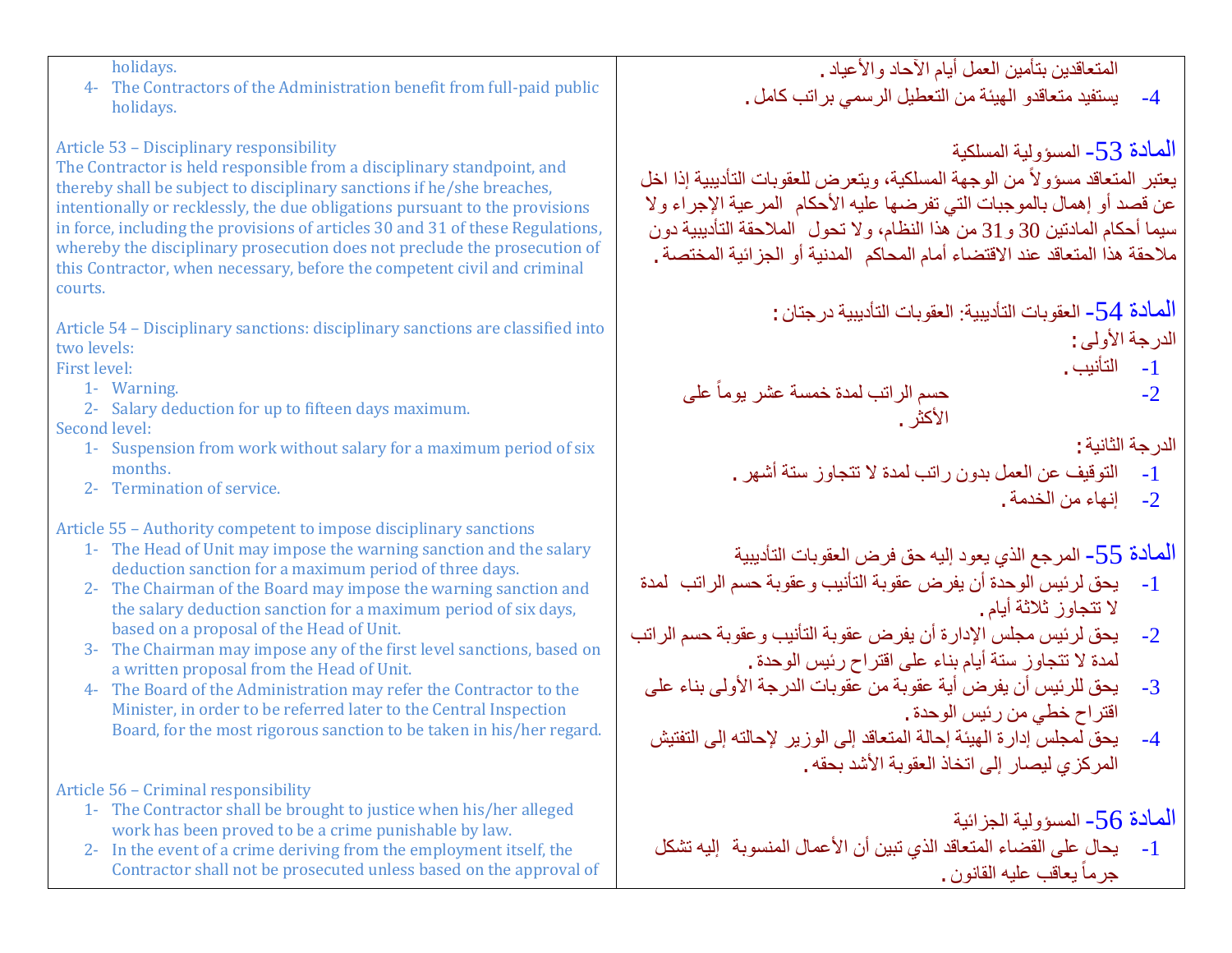the Administration's Board.

- 3- The proceedings of public interest litigation shall not be instituted by means of personal claim, and the Department of Public Prosecutions must seek the approval of the Administration before initiating the proceedings if the crime derives from the employment itself.
- 4- In the event of any disagreement existing between the Department of Public Prosecutions and the Administration, over the description of the crime whether it derives from the employment itself or not, the issue shall be brought to the attention of the Public Prosecutor for decision.

### Article 57 – Civil liability

In the event of a Contractor committing an action detrimental to a third party while performing his/her job or due to this performance, the Administration shall be held responsible before the third party for the work of the Contractor.

If the Administration is deemed responsible for the damages, it shall return to the Contractor if he/she has been shown to have committed a major fault that could be avoided.

Article 58 – Conditions where the Contractor shall be deemed to have resigned

- 1- Shall be deemed to have resigned:
	- a. The appointed or transferred Contractor who fails to carry out the duties of his/her job without legitimate reason, within fifteen days from the communication of the decision related to his/her contract or transfer.
	- b. The Contractor who interrupts his/her employment without legal reason, and fails to resume work within fifteen days from the date of interruption.
- 2- The Contractor deemed to have resigned shall lose his/her eligibility to benefit from severance pay.
- 3- The Contractor deemed to have resigned shall not return to service unless he/she provides all the contractual terms with the exception of the age requirement.
- When determining the age of the Contractor to resume service, no correction or adjustment shall be made in this regard to the day, month and year of his/her birth, following the issuance of his/her first appointment decision.
- The decision containing the fact of deeming the Contractor to have
- 2- إذا كان الجرم ناشئاً عن الوظيفة فلا يجوز ملاحقة المتعاقد إلا بناء على موافقة مجلس إدارة الھیئة.
	- -3 لا تحرك دعوى الحق العام بواسطة الادعاء الشخصي، وعلى النیابة العامة أن تستحصل على موافقة الھیئة قبل المباشرة بالملاحقة إذا كان الجر م ناشئاً عن الوظیفة .
- -4 إذا حصل خلاف بین النیابة العامة والھیئة حول وصف الجرم ما إذا كان ناشئاً عن الوظيفة أو غير ناشئ عنها، عرض الأمر على النائب العام التمییزي للبت فیھ.

المادة -57 المسؤولیة المدنیة

إذا أتى المتعاقد عملأ مضراً بالغير أثناء ممارسته الوظيفة ۖ أو بسبب ممارستها، كانت الھیئة مسؤولة تجاه الغیر عن عمل المتعاقد. وللھیئة في حال الحكم علیھا بالعطل والضرر أن تعود على المتعاقد إذا تبین لھا انـه ار تكبّ خطأً جسيماً كان من الممكن تلافيه .

> ً المادة 58- الحالات التي يعتبر فيها المتعاقد مستقيلاً

> > :ً -1 یعتبر مستقیلا

- أ. المتعاقد المعین أو المنقول الذي لا یتسلم مھام وظیفتھ بدون سبب مشروع خلال خمسة عشر يوماً من تبلغه القرار القاضي تعاقده أو نقلھ.
- ب. المتعاقد الذي ینقطع عن عملھ بدون سبب قانوني ولا یستأنف عملھ خلال خمسةً عشر يوماً من تاريخ انقطاعه عن العمل.
	- 2- يفقد المتعاقد المعتبر مستقيلاً حقه في تقاضي تعويض الصرف من الخدمة.
	- 3- لا يجوز إعادة المتعاقد المعتبر مستقيلاً إلى الخدمة إلا إذا توافرت لديه جمیع شروط التعاقد باستثناء شرط السن.
	- − ُ لا یؤخذ في تحدید سن المتعاقد المعاد إلى الخدمة أي تصحیح أو تعدیل یطرأ على یوم وشھر وسنة ولادتھ بعد صدور قرار تعیینھ الأول.
	- − لا يجوز الرجوع عن القرار المتضمن اعتبار المتعاقد مستقيلاً أو تعدیلھ بعد صدوره.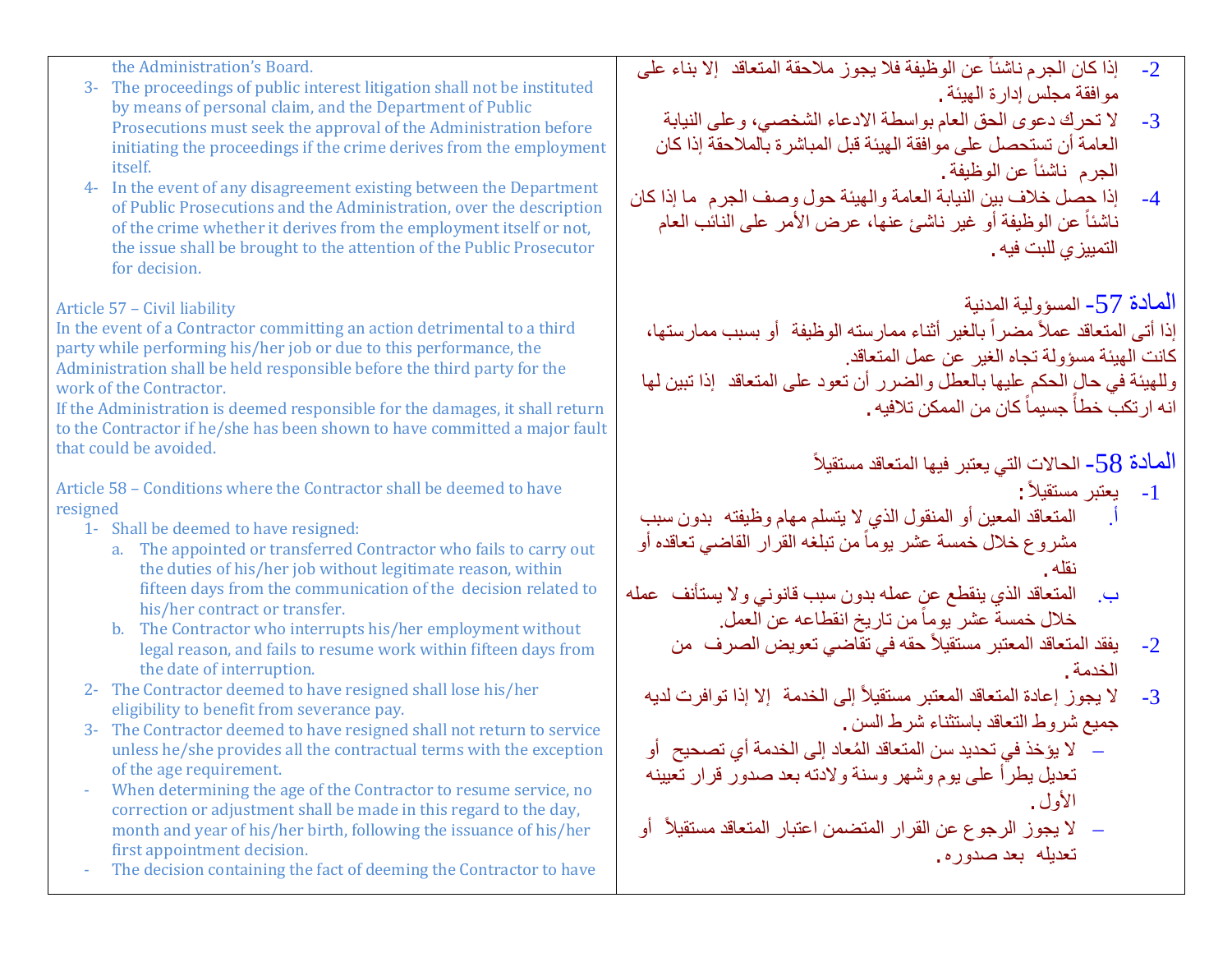resigned shall not be overturned or modified after the issuance.

Article 59 – The contract shall not be tacitly renewed

Article 60 – Compensation

- 1- The Contractor, whose term of contract has ended or who has reached the legal age, is entitled to receive a severance pay equivalent to the compensation of one month for each year of effective service in the job, based on the last compensation he/she had received, without any addition of any sort.
- 2- To be granted the severance pay, the Contractor must have worked continuously for more than one year, whereby any interrupted service that preceded the terminated service shall not be taken into consideration.
- 3- The month is counted as one of the twelve divisions of the year, and the day is counted as one of the thirty divisions of the month.
- 4- Each service provided by the Contractor before completing twenty years of age or after reaching the legal age, shall not be counted in the calculation of compensation.
- 5- In the event of death of the Contractor before the end of the contract term, his/her entire compensation shall be divided into equal shares allocated to his/her family members, namely the father, mother, spouse, children, brothers and sisters who have been under his/her custody.
- 6- The request of compensation shall be submitted to the Administration within two years from the date of service termination, the lapse of time extinguishes this right.
- 7- Compensation shall be paid upon a decision of the Chairman, and the receipt of the compensation shall not preclude the option of appealing the decision.

Article 61 – Other special provisions for the Contractors

- 1- In the event of the Contractor disappearing or is missing due to a work related to his/her job, his/her monthly compensation shall be paid to the eligible persons stipulated above, provided that this compensation does not exceed the term of contract.
- 2- Furthermore, the Chairman may avoid the contract, based on a decision of the Board and the validation of the Minister of Energy and Water, at any moment during the first three months after the commencement of work date, without any notice if he realizes that the Contractor does not qualify for the tasks entrusted to him/her,

المادة 60- التعویض

- -1 یستحق للمتعاقد الذي إنتھت مدة عقده أو بلغ السن القانونیة تعویض صرف من الخدمة یوازي تعویض شھر عن كل سنة خدمة فعلیة في الوظیفة، وعلى أساس آخر تعویض تقاضاه دون أي إضافة مھما كان نوعھا.
- -2 یشترط في إعطاء تعویض الصرف أن یكون المتعاقد قد استمر في الخدمة، مدة تزید عن السنة، ولا تؤخذ بعین الاعتبار أیة خدمة متقطعة سابقة للخدمة المنتھیة.
- 3- يحسب الشهر جزءاً من إثني عشر من السنة، واليوم جزءاً من ثلاثين من الشھر.
- -4 كل خدمة یؤدیھا المتعاقد قبل إكمالھ العشرین أو بعد إكمالھ السن القانونیة لا تدخل في حساب التعویض.
- -5 إذا توفي المتعاقد قبل إنتھاء مدة عقده یوزع كامل التعویض الذي كان یعود لھ أنصبة متساویة على أفراد عائلتھ من أب وأم وأبناء وزوج ومن أخوة أو أخوات كانوا في عھدتھ قبل الوفاة.
	- -6 یقدم طلب التعویض إلى الھیئة خلال سنتین من تاریخ إنتھاء الخدمة ویسقط الحق بعد انقضاء المھلة.
	- -7 یصرف التعویض بقرار من الرئیس، ولا یحول قبض التعویض دون الطعن بالقرار.

المادة  $-61$  أحكام أخرى خاصة بالمتعاقدين

- -1 إذا اختفى المتعاقد أو انقطعت إخباره بنتیجة عمل یتعلق بالوظیفة، صرف تعویضھ الشھري للمستحقین المنصوص عنھم أعلاه على أن لا یتجاوز التعویض مدة العقد.
- -2 ً كما یحق للرئیس بناء على قرار مجلس الإدارة ومصادقة الوزیر بفسخ العقد دون أي انذار خلال مدة الثلاثة أشھر الأولى من تاریخ بدء العمل بموجبھ، إذا تبین لھ أن المتعاقد غیر أھل للقیام بالمھام الموكولة إلیھ أو أن بقاءه یلحق الضرر بالھیئة.

الْمادة 59- لا يجدد العقد ضمناً